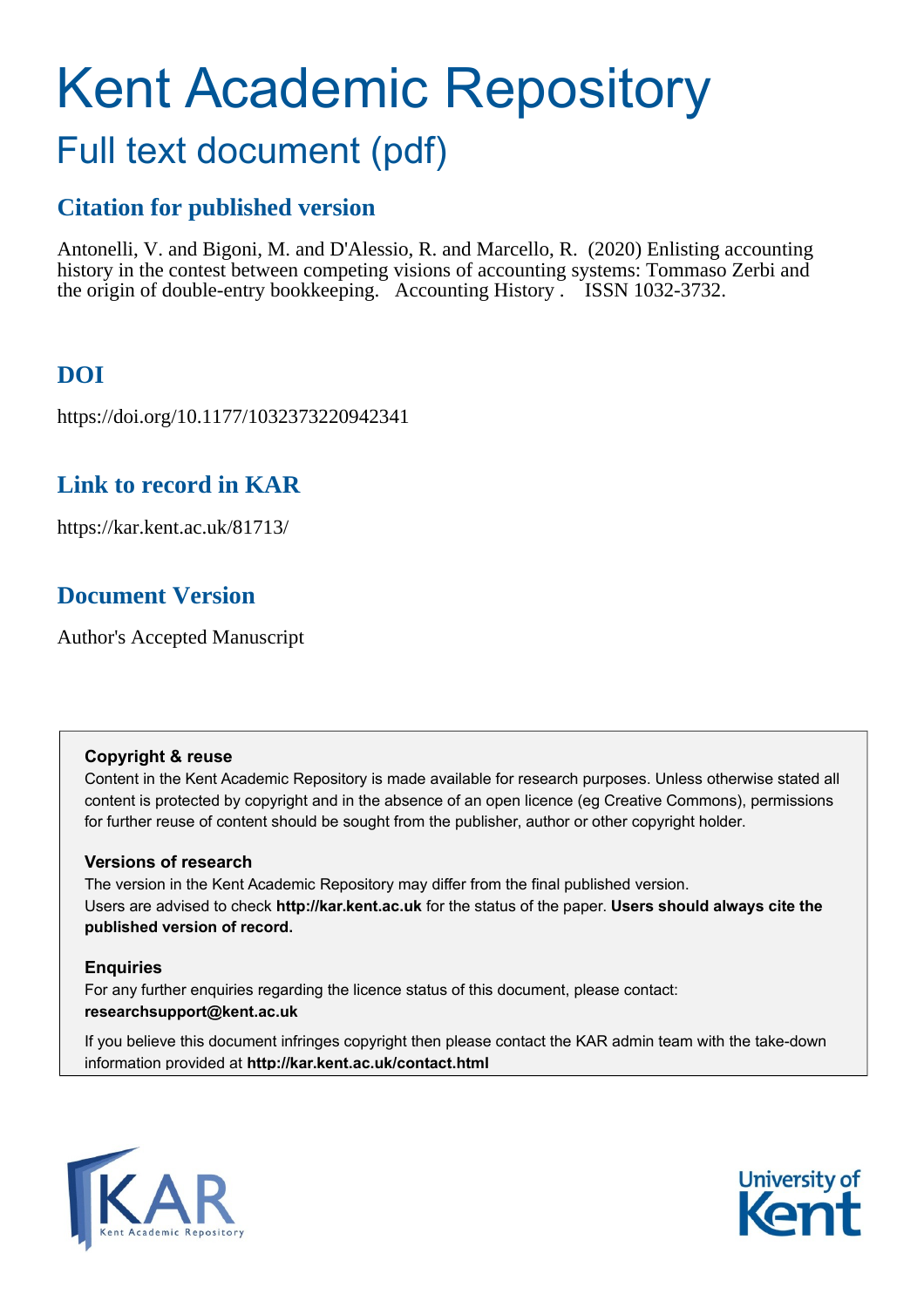## **Enlisting accounting history in the contest between competing visions of accounting systems: Tommaso Zerbi and the origin of double-entry bookkeeping**

#### **Introduction**

The interest in biographical research in accounting history has grown in recent years (Bisman, 2012), with several scholars documenting the pioneering contributions of accounting practitioners and academics, both at the local and international level (Burrows, 2019; Carnegie and Parker, 1996; Clarke, 2005; Cobbin and Burrows, 2020; Edwards, 1994; Parker, 2002; Shelton and Jacobs, 2015; Talbot, 2010). Within this field of literature, research on the life and work of renowned accounting historians has focused on several authors, including Anderson (Chandler and Edwards, 2019), De Roover (Blomquist, 1975; Herlihy, 1972; Lapeyre, 1975), Hatfield (Parker, 2002), Hèrnandez (Carmona, 2002), Kojima (Courtis, 1997), Littleton (Bedford and Ziegler, 1976; Zimmermann, 1996), Schumer (Anderson, 2002) and Yamey (Baladouni, 1996; Parker, 1996).

The significant interest shown by Italian scholars in the development of accounting theory and practice (Coronella et al., 2017; Maran and Leoni, 2019) means that biographical research represents an important tool for Italian academics to delve into the contributions of distinguished scholars such as Fabio Besta (Andrei et al., 2017; Sargiacomo et al., 2012), Alberto Ceccherelli (Antonelli and Sargiacomo, 2015), Federigo Melis (Martinelli, 1976; Padroni, 1976), Tito Antoni (Antonelli, 2017) and Gino Zappa (Canziani, 1994; Capalbo and Clarke, 2006). Despite this interest, the work of Tommaso Zerbi, an influential author in the debate on medieval accounting history,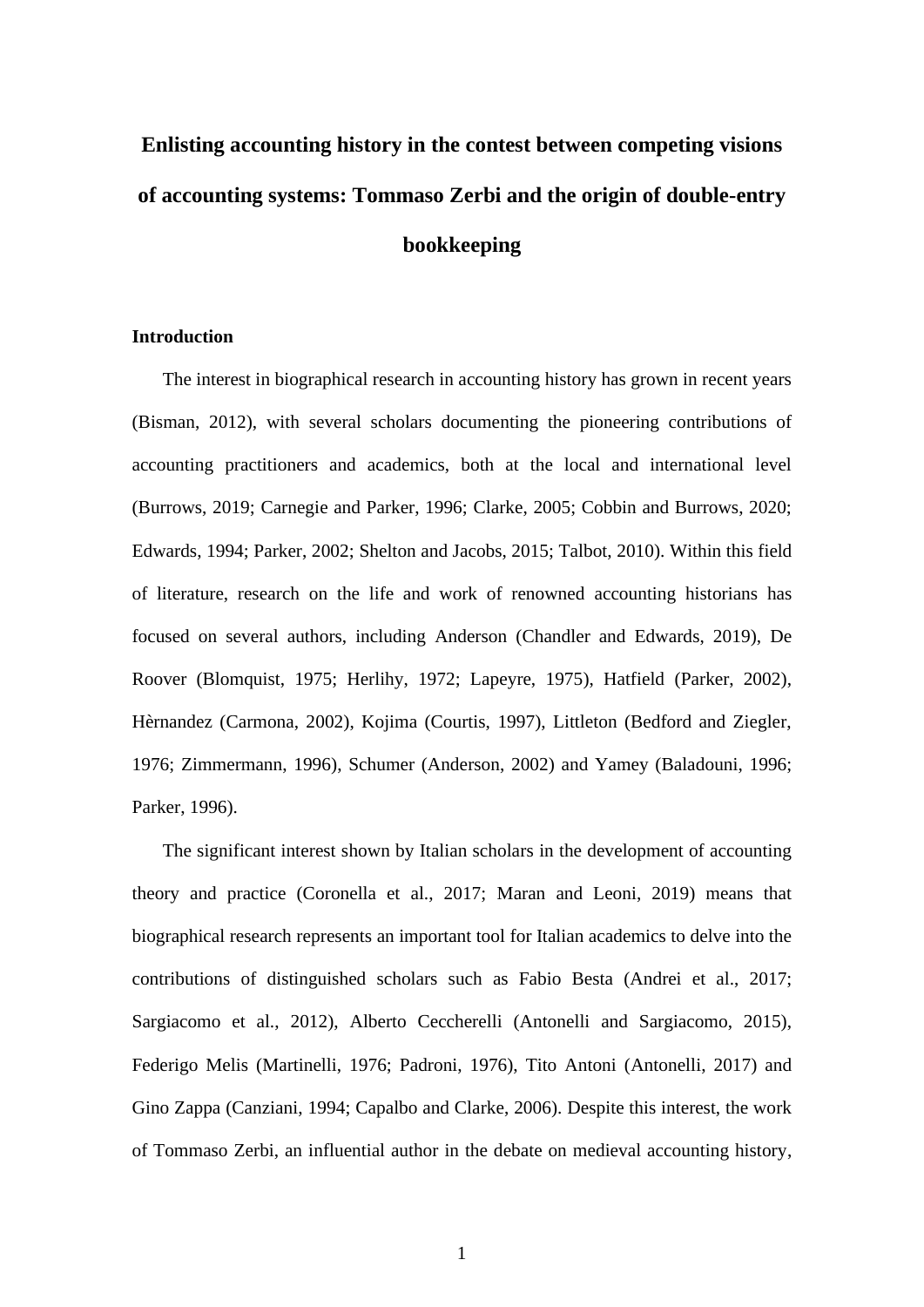is yet to attract the attention of accounting historians. The importance of Zerbi's work was quickly understood by his peers, with the impact of his ideas spreading in Italy and abroad. As a result, Zerbi's contributions, although entirely in Italian, are widely quoted by the international literature, from De Roover's (1955) well-known work to more recently that of Sangster (2016). Zerbi's historical research has been also mentioned and appreciated by experts of other disciplines (Le Goff, 1960, 1991; Pirenne, 1963), which is unusual for those investigating accounting history matters (Walker, 2009).

Zerbi's works were published in the course of twenty years, from 1935 to 1955, when the historiographical debate about the origin of double-entry bookkeeping (hereafter DEB) in Italy and beyond was at its fiercest (De Roover 1937b, 1938, 1941, 1944; Peragallo, 1938; Yamey, 1947, 1949). In Italy the first decades of the  $20<sup>th</sup>$  century were characterised by a harsh doctrinal debate between the supporters of Fabio Besta and his well-established *sistema patrimoniale* (capital-centred accounting system) and those of the nascent *sistema del reddito* (profit-centred accounting system). If the focus of a capital-centred accounting system was the identification of capital and the form it took, the essential element of a profit-centred accounting system was the accurate calculation of profit. This meant that the functioning of the accounts, the relevance of year-end adjustments and the emphasis given to the balance sheet and the income statement differed markedly. This struggle was not purely academic for establishing the pre-eminence of one system over the other would have meant exercising decisive influence on business practice at a time when accounting practices were still heterogeneous and there were no generally accepted accounting standards. Being a follower of Gino Zappa, the main proponent of the profit-centred accounting system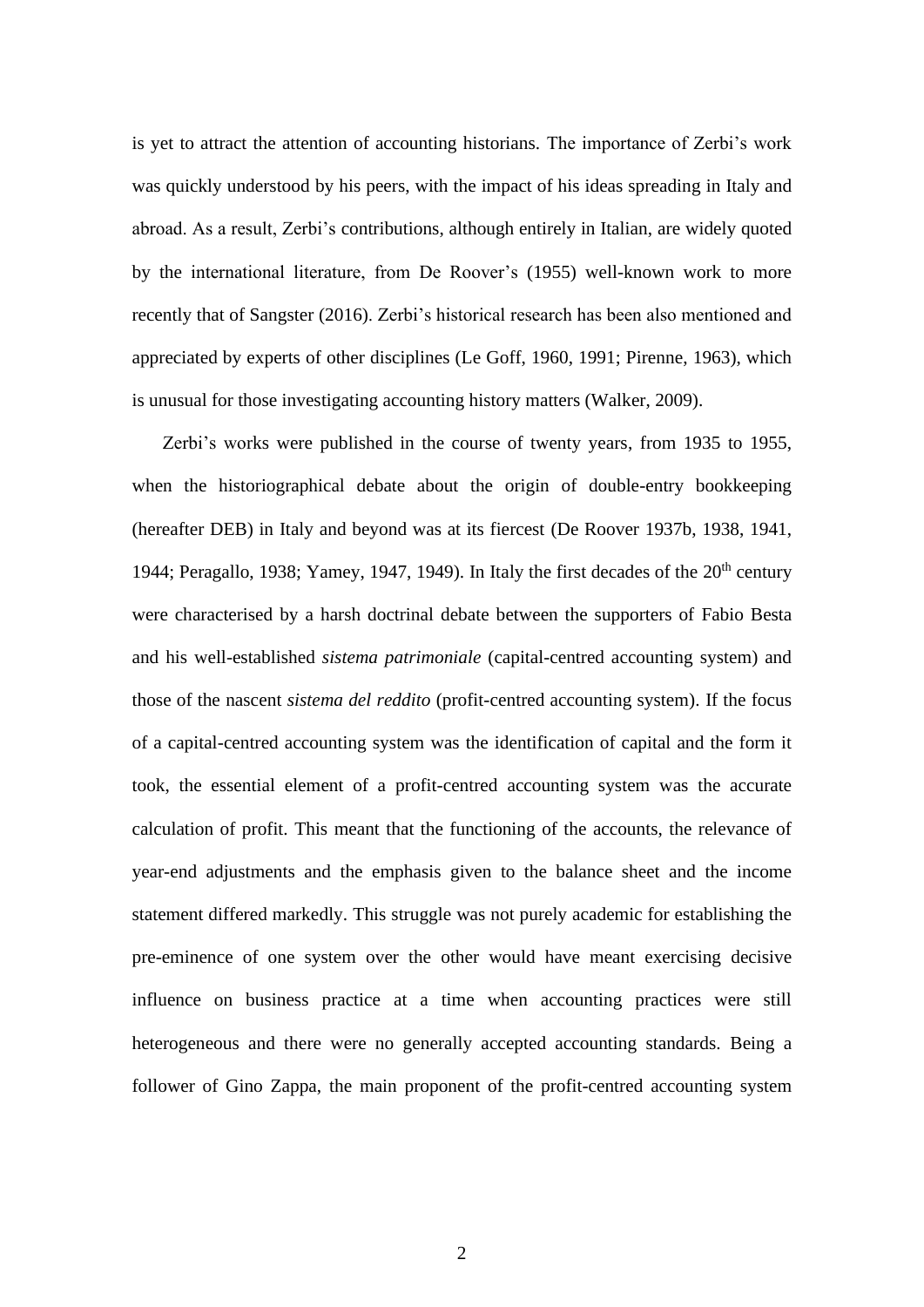(Zappa, 1937), Zerbi was fully committed to demonstrating the superiority of Zappa's conception of accounting systems.

Zerbi contributed to this contest by enlisting an unusual weapon, accounting history research. He developed a distinctive conception of DEB, one which was fully consistent with the main tenets of the profit-centred vision of accounting systems, and sought to find early evidence of the adoption of such method in ancient medieval account books. By demonstrating that the first uses of DEB were consistent with a profit-centred conception of an accounting system, he would legitimise Zappa's thought. In carrying out his studies, Zerbi sought to emphasise the originality and relevance of his work by broadening the compass of extant research. The great Italian accounting historians of the first half of the  $20<sup>th</sup>$  century focused almost exclusively on the accounting practices in use in Genoa, Venice and Tuscan cities. Research had therefore considered the *cartulari* of Genoa's public authorities and the ledgers and journals of Venetian companies (Besta, 1910), the account books of the Medici's bank (Ceccherelli, 1910, 1913), the accounting system developed by Francesco di Marco Datini (Corsani, 1922), the trading books of the Peruzzi family (Sapori, 1934), the accounting books of the trading companies of Siena, Pisa and Florence (Melis, 1950), the books of Alberti del Giudice (Sapori, 1952) and other Florentine businessmen (Castellani, 1952), all dating from the  $14<sup>th</sup>$  century to the  $15<sup>th</sup>$  century. Zerbi did not limit his attention to these sources, but considered the accounting practices of banks, merchants and public organisations of the Duchy of Milan between the mid-14<sup>th</sup> century and the mid-15<sup>th</sup> century, which had escaped the attention of the scholars of his time.

This study contributes to biographical studies of prominent accounting historians by considering a scholar who to date has not attracted the interest of the literature. Unlike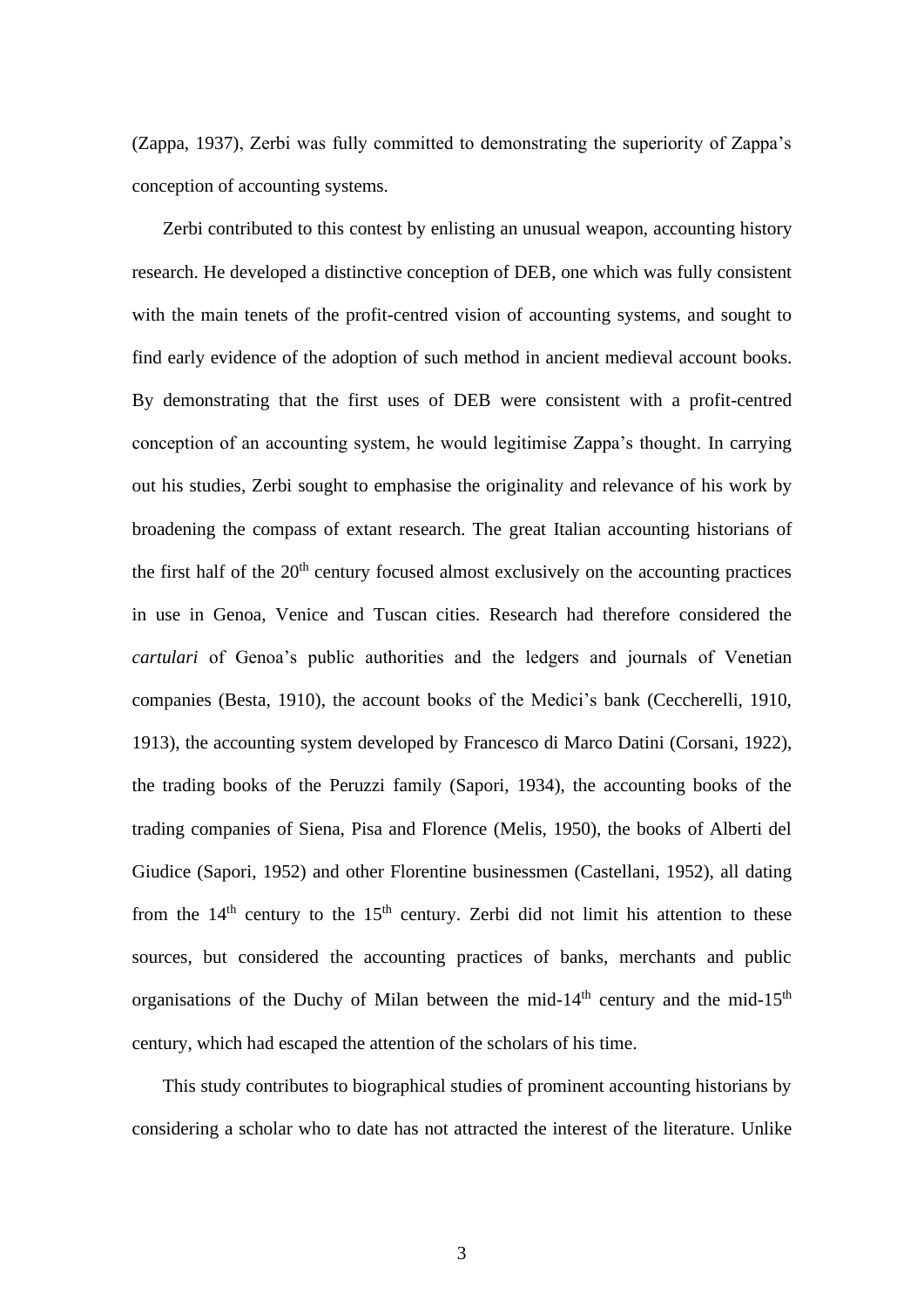most biographical research the paper does not merely provide a rendition of an author's life and work (Burrows, 2019), but it examines Zerbi's work in close connection with the context in which it was developed (Hopwood, 1983), therefore providing an investigation of the impact of the historical and organisational conditions under which Zerbi's thought rose and matured. In doing so, the paper does not seek to stigmatise Zerbi's remarkable achievements as the self-interested product of an ideological use of accounting history research. Rather, it reinforces how personal circumstances, professional competition and ambition can be potent drivers that have a significant impact on the development of accounting theory and practice (Mann et al., 2016). The study therefore emphasises the political and militant role that accounting history may play in academic communities (Gomes, 2008; Napier, 2006; Richardson, 2008; Zan, 1994).

The study also adds to the debate on the development of DEB which saw in Zerbi an eminent contributor. Not only did he focus his attention on accounting records which had never been considered before, his insights on what can be considered DEB and the role of the double-entry method stimulated intense debate both in Italy and abroad (De Roover, 1937a, 1957; Edler, 1938). It has been often observed that a tension exists between local and global accounting history research, with the choice of subject and focus often depending on the academic background of the author (Antonelli and D'Alessio, 2014; Carmona, 2004, 2006; Lukka and Kasanen, 1996; Lai et al., 2015). This study enables a deep understanding of the nature, roles and development of a distinguished scholar's theoretical contributions in a local, time-specific context (Carnegie and Williams, 2001: 105) but also their impact on international debates on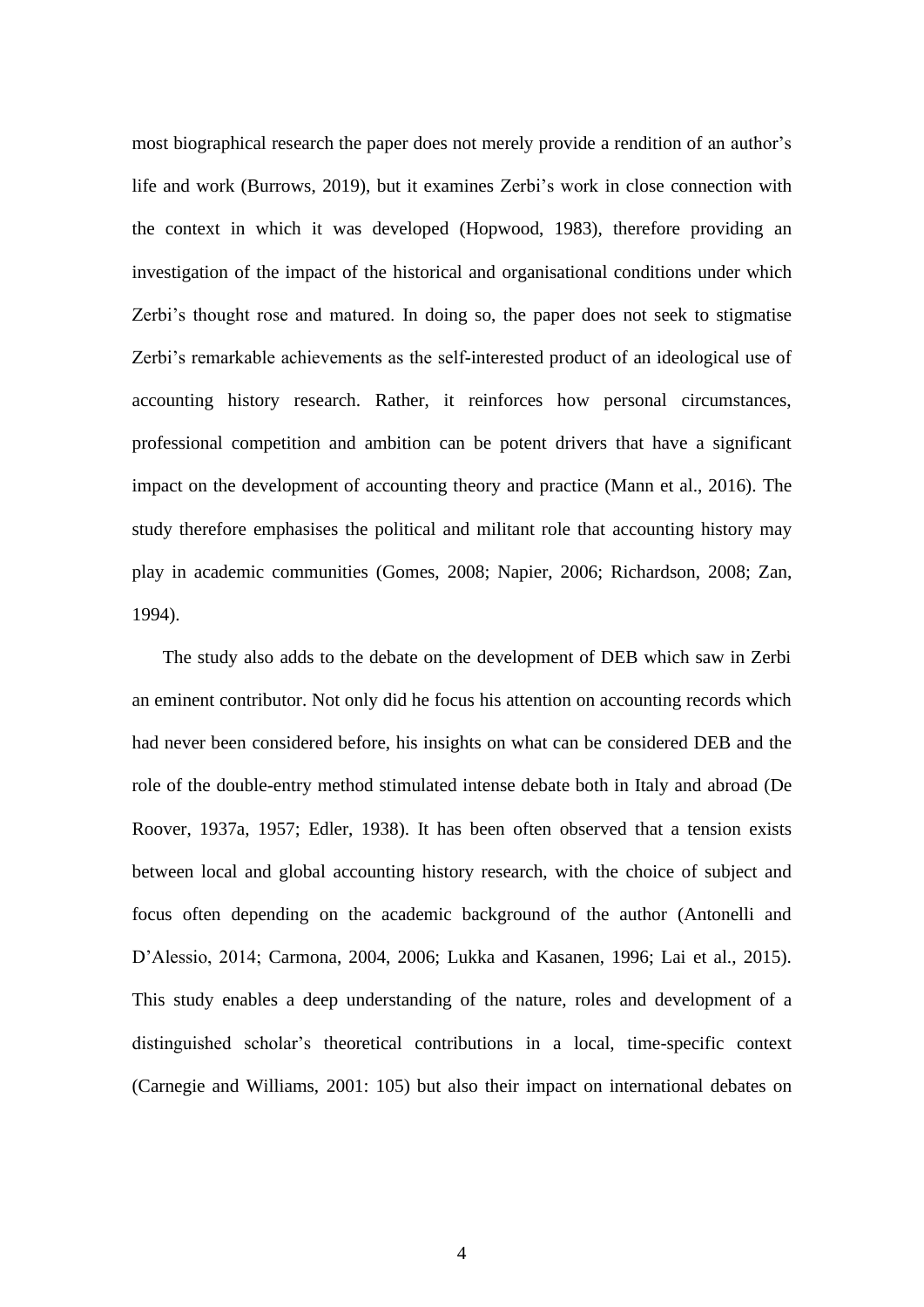accounting theory and practice (Edwards, 1994: xiv), thereby reconciling, at least in part, the tension between local and global research.

To achieve its goals, the paper is organised as follows: the second section describes the sources and method of the study. The third section includes Zerbi's biography. The fourth section identifies the main tenets of the capital-centred and profit-centred accounting systems whilst the fifth presents the results of Zerbi's extensive analysis of medieval accounting practices. The last section discusses the findings of the work and offers some brief concluding remarks.

#### **Sources and method**

The primary sources consulted for this paper are Tommaso Zerbi's printed historical works. A full list of these works has been prepared based on Zerbi's biographies (Amaduzzi, 2001; Staffico, 2001) and an analysis of the online archive of the National Central Library of Florence, where a copy of each book published in Italy is stored. Table 1 lists the historical works by Zerbi that have been accessed for the purpose of this study. These works focus on many different aspects of the economic life of private and public organisations operating in the Duchy of Milan between the mid- $14<sup>th</sup>$  and the mid-15<sup>th</sup> century. Although the focus of Zerbi's books is the Duchy of Milan, they also discuss the accounting practices in use in Genoa, Venice and Tuscany and therefore enable an understanding of the author's opinion on whether they could be considered 'real' double-entry based sets of accounts. As a result, Zerbi's extensive historical works have been reviewed to appreciate the contribution that they have made to the analysis and understanding of accounting practices, especially the development of the DEB system.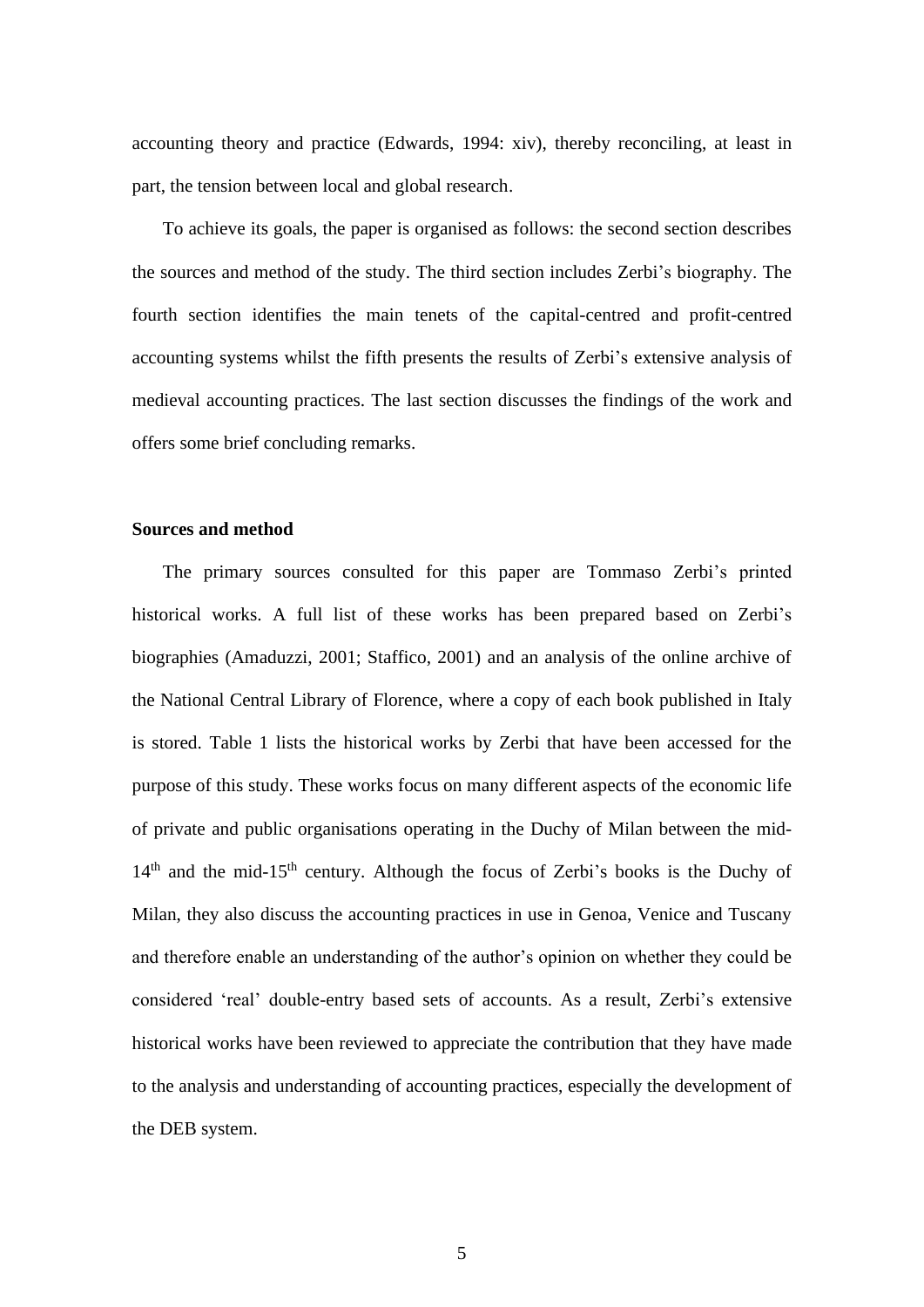#### **Insert Table 1 here**

To document Zerbi's political achievements and professional life and gather further information on the social and historical context in which he worked, we accessed books and essays on the history of Republican Italy (Buzzacchi, 2016; Di Capua, 2004; Ornaghi, 2010). Also consulted was Zerbi's page in the Italian Chamber of Deputies website [\(http://storia.camera.it/deputato/tommaso-zerbi-19080327\)](http://storia.camera.it/deputato/tommaso-zerbi-19080327). Moreover, the relationship between Zerbi and the Italian academia of his time is relevant to this study for it provides the means to understand the impact on Zerbi's work of the specific conception of an accounting system propounded by Gino Zappa and his followers, which sought to counter Fabio Besta's dominant thought. Such academic relationship has been identified and reviewed through evidence, notes, and references in Zerbi's biographies written by accounting scholars (Amaduzzi, 2001; Mazza, 2004; Staffico, 2001) and books on the academic life of Milan's universities (Magri, 2003; Romani, 2015). Moreover, Besta's (1909, 1910, 1916) *La ragioneria* and Zappa's (1937) *Il reddito d'impresa* were also reviewed to document the main tenets of the two leading theories that animated accounting academic debate in the first half of the  $20<sup>th</sup>$  century in Italy and to fully appreciate the scientific humus out of which Zerbi's work grew and matured.

To appreciate the extent of Zerbi's contributions to the debate on the origins of DEB and how these were received at the international level, the reviews of Zerbi's works in international journals were accessed, along with comments on Zerbi's historiographical positions in articles and books. This has enabled an understanding of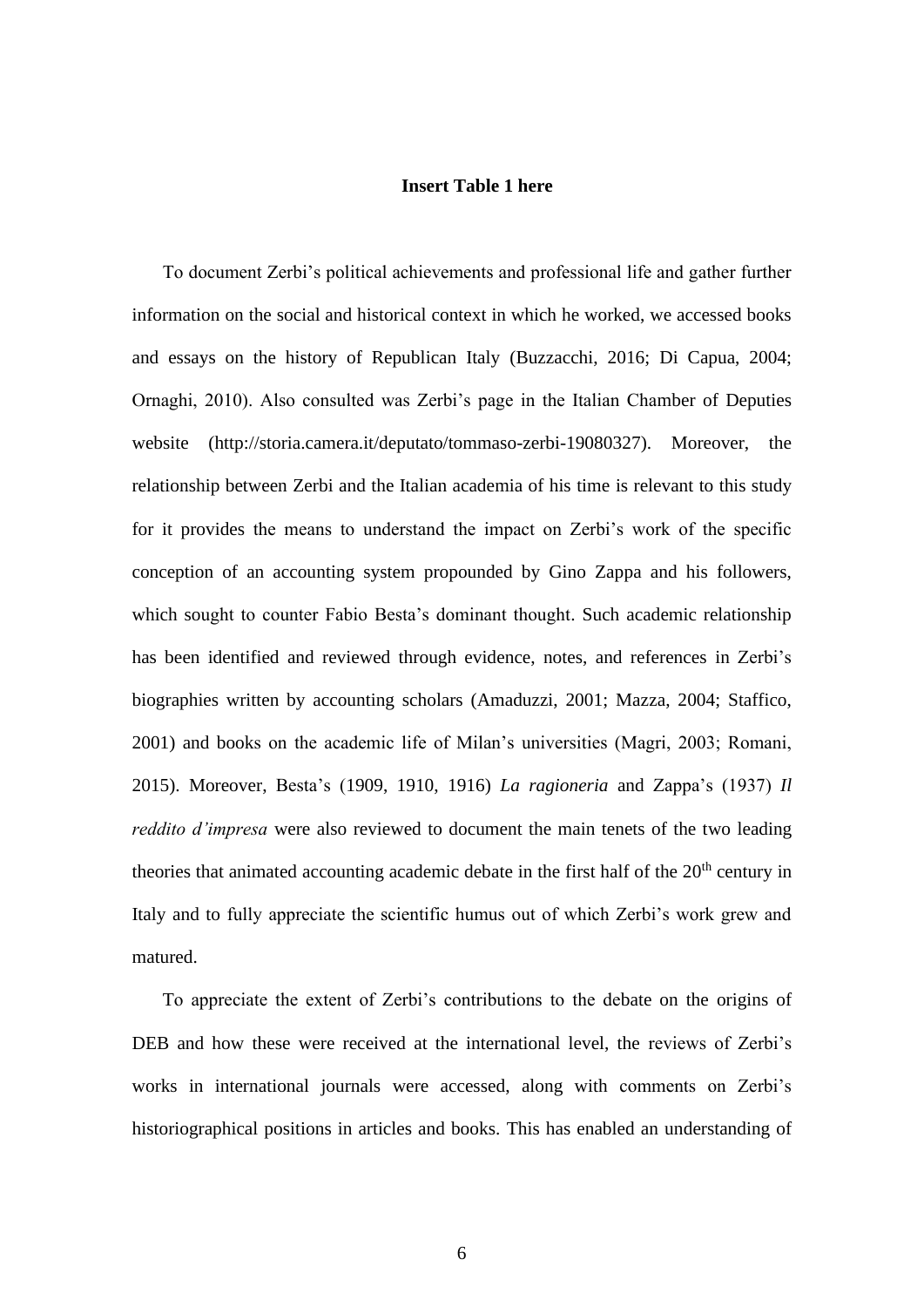the impact of Zerbi's work in accounting history in the form of support or rejection of his position or references to his thought.

#### **Academic and political life of Tommaso Zerbi**

Tommaso Zerbi was born in Cermenate, near Como, on 27<sup>th</sup> March 1908, into a family of traders and landowners (Di Capua, 2004). After completing his secondary studies at the archbishop's colleges in Saronno and Tradate, where he graduated as an accountant, in 1926 Zerbi enrolled in Bocconi University. Here he graduated in economics with full honours in 1930, with a thesis on *Mussolini the economist: demographic policy and agricultural policy*. During his years at Bocconi University, Zerbi met Gino Zappa and became one of his research students (Amaduzzi, 2001). In 1932 Zerbi moved to the Catholic University of the Sacred Heart, also in Milan, to study at the Institute of Business Management directed by Pietro Onida, another of Zappa's followers and a renowned accounting scholar himself (Magri, 2003). In 1935, Zerbi went back to Bocconi University, where he qualified as a teacher and was awarded a lecturing post (Amaduzzi, 2004).

Zerbi's academic achievements were coupled with political activism. Following the Nazi occupation of northern Italy Zerbi joined the partisan formations who fought the occupiers and created underground connections among Milan's Catholic partisans<sup>i</sup>. So prominent was his role that he became the main representative of a partisan formation made up of Bocconi University students (Romani, 2015). Zerbi's political activism did not end with the Second World War. He directed a political magazine in 1945 (Ornaghi, 2010) and in the same year was appointed secretary of Milan's Cristian Democratic Party (Di Capua, 2004)<sup>ii</sup>. On 2<sup>nd</sup> June 1946 Zerbi was elected a member of the national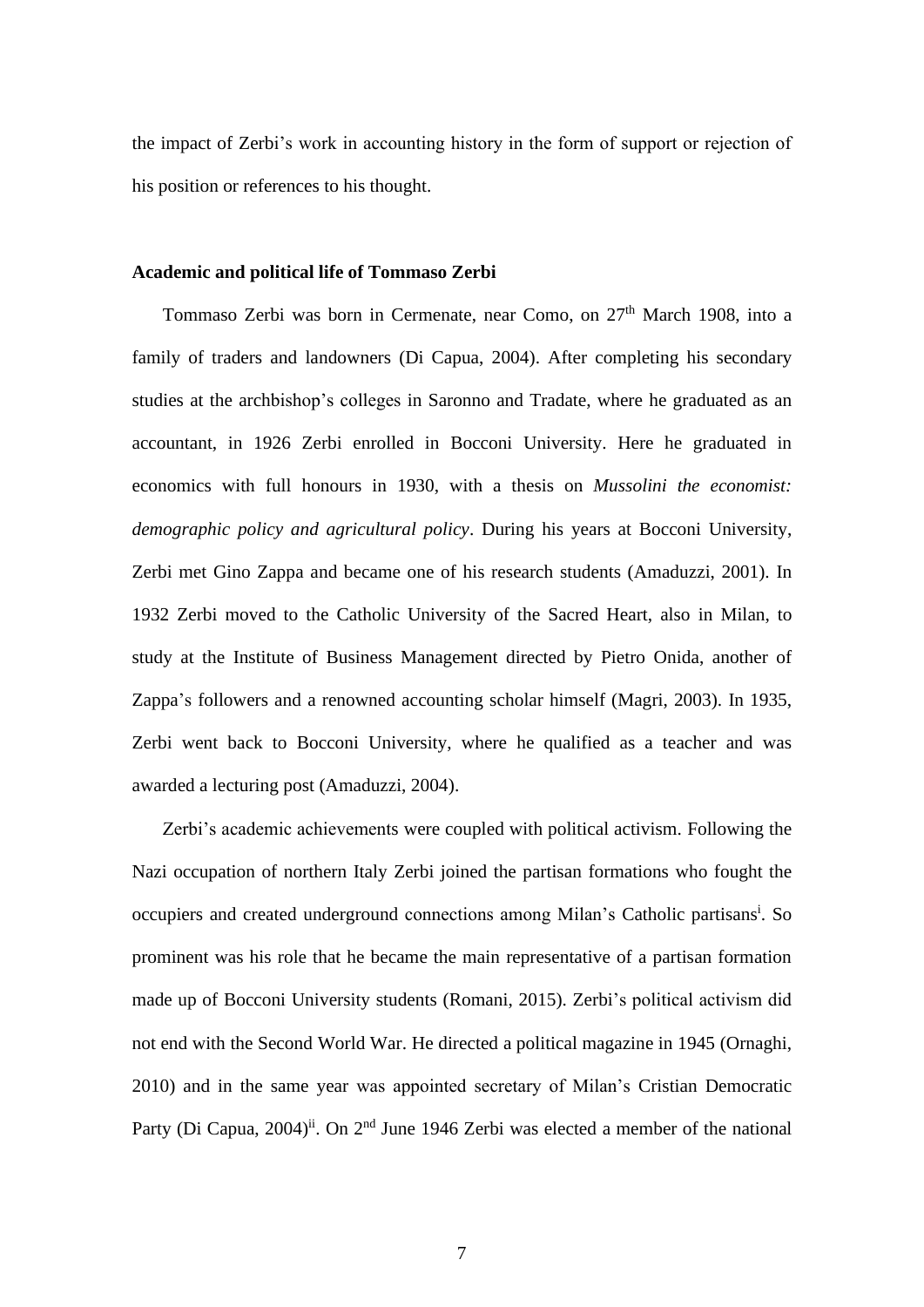assembly tasked with the high honour of drafting the new Italian Constitution. Zerbi was elected a member of the Chamber of Deputies in 1948 and 1953 and served as undersecretary to the Minister of Budget from 1951 to 1953 (Di Capua, 2004).

In 1958 Zerbi was awarded a full professorship at the University of Palermo (Amaduzzi, 2001). In 1959 he moved back to Milan as the director of the Institute of Business Management at the Catholic University of the Sacred Heart, a post he held until 1978. In his career he also held other important offices, including that of deputy president for Milan's Trade Fair (Colombo et al., 2003), president of the National Nuclear Company (Amaduzzi, 2001), member of the Board of Governors of the People's Bank of Milan and president of Briantea Bank (Mazza, 2004). Zerbi retired in 1983 (Magri, 2003) and died on  $13<sup>th</sup>$  March 2001, at the age of ninety-three.

Zerbi's academic career and scientific efforts were closely linked with the thought of Gino Zappa, one of most influential Italian experts in accounting between the 1930s and the 1950s (Canziani, 1994; Galassi and Mattessich, 2004; Lai et al., 2015; Viganò, 1998). In this period Zappa expected his students to fully adhere to his theories, regardless of their field of investigation (Zan, 1994). This was particularly obvious when Zappa propounded his profit-centred view of accounting systems, which openly challenged the by-then dominant capital-centred conception developed by Fabio Besta.

#### **Competing conceptions of accounting systems in the Italian academia**

The capital-centred accounting system (Besta, 1909, 1910,1916) and the profitcentred accounting system (Zappa, 1937) differed in several aspects, most especially their goal, the types of transactions recorded, the functioning of the accounts, the yearend adjustments and the content of the financial statements.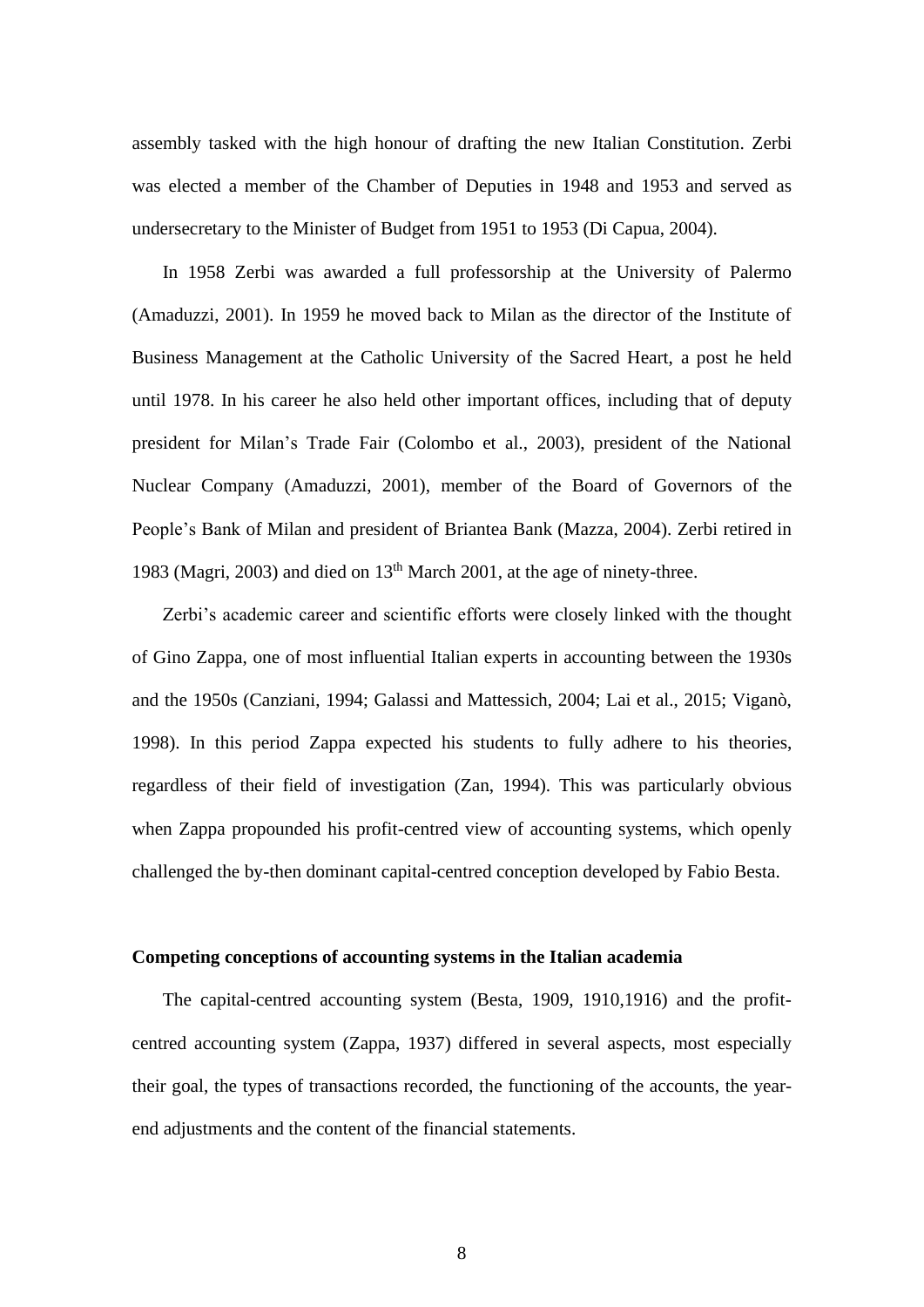In Besta's capital-centred accounting system, the defining element of a concern was its wealth in the form of 'capital'. This was very obvious from the very first pages of his book *La ragioneria* where he stated that a concern is "the sum of phenomena, businesses and relationships which are founded on an amount of capital" (Besta, 1909: 3). This vision was linked to the characteristics of Italian business in the last decades of the 19<sup>th</sup> century, when Besta started to develop his thought, the main trait of which was the accumulation of capital by the aristocracy and bourgeoise landowners (Catturi, 1989; Monastra, 1958; Paolini, 1990; Perrone, 1986). As a result, Besta's system aimed at ensuring that at any moment it was possible to calculate the wealth of a concern and identify the form it took. Profit was of secondary importance and indirectly linked to the wealth of the business. Profit was determined as the net sum of the variations involving the individual elements of the wealth of a concern, that is its assets and liabilities, in a given period (Besta, 1910: 278).

Besta's system was concerned with both the transactions involving third parties and those internal to the business, such as the movement of products between different stages of production or the deterioration of goods (Besta, 1910: 279). According to Besta, the dual aspect of accounting meant that transactions were observed "in relation to their 'real' aspect – the increases and decreases of assets or liabilities, and in relation to their 'ideal' aspect – increases and decreases in net wealth" (Sargiacomo et al., 2012: 254). Consistently, Besta identified two sets of accounts, the "real accounts" and the "net accounts" (Besta, 1910: 326).

"Real accounts" were used to record the 'original' element of each transaction, that is the variation in the individual items of assets and liabilities that triggered the need to record the transaction itself (Besta, 1909: 83-86). This variation then caused an entry in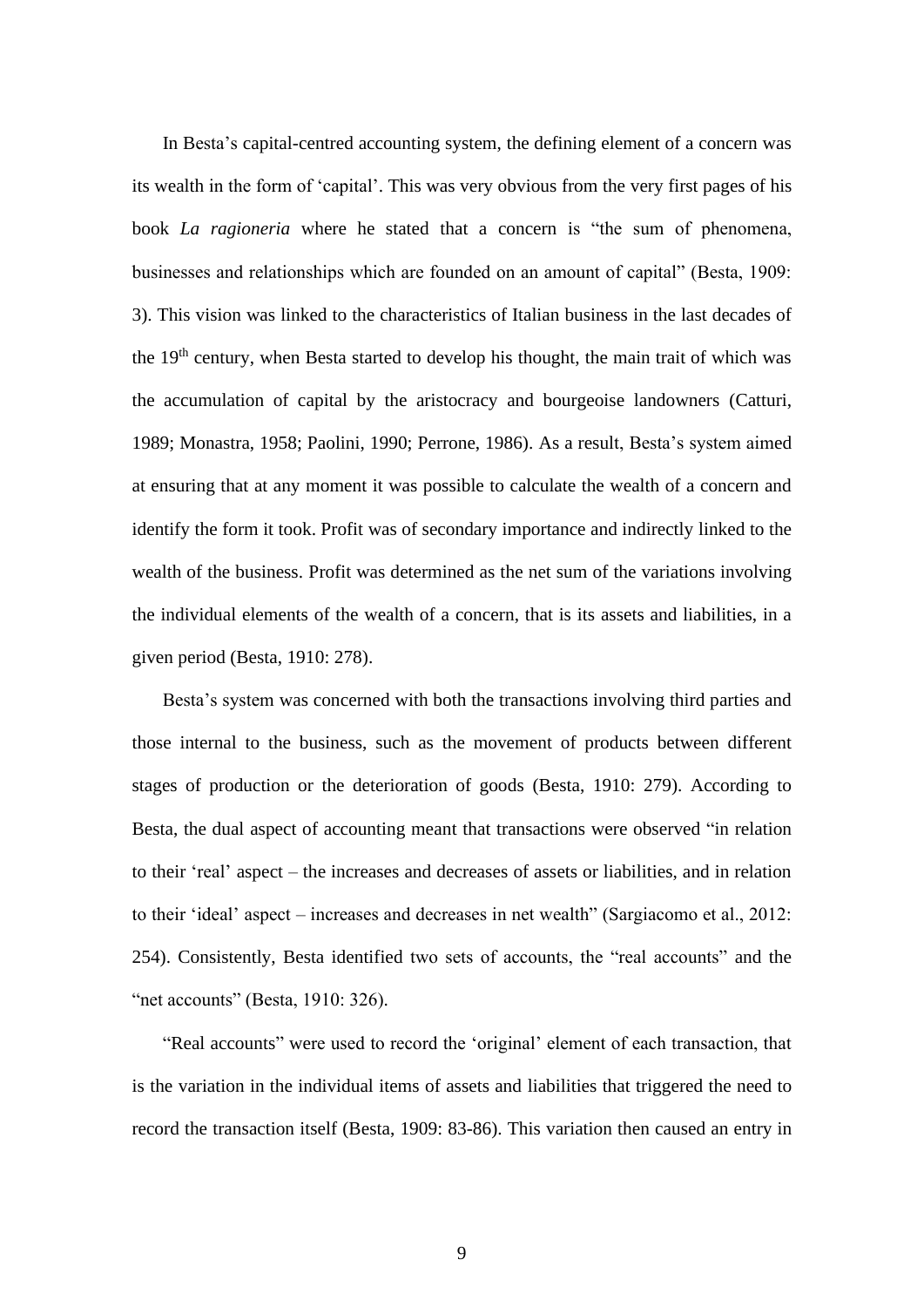a "net account" which explained the reason behind the change in assets and liabilities in the form of gains or losses that modified the net wealth of a concern (Besta, 1910: 331)<sup>iii</sup>. All of the accounts in a capital-centred accounting system were bilateral for they could be debited and credited (Besta, 1910: 353). Year-end adjustments were only needed if the value of the assets and liabilities at the end of the accounting period did not reflect their current replacement value (Sargiacomo et al., 2012), which caused amendments including the identification of bad debts or the calculation of the value lost by goods (Besta, 1909: 232). Although Besta's system allowed the preparation of an income statement, the balance sheet was the most important component of a concern's financial statements and was used to provide details on every asset and liability of the business, along with its capital (Besta, 1916: 606).

Zappa believed that the capital-centred accounting system was ill-suited to serve the needs of the developing Italian economy in the first decades of the  $20<sup>th</sup>$  century, which saw the diffusion of partnerships and companies where partners and shareholders were interested in the generation and distribution of profits (Catturi, 1989; Ferraris Franceschi, 1994). It was therefore profit, not wealth, that was the defining element of a concern. As a result, an accounting system's goal was the calculation of profit, and only indirectly the identification of the wealth of the business and the form it took (Zappa, 1937: 427). As it is the case of modern systems, Zappa's double-entry system was only concerned with transactions involving third parties (Zappa, 1937: 38-40), which were recorded by means of "real accounts" and "nominal accounts", which in turn consisted of "profit accounts" and "capital accounts". As in Besta's system, double entries were triggered by an entry in a "real account". Nevertheless, to Zappa, "real accounts" were only concerned with cash movements, including those in the form of trade payables and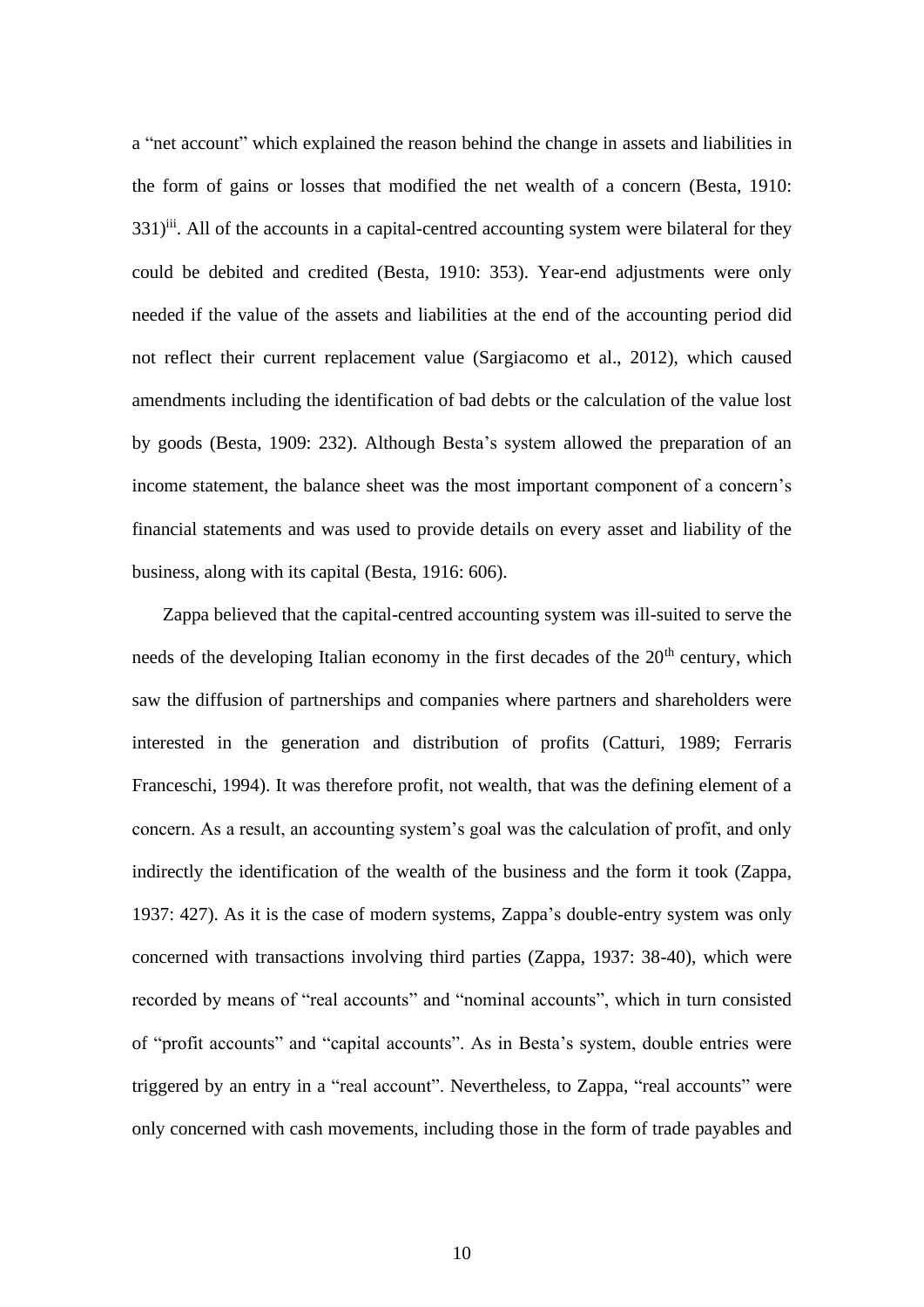trade receivables (Zappa, 1937: 214-215). The reason for these immediate or deferred movements in cash was then 'explained' by variations in the remaining types of accounts. Surprisingly, Zappa included among the "profit accounts" not only revenue and expenses but also the properties of the business and debts and credits arising from financing transactions (Zappa, 1937: 689-706). "Capital accounts" related to the components of a business's capital, including reserves (Zappa, 1937: 425-426). In Zappa's thought, "real accounts" and "capital accounts" were bilateral and could therefore be debited and credited, whereas "profit accounts" could only be either debited or credited (Zappa, 1937: 512, 624, 719).

Year-end adjustments were crucial and extensive in Zappa's system for they were needed to identify the profit accumulated in a specific period, normally one year. The elements of the income statement were rectified or integrated to match revenues and expenses arising in the accounting period concerned, thus enabling an accurate calculation of the profit for the year (Zappa, 1937: 626-644). The main document in a business's set of financial statements was the income statement, which analytically identified the revenues and expenses for the business and determined the profit for the year. Only after the calculation of profit could the balance sheet be prepared and profit added to the figure of capital (Zappa, 1937: 709), consistent with Zappa's definition of profit as the "increase in capital in a given period, generated by managing a concern" (Zappa, 1937: 277). Unlike Besta's system, assets and liabilities were not directly calculated but were identified by aggregating balances in different accounts opened during the year (receivables, payables, cash) and at its end. As a result, assets comprised cash and receivables, but also non-current assets, inventory and prepayments, the values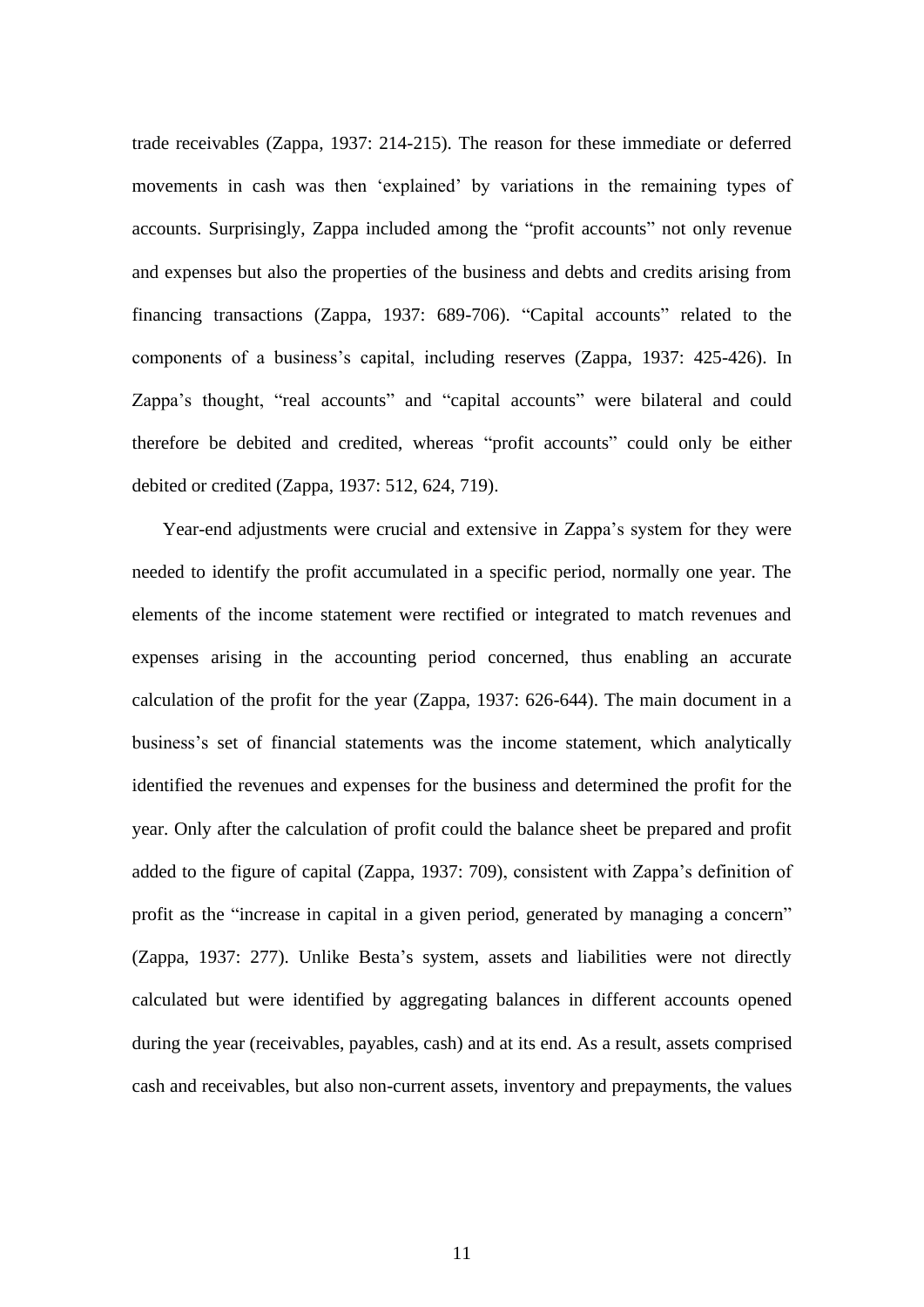of which were identified at the end of the year. Liabilities included debts, accruals and provisions.

The adoption by a scholar of Besta's or Zappa's understandings, which are summarised in Table 2, had an impact on the way in which accounting history research was carried out, as is shown by the notable case of Tommaso Zerbi.

#### **Insert Table 2 here**

#### **Zerbi's analysis of medieval accounting practices**

#### *Criteria and sources*

Existing historical research at the time when Zerbi started his work on the accounting practices of the Duchy of Milan had been almost exclusively carried out by Besta and his followers. This meant that this research was entirely based on a capitalcentred vision of accounting systems. According to such vision, an accounting system was based on DEB if there was a double series of accounts ("real" and "net" accounts, even if consisting of just a capital account), two sections per account, and double entries. No other condition needed to be met: no specific accounts, closing procedures or the presence of an income statement and a balance sheet.

The effects of Zerbi embracing the profit-centred vision of accounting systems on his approach to the study of the origin of DEB had a number of consequences. The accounts opened by medieval merchants, banks and public organisations must have been consistent with those used in the profit-centred accounting systems envisaged by Zappa. In particular, Zerbi required the presence of trade payables, trade receivables and cash accounts, without which there could have been no unambiguous starting point for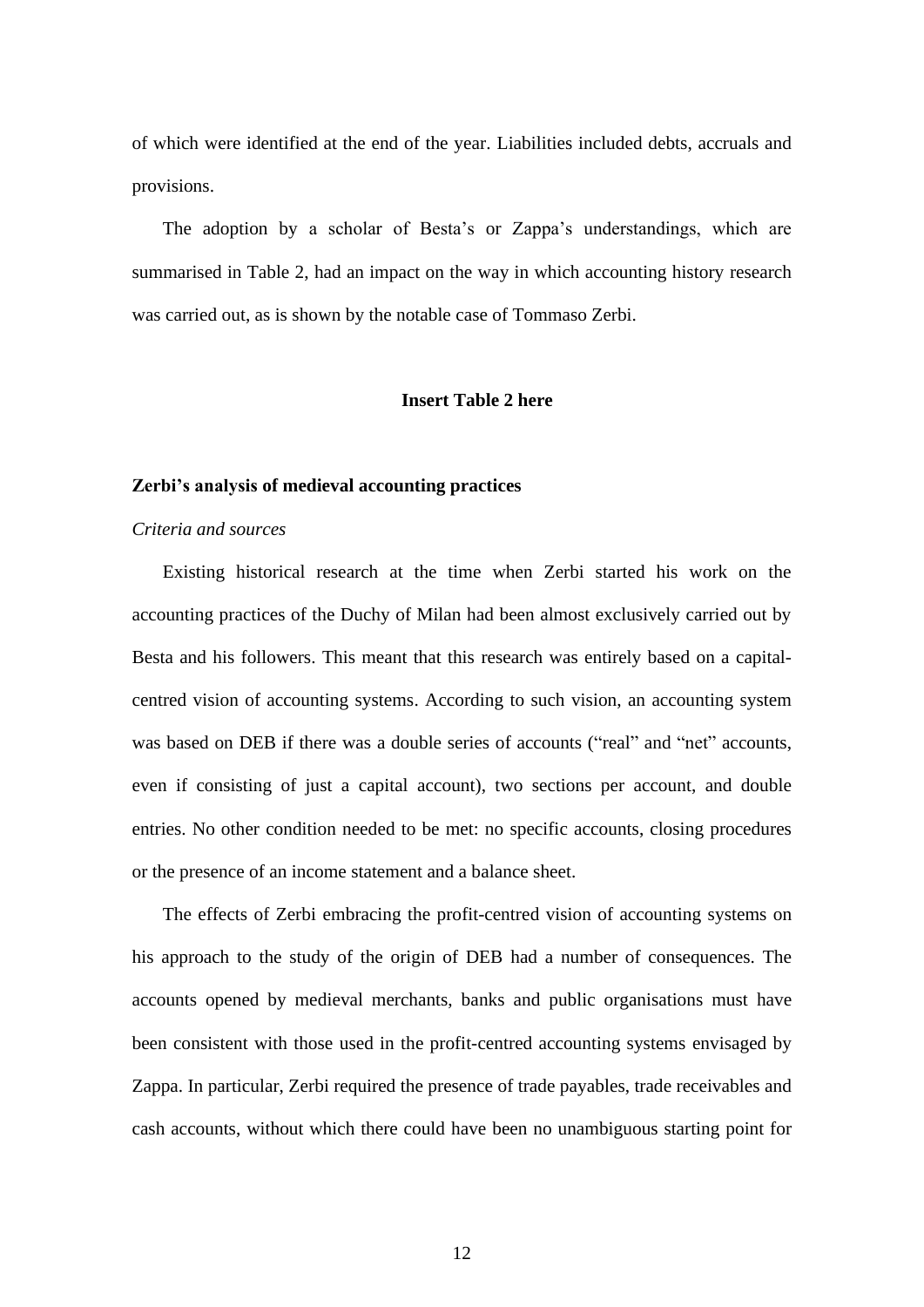recording a transaction. Zerbi also reinforced the importance of ensuring that each entry in the cash account would have a corresponding record in another account to produce a true, meaningful double-entry. Having double-entries for other accounts but not the cash account was not acceptable. This inevitably made him break with all the accounting history scholars that accepted the application of the DEB even in the absence of a full integration of the cash account into the DEB system (Zerbi, 1993:  $XX$ )<sup>iv</sup>. Moreover, since the purpose of the profit-centred accounting system was the identification of the profit figure, it was essential for the system used by ancient organisations to enable the calculation of profit. This meant that the system would need to identify revenues and expenses for a specific period. As a result, year-end adjustments were seen as critical by Zerbi, even in the absence of a set of financial statements.

It should be noted that within the context analysed by Zerbi the presentation currency changed in time and space. The private and public organisations he studied used as many as three currencies at the same time in their accounts, which caused the need to convert transactions from one currency to another (Zerbi, 1955b: 23-27). This was particularly challenging when exchange rates differed and fluctuated. Nevertheless, Zerbi did not believe that having one single presentation currency was a prerequisite for the DEB system (Zerbi, 1952: 22; Zerbi, 1955b: 71-77). Here he clearly departed from Besta (1891; 1910) who claimed that having a single currency was essential for it was the only means of ensuring a reliable measurement of the elements of a business's wealth.

To understand the transition from the original tabular system $v$  in use in medieval accounting to DEB, Zerbi focussed on the period from the mid- $14<sup>th</sup>$  century to the mid-15<sup>th</sup> century which also in Besta's opinion led to the development of the DEB system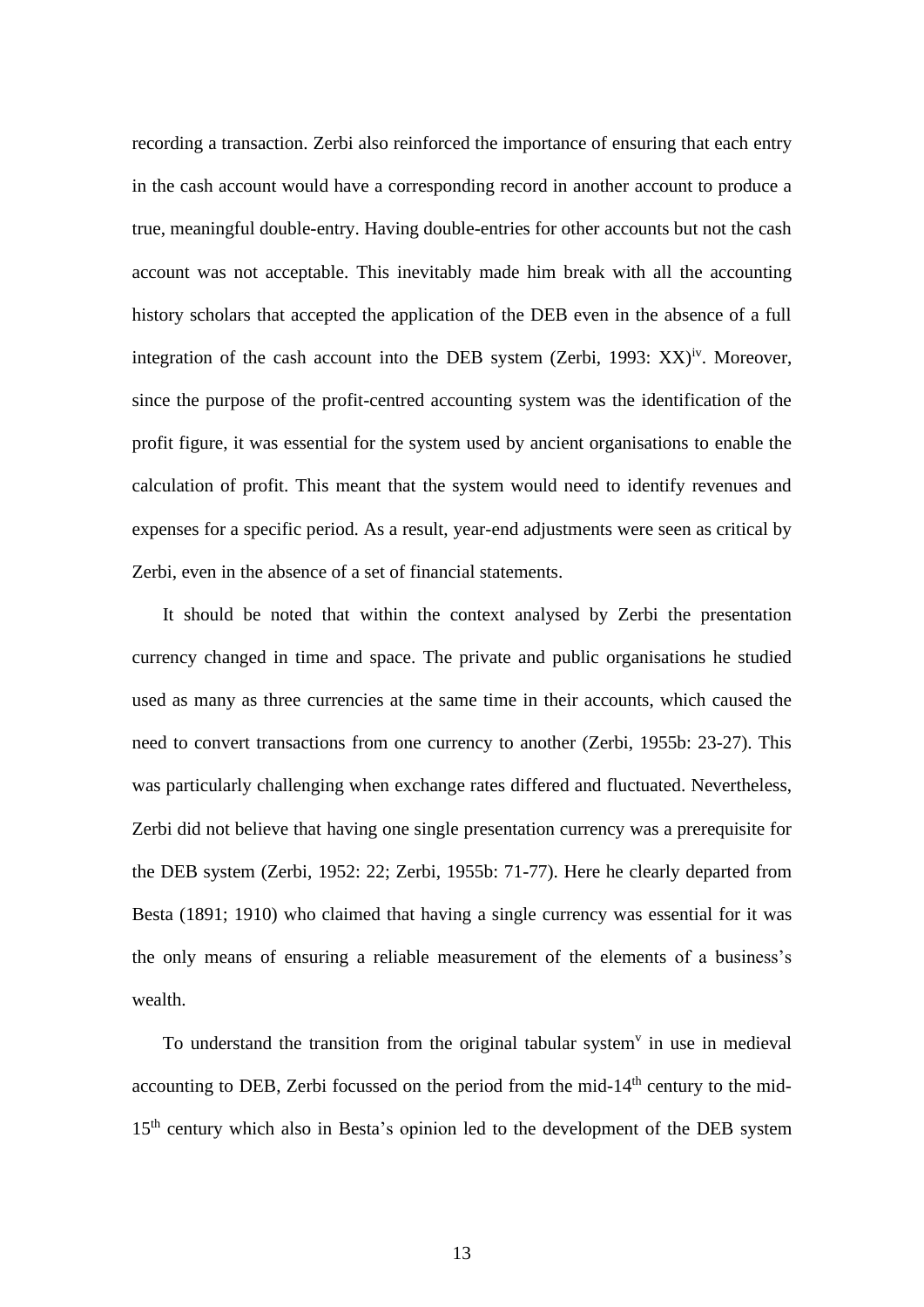(Besta, 1910). Unlike the other accounting historians of his time, Zerbi mostly focused on the accounting practices of the Duchy of Milan, which at the time was ruled by the Visconti family (Zerbi, 1952: 28). The study of the Duchy's overlooked documents is the most original aspect of Zerbi's contributions to accounting history. His extensive, painstaking work on these sources is shown in Table 3, which presents the original documents accessed by Zerbi in seven different archives. Moreover, Zerbi consulted sources from the archives of Tuscany, Genoa and Venice which had been analysed by contemporary scholars. This enabled Zerbi to compare practices across different Italian regions and join the debate on what constituted DEB and its early origin (Zerbi, 1952: 31).

#### **Insert Table 3 here**

#### *Accounting practices in the Duchy of Milan*

In his analysis of the accounting practices in the Duchy of Milan Zerbi considered different types of businesses, including banks, manufacturing companies and traders. The extant ledgers of *Banco di Giacomo da Giussano* (Giacomo from Giussano Bank) date back to 1356-1359. The ledgers were supported by an account book (Zerbi, 1935: 29-32). These books offer ample evidence of the engagements of the bank, which included the municipal government, the army, suppliers and other bankers, along with loans and advances for the salaries of the garrisons seconded to Piacenza (Zerbi, 1955a: 13-17; 33-35).

The account books of *Banco Del Maino* (Del Maino Bank) for the years between 1394 and 1410 included accounts with separate juxtaposed sections for deposits, giro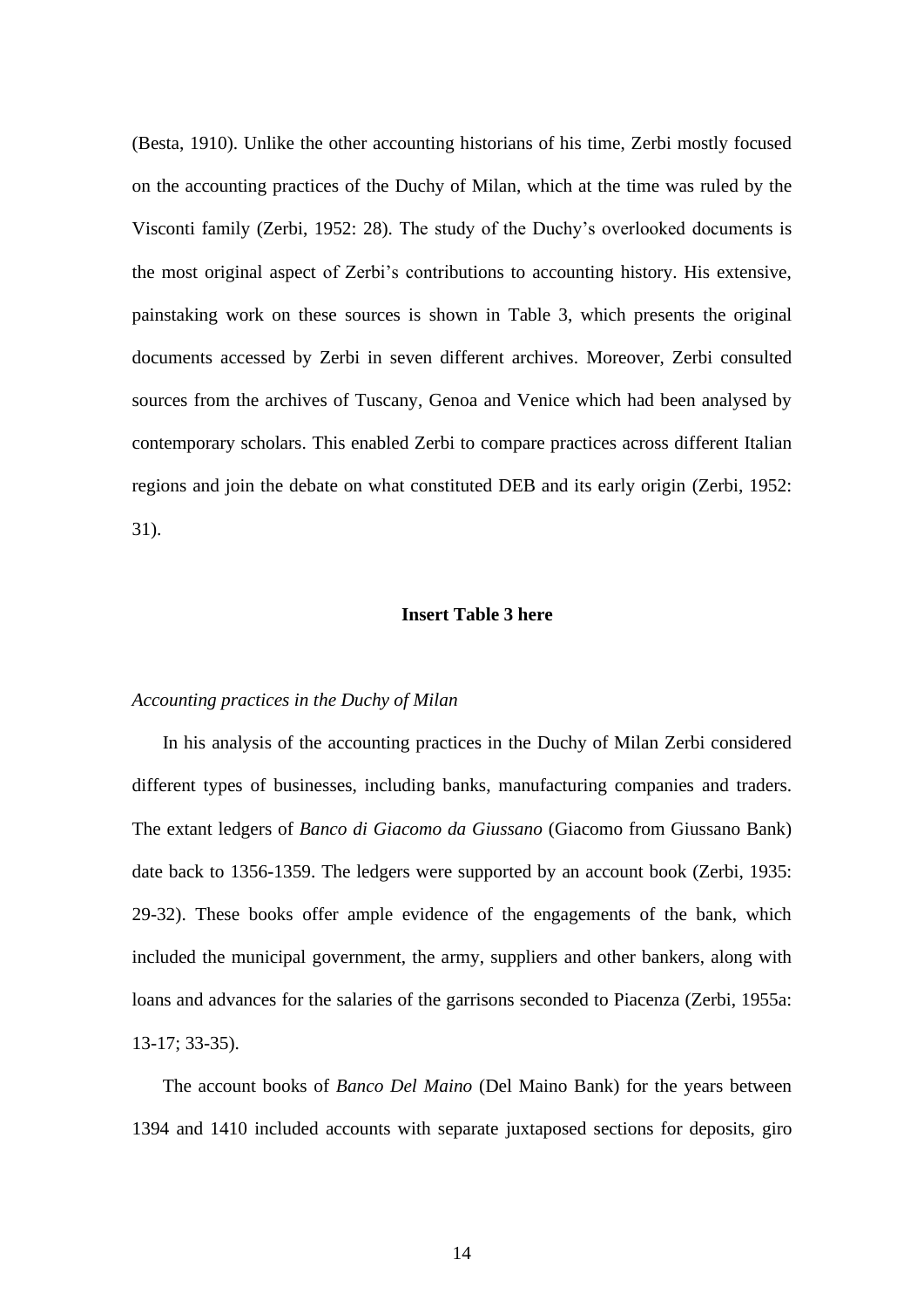accounts, current accounts and credit notes, which were opened in people's names and arranged in alphabetical order in the ledger (Zerbi, 1952: 88-93). The bank mainly held savings accounts, treasury accounts and short-term savings certificates (Zerbi, 1952, 93- 108, 114-119). Negotiations in foreign currencies were influenced by fluctuations in exchange rates, the results of which were recorded in a "*Cambia*" (Currency gains/losses) account (Zerbi, 1952, 108-114). The bank used the money to grant loans at high interest rates, and the interest receivable was recorded in a "*Utilità*" (Gains) account (Zerbi, 1955a: 55-62). Adjustments to incorrect records included amendments or cancellations in a suspense account called "*Errores*" (Errors) (Zerbi, 1952: 119-121). Lastly, there was a bilateral "*Banchum*" (Bank) account, in which interest payable and interest receivable, losses and gains from negotiations of goods, discounts received, bad debts, wages, rent, stationery expenses and other running costs were summarised on the debit (expenses and losses) or credit side (revenues and gains) (Zerbi, 1952: 124).

The ledger of *Società di Catalogna Serrainerio & Dugnano* (Catalonia Company of Serrainerio & Dugnano) reviewed by Zerbi for 1396-1397 was in *lire, soldi* and imperial *denari* (Zerbi, 1936b). Presentation currencies sometimes referred to their gold content, sometimes to their silver content, so there were problems comparing the purchasing power of the actual currency and the value of the reporting currency (Zerbi, 1952: 281-288). The chosen bookkeeping system was an evolution of the tabular method. The purchase of goods to be sold overseas or beyond the Alps was recorded in the trade payables account, to which costs were charged. When goods were sold, the amount was recorded in the trade receivables account. Overheads and additional revenues were directly recorded, whenever feasible, in the transactions to which they referred, and the rest in the profit and loss account. The *Società di Catalogna*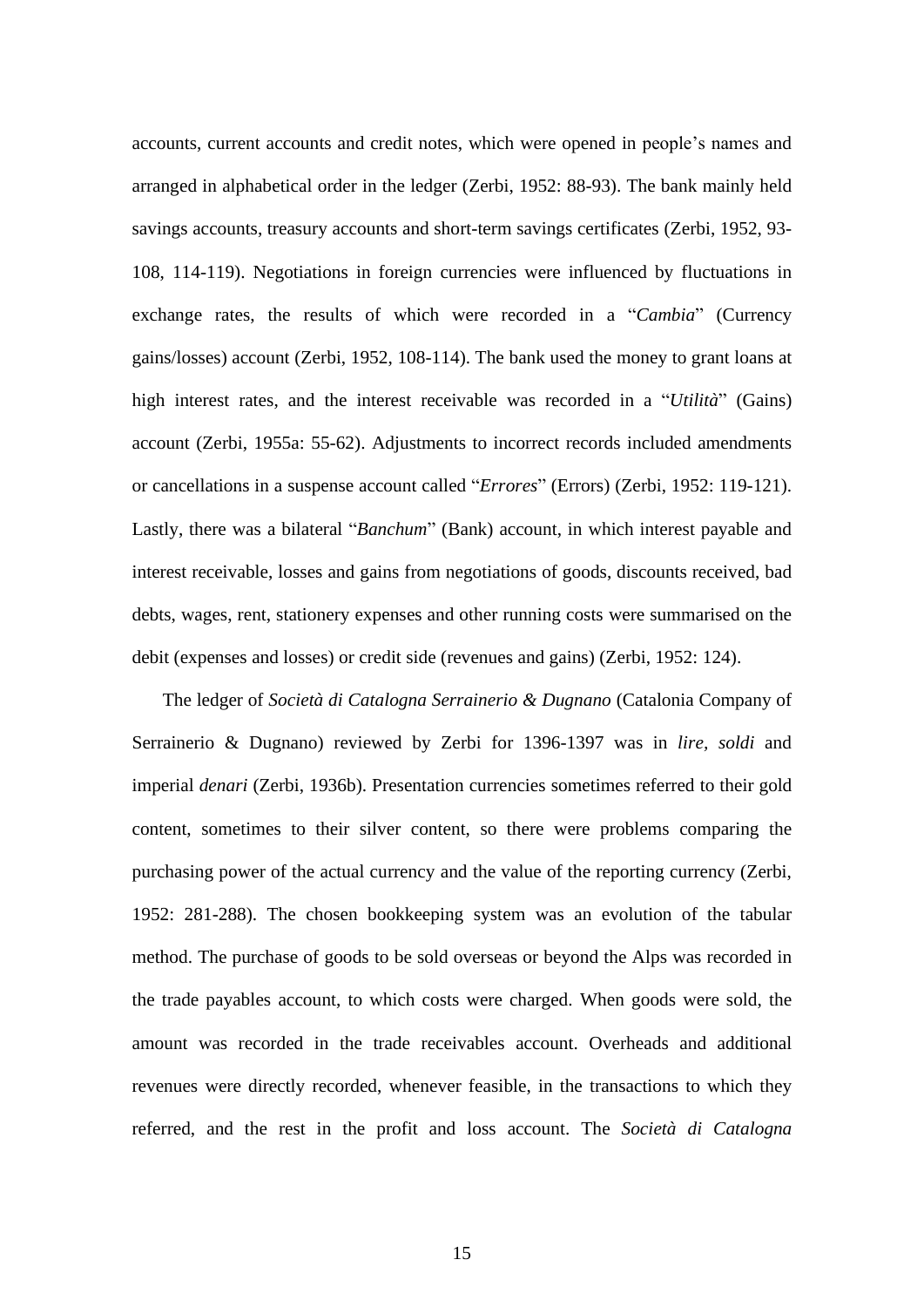*Serrainerio & Dugnano* received advance payments from bankers and traders and accrued interest payable, which was recorded in a "*Perdite*" (Losses) account (Zerbi, 1955a: 63-65). After many misadventures and troubles, the company wound up in 1397 and drew up the final liquidation accounts, which included an estimate of the profit achieved and the sharing of unsold stock, credits and debts between the shareholders (Zerbi, 1952: 249-272).

Zerbi reviewed six ledgers of the *Azienda mercantile di Marco Serrainerio* (Trade Company of Marco Serrainerio), which replaced the *Società di Catalogna Serrainerio & Dugnano,* from 1402 to 1407. These records were impacted by the circulation of gold and silver coins, with the cash account recording transactions in multiple currencies (Zerbi, 1955b). Serrainerio ceased using lire based on the gold standard and preferred to opt for the less valuable silver standard. The consequence was that such transition caused inconsistencies in the accounts that had been recorded at different times. This was the reason why Serrainerio, despite estimating the income for a specific period, did not clearly identify the profit achieved by his business and add it to the existing capital (Zerbi, 1952: 275-276, 292-300, 306-310). As a result, the company seemed to have adopted a DEB system although such system did not enable Serrainerio to make a correct calculation of profit and capital because of the multiplicity of currencies (Zerbi, 1952: 310).

Zerbi also reviewed the "*Libro giallo del 1427*" (Yellow Book, 1427) of the *Banco di Giovanni Borromeo*, a bank with branches in Lombardy and London. The ledger included an account book and showed the accounts in juxtaposed separate sections (Zerbi, 1952: 311-315). The "real accounts" included trade receivables and payables, borrowers, suppliers and account holders. A cash account was also present and occupied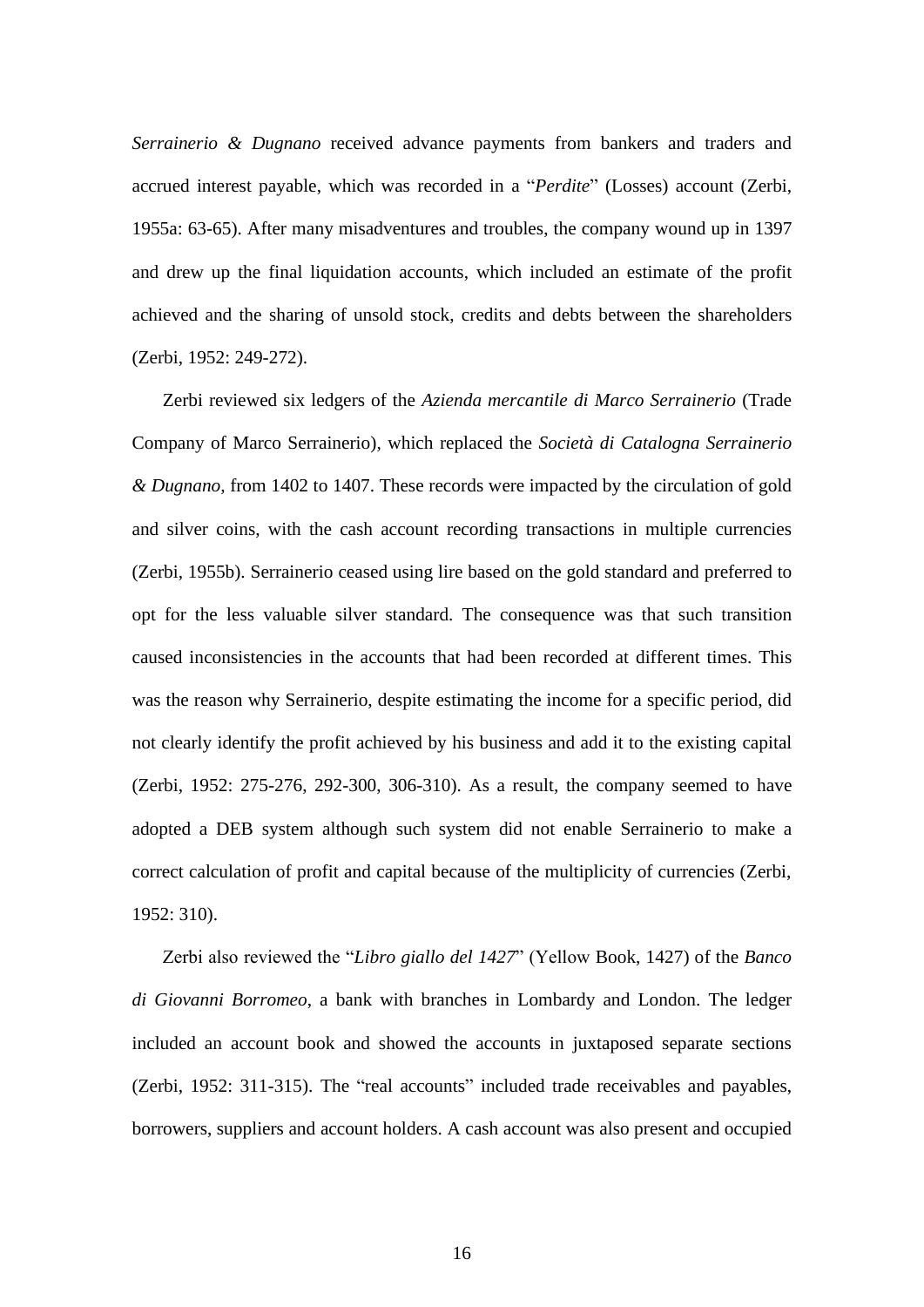54 of the 600 pages of the ledger (Zerbi, 1952: 320-325). The "profit accounts" included a "*Disavanzi ed avanzi*" (Profits and losses) account, which recorded interest payable and receivable, losses and gains on currency and overheads. Inventory was estimated, when a listing was available, at the prevalent average wholesale price. Goods were recorded at their net book value when there was no current market listing, as in the case of gold items, jewellery, sapphires and diamonds. The "*Disavanzi ed avanzi*" account ended with the calculation of the net profit (Zerbi, 1952: 325-340). The *Banco di Giovanni Borromeo* also worked as a wholesaler of grains, textiles and raw materials. The bank accrued interest on this brokerage, with related interest recorded in a "*Discrezione*" (Revenues) account (Zerbi, 1955a: 45-53). Finally, Zerbi managed to prepare an income statement and a balance sheet from the surviving records of the business, something that Giovanni and his accountant never did (Zerbi, 1955a: 345- 351).

Zerbi consulted the ledger of *Compagnia di Filippo Borromei & Compagni di Londra* (Filippo Borromei & Co. of London) (1436-1439). The ledger included an account book. The value of purchases was recorded in the trade payables account, whilst that of sales was included in the trade receivables account. Unsold stock was separately recorded. The net capital was calculated in an account in the name of *Filippo Borromei e Co. di Brugia* (Zerbi, 1952: 413-419). Zerbi mentioned the 1436 and 1438 financial statements from the accounts of *Compagnia di Filippo Borromei & Compagni di Londra*, which had never been drawn up by the business but which he prepared himself (Zerbi, 1952: 419-423).

In Zerbi's opinion, only a few of the records he analysed were kept according to the DEB system (see Table 4). Giacomo da Giussano's bookkeeping system was not based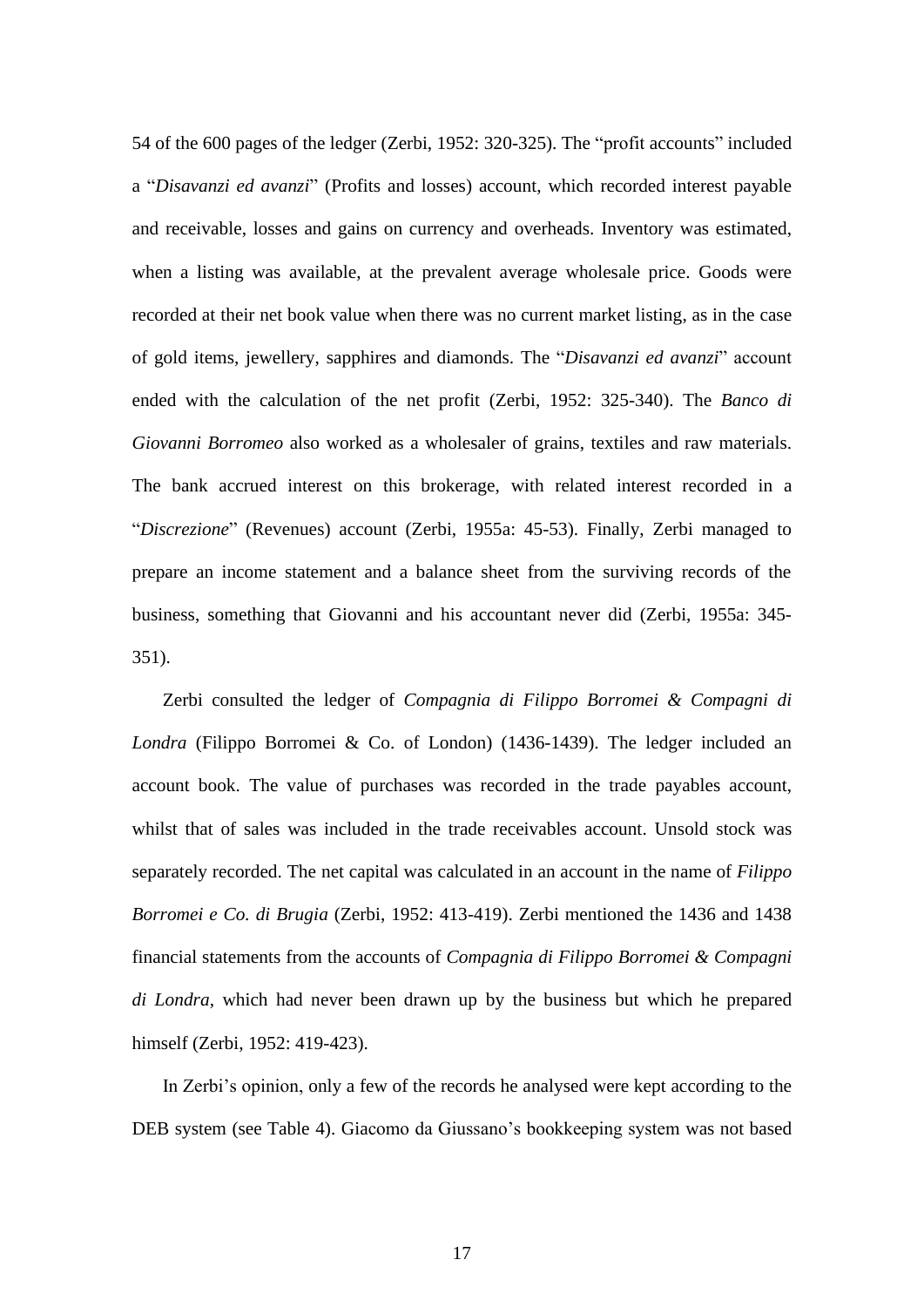on a DEB system but was rather the archetype of the tabular method (Zerbi, 1935: 37). The lack of accounts for the calculation of the business's capital and profit or loss made the accounting system of *Banco Del Maino* only partially consistent with the DEB system, a hybrid system mostly similar to the tabular method (Zerbi, 1952: 131). The ledgers of *Società di Catalogna Serrainerio & Dugnano* and *Azienda mercantile di Marco Serrainerio* showed the formal features of a DEB system but they did not enable a reliable profit calculation. Year-end adjustment entries were present but the multiplicity of currencies and the switch from the gold to the silver standard did not enable the accountants to properly calculate the profit and the capital for the concern (Zerbi, 1952: 274, 310). Finally, the accounting systems of the *Banco di Giovanni Borromeo* and *Compagnia di Filippo Borromei & Compagni di Londra* were consistently kept according the DEB system. Furthermore, such systems were believed by Zerbi to be the oldest examples of DEB and yearly profit calculation (Zerbi, 1952: 367, 424).

#### **Insert Table 4 here**

#### *Accounting practices in Tuscany, Genoa and Venice*

Zerbi's investigation of the origin of DEB was not limited to the Duchy of Milan for he also reviewed the accounting practices emerging from the archival records preserved in Tuscany, Genoa and Venice. This enabled him to question the findings of other accounting historians who had studied DEB in the first half of the 20<sup>th</sup> century. At the time there was general consensus around Tuscan accounting practices being the earliest evidence of a DEB system in Italy (Ceccherelli, 1910, 1913; Woolf, 1912;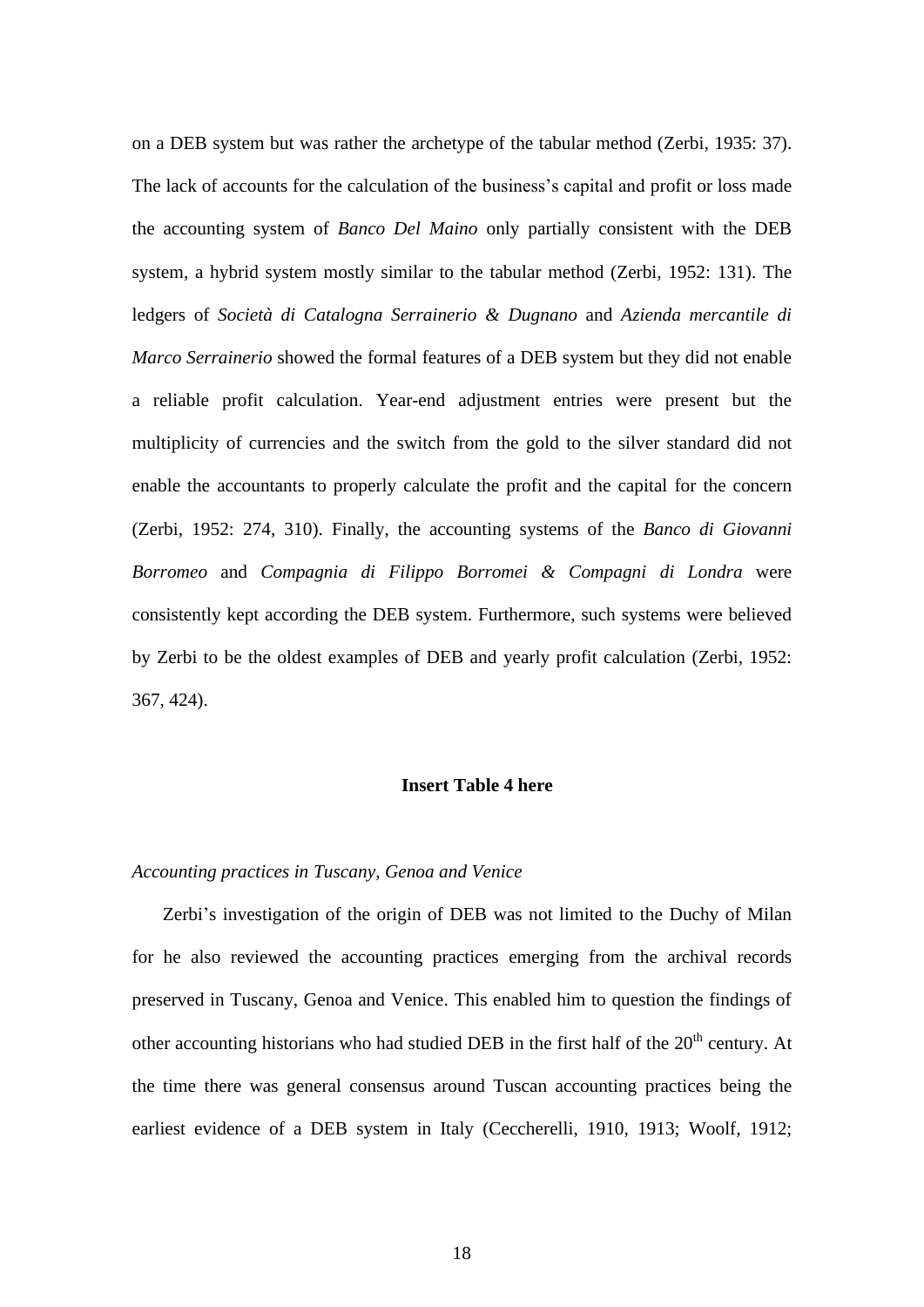Littleton, 1933; De Roover, 1937b; Melis, 1950). Zerbi reviewed the 1211 accounts of unnamed Florentine bankers and the books of the Florence-based Peruzzi, Bardi, Alberti and Del Bene companies. All the accounts he reviewed were laid out as separate overlapping sections, their form differing remarkably from the tabular method in use in the Duchy of Milan. The 1382 ledger of an unnamed merchant house based in Pisa, the 1383 "*Libro giallo B*" (Yellow Book "B") of Francesco di Marco Datini and the Florentine ledger of Paliano di Falco were laid out as juxtaposed separate sections (Zerbi, 1952: 36-41, 43-53).

The review of the account books of the Pisa-based *Francesco di Marco Datini Company* from 1382 to 1408 revealed a mixed accounting procedure. Accounts opened for owners, creditors and debtors were in juxtaposed separate sections whilst accounts opened for goods, revenues and expenses were in separate overlapping sections. There was no cash account, which to Zerbi was an essential feature of a DEB system, and the functioning of the "nominal accounts" was not clear. Zerbi concluded that Datini's bookkeeping system was not based on the DEB method (Zerbi, 1952: 130-136). Zerbi investigated the 1395-1396 ledger of Averardo de' Medici, which had been the focus of studies by Ceccherelli (1913), De Roover (1948) and Melis (1950). Zerbi found an incomplete implementation of the DEB method, as he could not find clearly identifiable double entries involving the cash account. Zerbi thought that the ledger could have been the basis for records following the tabular method. In the ledger reference was often made to the "*Libro secreto F*" (Secret Book "F"), which Zerbi could not locate. As a result, he was not able to fully understand the links between the entries in different books, hence he was unable to find conclusive evidence of the use of DEB by the Medici's bank (Zerbi, 1952: 125-130).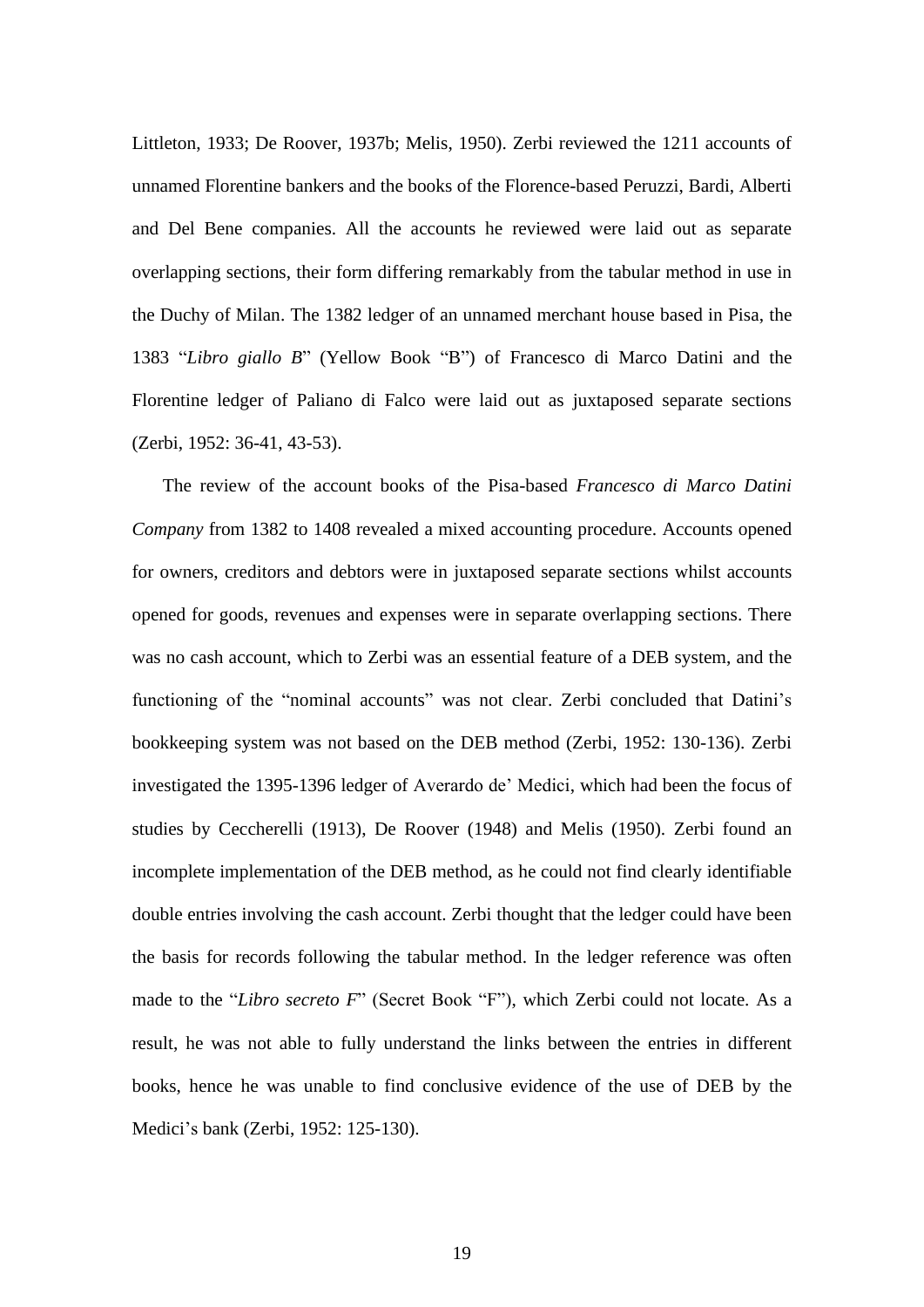The 1391 ledger of *Banco Lippi & Del Bene* (Lippi & Del Bene Bank) was in juxtaposed separate sections and was one of the very first specimens of a Tuscan book kept in the Venetian manner which also recorded transactions using Venetian *ducati* as the main currency. There was one account for each of the two owners, which recorded the value of capital belonging to them, a cash account and accounts for the processing of batches of metal to be returned to the mint. The bank also used trade receivables and payables accounts and a "*Disavanzi e avanzi*" account to record expenses and revenues. Zerbi concluded that there were hints of a use of the DEB method although the underlying rationale for its functioning was not entirely clear (Zerbi, 1952: 216-236).

Genoa's accounting practices were considered to be extremely important, especially by Besta (1910), and some of its ledgers showed a compelling application of the doubleentry method. Zerbi examined several books, including: the "*Cartularium salvatoris portus et moduli*", the "*Cartularum massariorum sapientum*" and the "*Cartularirum magistrorum racionalium*" for the 1340 Municipality of Genoa, followed by the books of the *maestri razionali* (auditors) and the *massari dei savi* (magistrates) (1348, 1352, 1353), the "*Cartulari massariorum guerre*" (1352, 1353, 1357), the "*Cartulari officii assignacionis mutuorum*" (1343, 1350, 1351), the cash book of the Lomellini Bank (1386), and the ledgers of Bank of San Giorgio (1408). According to Zerbi, the 1340 books were kept in accordance with the DEB system (Zerbi, 1952: 105). Nevertheless, it was the lack of a gradual, progressive transition from a native, primeval form of accounting to a more advanced, consistent form of DEB that convinced Zerbi to consider Genoa's accounting practices as unrelated to the historical process that led to the diffusion of DEB (Zerbi, 1952: 53-58). Zerbi (1952: 181-203) considered these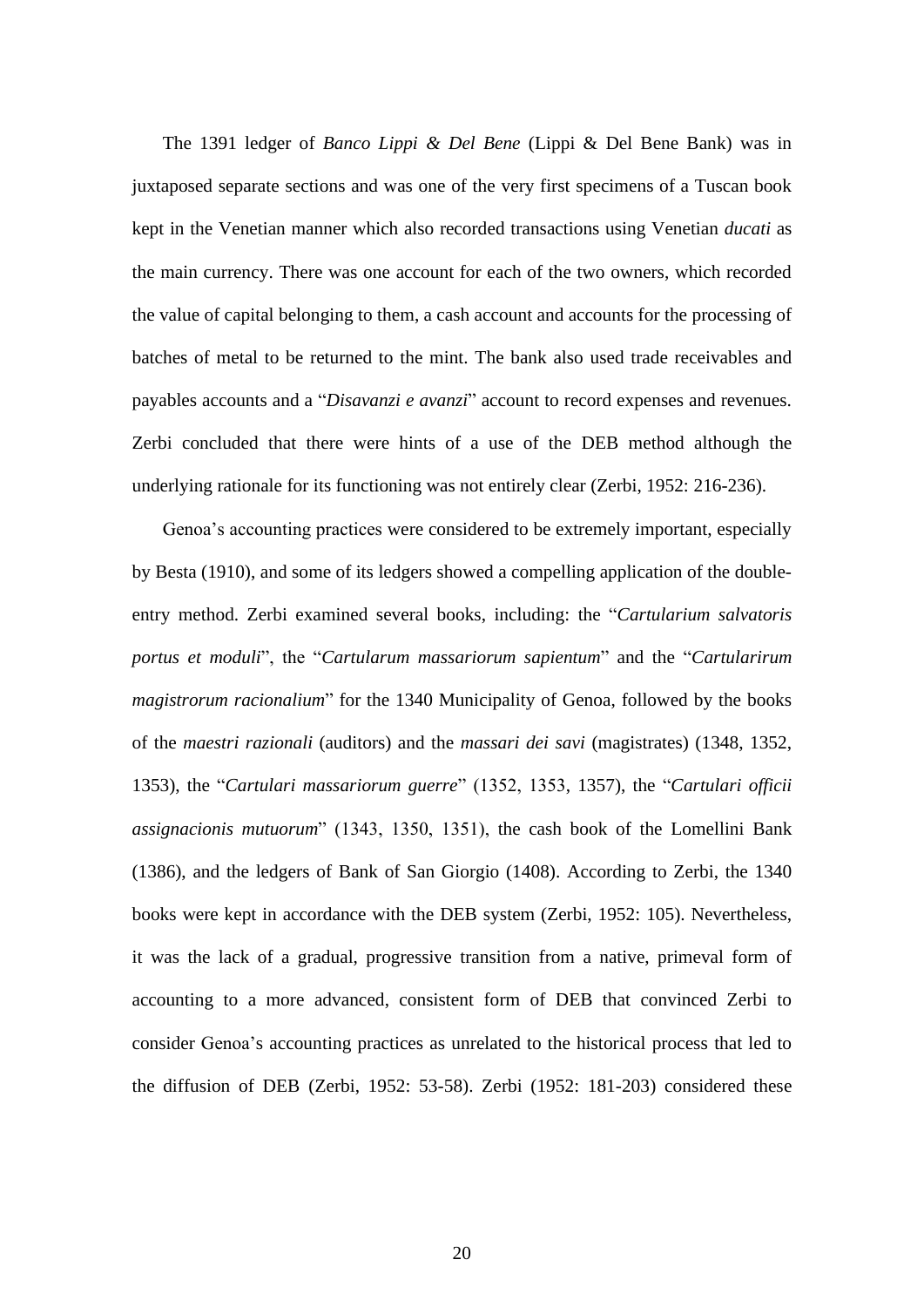practices to be peculiar, non-representative events, and highlighted the lack of a cash account in the governmental ledgers.

Venetian accounting practices were the most recent of those considered by Zerbi, but also the most advanced. The most important account books reviewed by Zerbi were Grimani's ledger (1408-1409), "*Libro vecchio real*" (the Old Book, 1410-1417) and "*Libro nuovo real*" (the New Book, 1406) of Fraterna Soranzo, "*Zornal A*" (Journal "A", 1430-1440) and "*Mastro A*" (Ledger "A") of Andrea Barbarigo (1430-1434) and Giacomo Badoer's ledger (1436-3149). These sources were partly reproduced in Zerbi's (1952) book, where the author stated that they were all based on the DEB system.

Grimani's ledger that recorded the transactions of a household was mainly based on the DEB system but some of its entries lacked a corresponding record which would complete the double entry. As to the books of Fraterna Soranzo, one was incomplete and poorly preserved whilst the second was put together in more recent times to be used as evidence in a dispute. Andrea Barbarigo's "*Zornal A*" was the earliest extant specimen of a Venetian DEB ledger: it showed the dates, accounts, descriptions and amounts for each transaction, which were recorded by means of fractions whereby the account to be debited was the numerator and the account to be credited the denominator. Andrea Barbarigo's "*Mastro A*" used both "real accounts" and "nominal accounts" as expected in a profit-centred accounting system, and also presented a closing balance sheet, although the inventory and the result from the "*Viaxi*" (Travels) that were still ongoing at the closing date were not estimated. Badoer's ledger included a net capital account identifying the wealth of the business on the first page, a family expense account, and several accounts opened for goods, journeys and insurance (Zerbi, 1952: 369-412).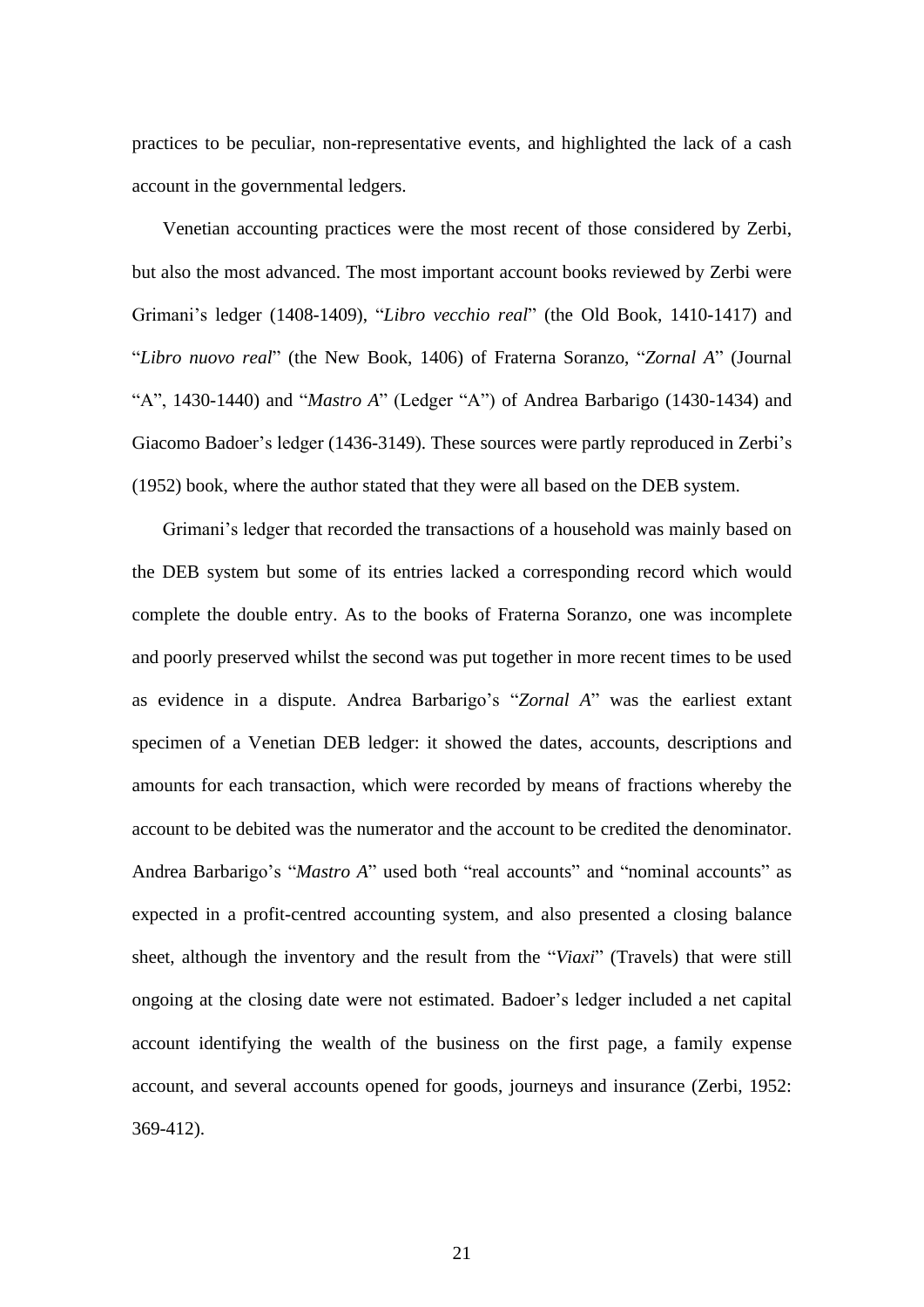The main findings of Zerbi's work on the Tuscan, Genoese and Venetian books are summarised in Table 5. Following the tenets of Zappa's profit-centred accounting system, Zerbi established that the accounting systems of Francesco di Marco Datini and Averardo de' Medici were not based on DEB. In the accounting systems of Lippi & Del Bene Bank, of the Municipality of Genoa and the Venetian companies Grimani, Soranzo, Barbarigo and Badoer, Zerbi detected the use of "real accounts" and "nominal accounts". However, none of them presented year-end adjustments or provided a clear procedure to close the accounts at the end of the accounting period and, thus, no profit calculation, each of which were critical elements of a profit-centred accounting system (Zerbi, 1952).

#### **Insert Table 5 here**

#### *Zerbi's work and the international debate on double-entry bookkeeping*

Zerbi was not personally interested in engaging with international historiography for he rated it as inferior to the Italian (Riparbelli, 1952), which he was interested in disproving. However, he discussed several issues that were crucial to the international literature, most especially how and why the DEB system was born in Italy in the Middle Ages. Even if all of Zerbi's works had been published in Italian and were targeting an Italian readership, they prominently featured in international accounting history literature.

Zerbi's work was praised by De Roover (1937a), most especially his *La banca nell'ordinamento finanziario visconteo* (Zerbi, 1935) and *Il mastro a partito doppia di un'azienda mercantile del Trecento* (Zerbi, 1936b). These publications were seen as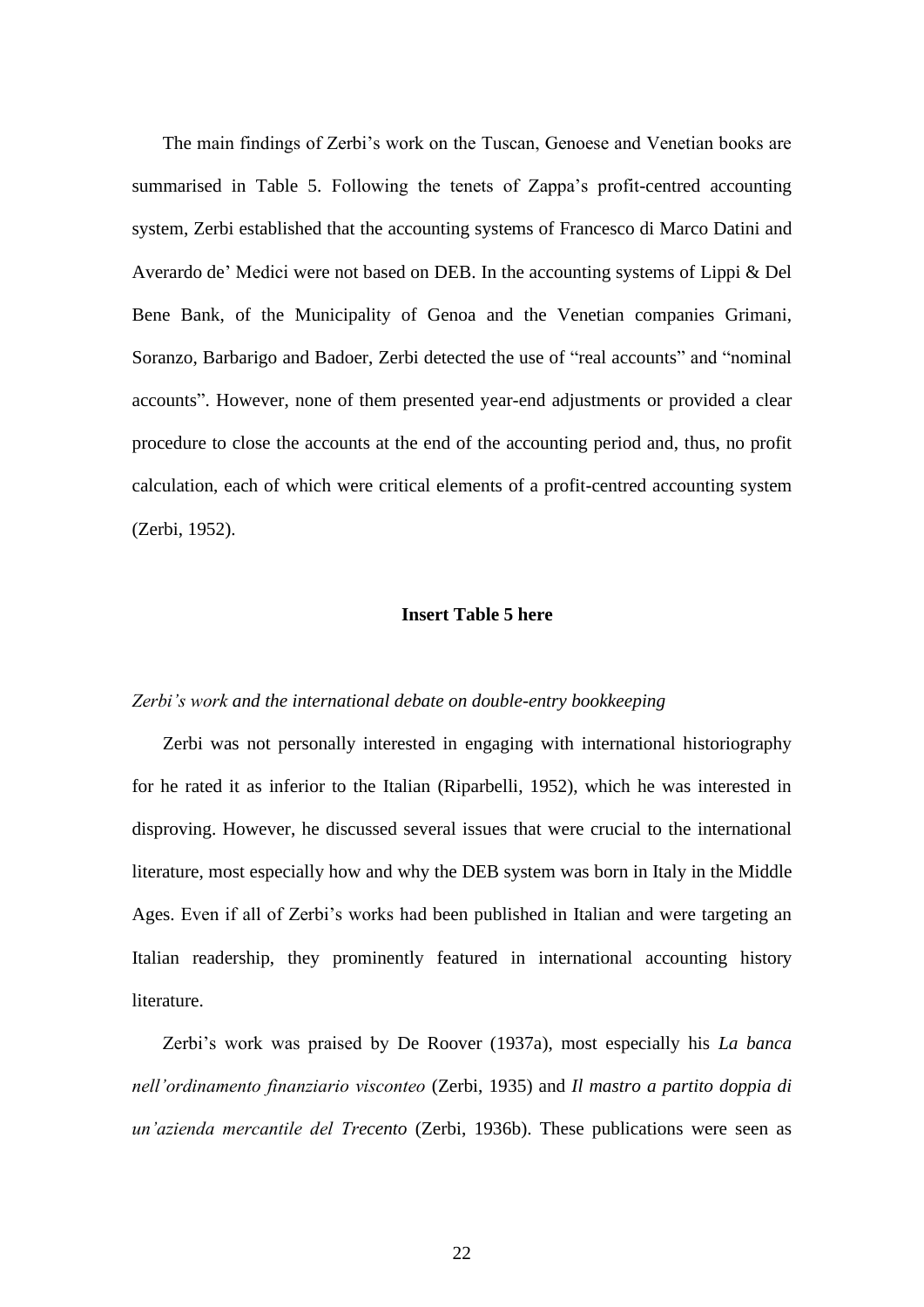extremely useful by De Roover, who also noticed how they offered a unique opportunity to appreciate the ancient, unexplored ledgers of Italian trading and banking companies (De Roover, 1937a: 444-445). These two books were also reviewed by Edler (1938), who emphasised the uniqueness of the accounting records considered therein and the importance of the evidence provided for studies in business history (Edler, 1938: 127). The merits of Zerbi in bringing new, remarkable primary sources to the attention of the international community were also underlined by Martinelli (1977), who frequently referred to Zerbi's contributions in his work. The accounting records that Zerbi reproduced in his books were discussed in Martinelli's article on the origin of the DEB system, most especially the "*Liber tabulle* A" of *Banco di Giacomo da Giussano* (Martinelli, 1977). Martinelli also agreed with Zerbi in identifying Giovanni Borromeo's 1427 ledger as the first example of the application of the DEB system, at least in Lombardy (Martinelli, 1977: 13).

Also reviewed by De Roover (1957) were Zerbi's *Moneta effettiva e moneta di conto nelle fonti contabili di storia economica* (Zerbi, 1955b) and *Credito e interesse in Lombardia nei secc. XIV e XV* (Zerbi, 1955a). De Roover underlined the usefulness and originality of Zerbi's approach, although he also pointed out several limitations, most especially the lack of attention for the regulations issued by public bodies on currencies, metal contents, inflation and usury (De Roover, 1957: 181). De Roover (1955) also showed keen interest in the ongoing debate on the origin of DEB developed by Italian scholars. He focused in particular on Besta's (1910) findings and the position of both Melis (1950) and Zerbi (1952). De Roover described how Zerbi, along with Melis, rejected Besta's conclusions about the DEB system being born in Genoa. Zerbi opted for Lombardy, Melis for Tuscany. Each of them, though, adopted different criteria to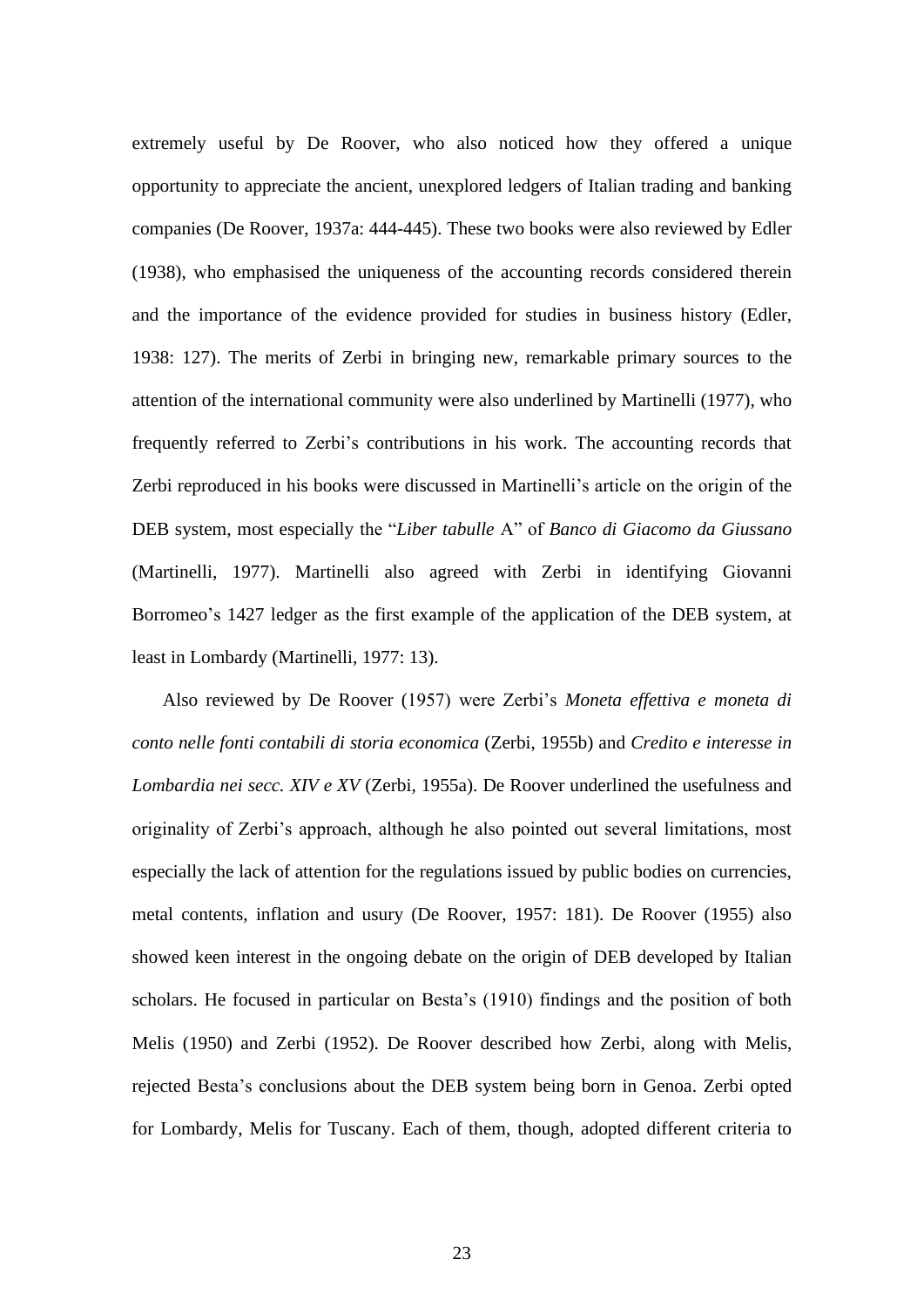investigate the bookkeeping systems: Zerbi's were stricter, whilst Melis's criteria were seen by De Roover as too lax and hence inaccurate (De Roover, 1955: 410). Although he recognised the contributions of Zerbi, De Roover departed from him by considering Averardo de' Medici's accounts to be clearly based on the DEB system (De Roover, 1955: 412-413). De Roover followed Zerbi in his historical and methodological investigation, but disagreed with him when he claimed that the only evolutionary process that led to the rise of DEB must have been the one described by Zerbi himself about the Duchy of Milan. De Roover noted how accounting systems may have evolved differently in the other Italian regional states (De Roover, 1955: 412). De Roover also commented on Zerbi's attempt at preparing year-end statements from Giovanni Borromeo's 1427 records. He praised Zerbi's expertise and dedication by stating that "his comments are especially illuminating: they practically constitute an auditor's report on the operation of a medieval firm. All this is very useful from the point of view of economic and business history" (De Roover, 1955: 415). However, he also warned that reconstructions of financial statements according to modern methods may not be useful to accounting historians for medieval bookkeepers did not proceed in the same way as modern accountants (De Roover, 1955: 415).

In 1956, De Roover commented on Zerbi's works again. After confirming how the criteria he adopted were a defining feature of Zerbi's work (De Roover, 1956: 115), De Roover discussed the presence of closing procedures as a prerequisite for the existence of a DEB system, along with the influence of many circulating currencies and the difference in their metal content on the accuracy and consistency of the DEB system (De Roover, 1956: 138-139). He also reviewed the role of the cash account in a DEB system, another of the key contributions of Zerbi (De Roover, 1956: 141). Lastly, De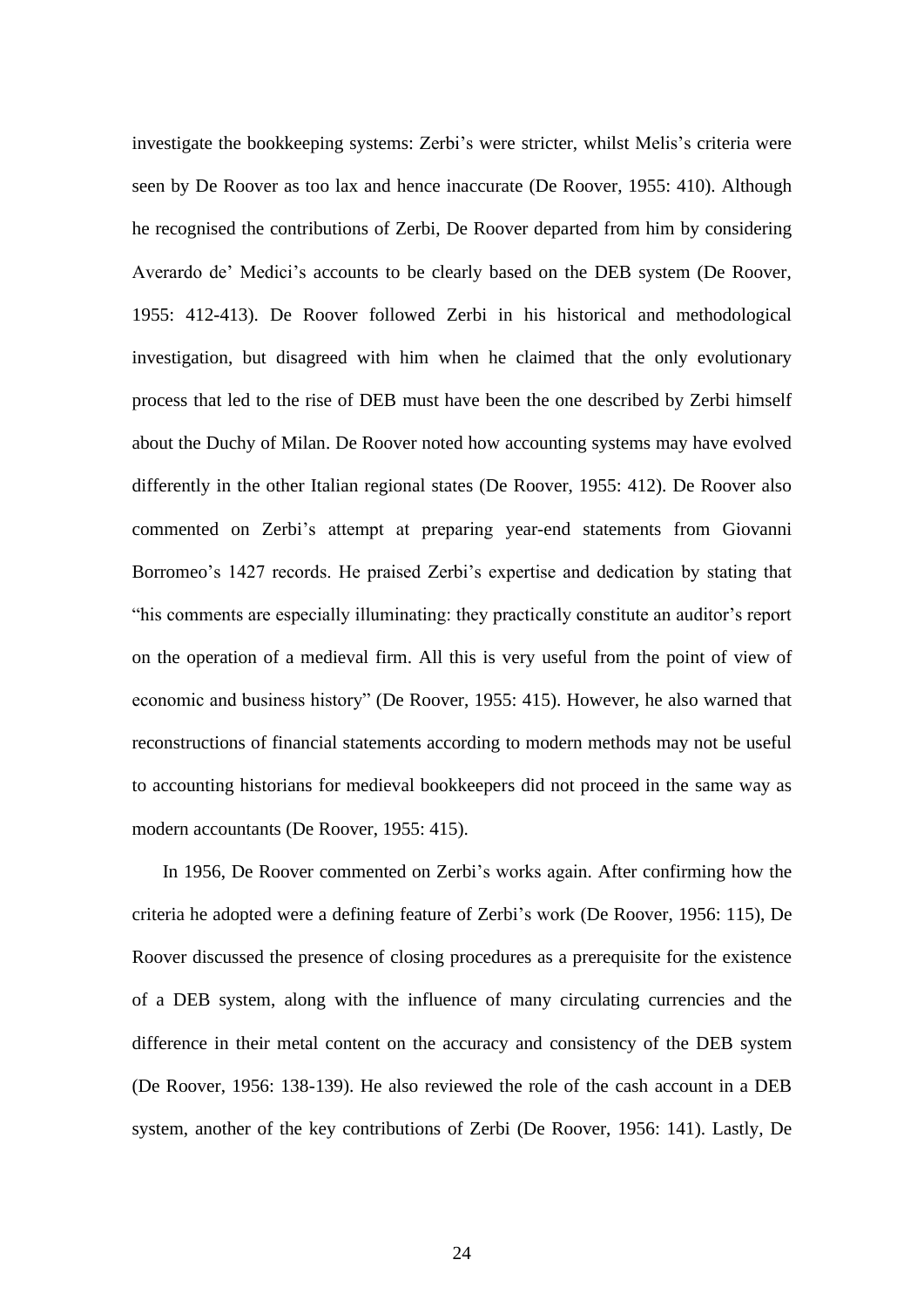Roover expressed his appreciation of Zerbi's investigation of *Banco di Giovanni Borromeo*, especially for his findings on the recording of overseas transactions (De Roover, 1956: 155).

The evidence reproduced in Zerbi's books was considered and discussed in Yamey's writings about the techniques for keeping double-entry accounts in the ledger, mainly hinting at the 1457 account book of Milan's *Ospedale Maggiore* (Yamey, 1979: 327). In a later study of medieval accounting practices, Yamey focused on the ledger of *Banco Del Maino* (Yamey, 2000: 8). Finally, Sangster provided an overview of the Italian debate about the earliest DEB applications by reviewing the most widely discussed archival sources (Sangster, 2016). In his analysis Sangster emphasised two distinctive traits of Zerbi's historical interpretation. The first was the tabular method as a prerequisite for the evolutionary process leading to the rise of DEB, the second was the presence of a cash account in the ledger (Sangster, 2016: 301).

Highly unusual for an accounting scholar, Zerbi's contributions were also recognised by prominent medieval historians. Zerbi's *La banca nell'ordinamento finanziario visconteo* (Zerbi, 1935) and *Moneta effettiva e moneta di conto nelle fonti contabili di storia economica* (Zerbi, 1955b) were used as precious sources of evidence by Le Goff (1960, 1991) and Pirenne (1963). Zerbi's work on the accounting tools in use in the Duchy of Milan was used by these renowned French scholars to document the development of accounting and commercial practices in Italy and abroad. Moreover, the book *Aspetti economico tecnici del mercato di Milano nel Trecento* (Zerbi, 1936a) was cited in the monumental work *The Cambridge Economic History of Europe* (Postan et al., 1963: 610) in the discussion of the economic development of medieval Italy.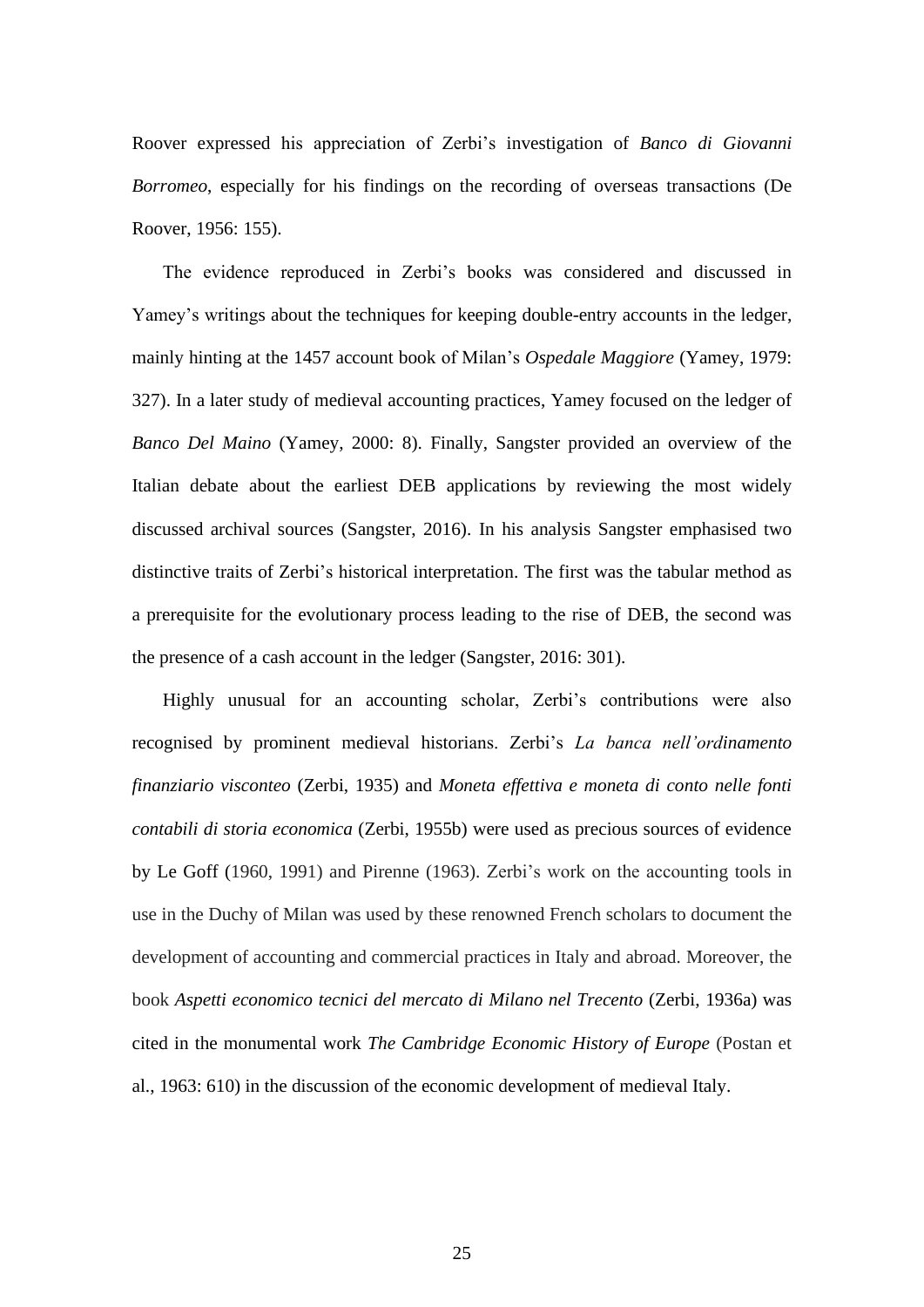#### **Conclusion**

This study has analysed the contributions of Tommaso Zerbi to the debate about the origin of DEB and has sought to interpret his work in light of the peculiar setting in which it was developed (Hopwood, 1983). Unlike other Italian scholars such as Antoni, Besta, Ceccherelli, Melis and Zappa, whose lives and main contributions have already been widely investigated (Canziani, 1994; Garner, 1976; Martinelli, 1976; Padroni, 1976; Sargiacomo et al, 2012; Antonelli and Sargiacomo, 2015; Antonelli, 2017), Tommaso Zerbi is yet to attract the interest of accounting historians.

Zerbi regarded the origin of the DEB system as a long transition from the tabular method to a more complex bookkeeping system that included all "real accounts" (most especially the cash account) and "nominal accounts" ("income" and "capital" accounts) together with year-end adjustments and the calculation of profit. As a result, his notion of DEB differed significantly from that of Besta (1910) and his followers. The dominance of accounting history scholars embracing a capital-centred vision of accounting systems meant that the evidence found in about sixty years of archival research on the origin of DEB carried out by Besta and his supporters corroborated the assumption that the capital-centred accounting method was the earliest bookkeeping system. This research provided further support to Besta and his followers and ensured that their system could have been seen as the purest, noblest form of accounting, so much so that is was worthy of being widely adopted by contemporary companies (Antonelli and D'Alessio, 2014; Coronella et al., 2017; Sargiacomo et al., 2012). To tackle the detrimental impact of existing studies on his profit-centred conception, Zappa himself entrusted Zerbi with the important duty to develop historical research that would provide legitimation for his vision of accounting systems. For Zappa and his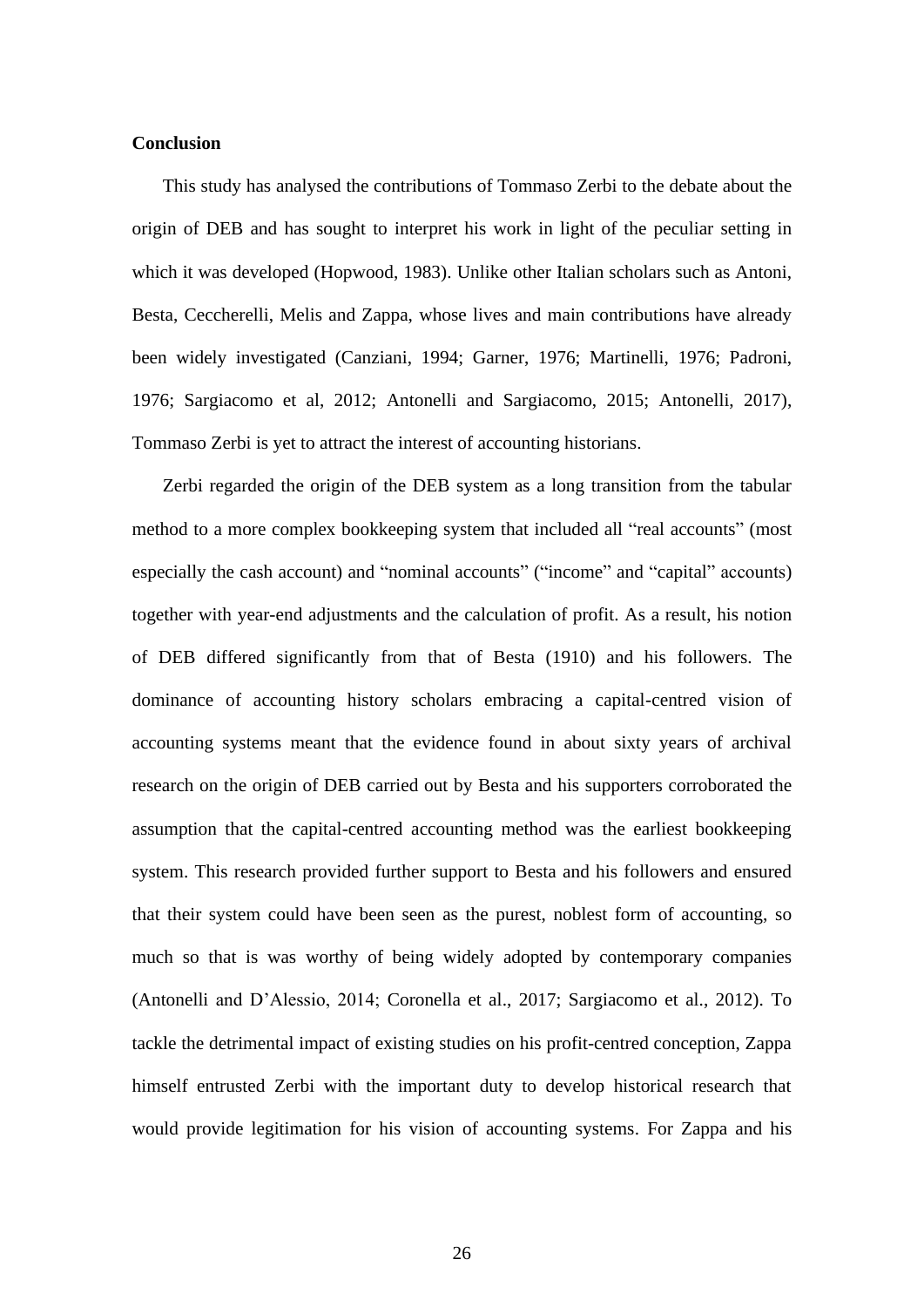followers, contesting a thesis which had been traditionally debated among the supporters of the capital-centred vision of accounting systems was a highly symbolic means to weaken the competing understanding of accounting brought forward by Besta and his followers (Lai et al., 2015; Zambon and Zan, 2000; Zan, 1994).

The relevance of the task allocated to Zerbi was confirmed when he received a full professorship for his efforts, which was awarded by a panel of professors who were under the influence of Zappa and who highly valued Zerbi's historical studies (Canziani, 1994; Mazza, 2004). This practice was highly unusual at the time, when accounting history publications were scarcely valued by promotion committees. It therefore testifies to the relevance placed by Zappa on Zerbi's work as a means to contribute to the emergence of his profit-centred vision of accounting systems. At the same time, the achievement of a full professorship would have added further scientific weight to Zerbi's theses.

Zerbi was therefore called to find archival records as evidence of the earliest application of profit-based accounting (Zerbi, 1952: 20). The choice of the Duchy of Milan was useful to increase the originality of his work by considering sources which were still untouched by accounting historians. At the same time, finding the first traces of DEB in Milan and its dominions would have also served the purpose of contributing to the renown of Zappa and Zerbi's university, which was located in Milan. Zerbi, therefore, disregarded earlier Genoese, Venetian and Tuscan accounting practices as not fully consistent with the tenets of 'true' double-entry bookkeeping and identified the first forms of DEB in the 15<sup>th</sup> century accounts of the *Banco di Giovanni Borromeo* and *Compagnia di Filippo Borromei & Compagni di Londra*.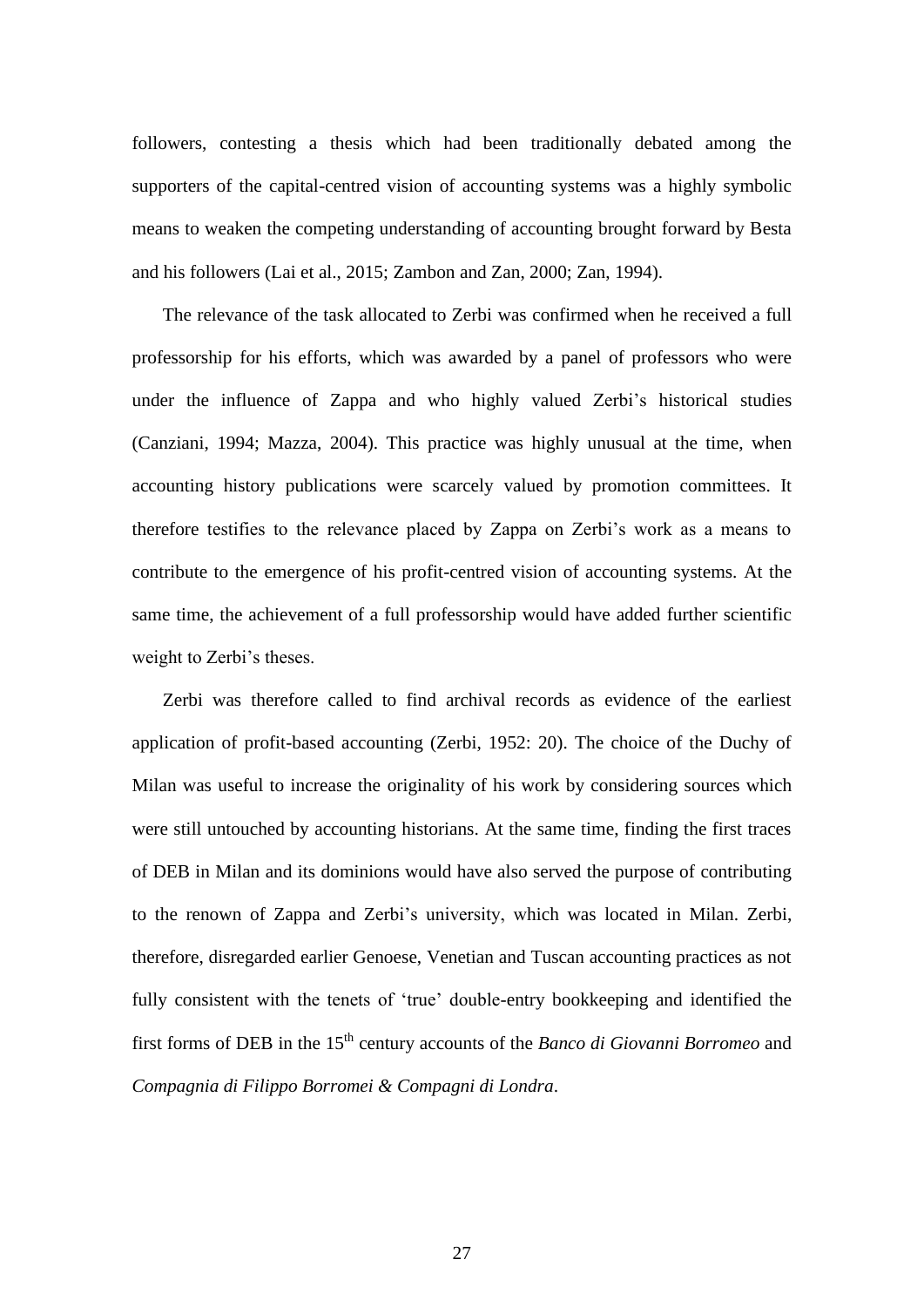Although Zerbi's findings were extensively criticised by other Italian academics (Anselmi, 1995; Canziani, 1995; Coronella, 2014; D'Ippolito, 1967; Giannessi, 1954; Serra, 1999; 2005; Turco, 1999), who agreed that DEB rose much earlier than Zerbi thought, his work attracted the interest of international scholars. Given the 'political' purpose of his work, this may have been a serendipitous effect for Zerbi was not interested in engaging in debates with non-Italian authors. Nevertheless, his efforts were praised by several scholars, who enthusiastically welcomed his analysis of the unexplored accounting records of the Duchy of Milan (De Roover, 1937a; Edler, 1938; Martinelli, 1977). Although most international authors were unconvinced by his attempt to trace the origin DEB to the  $15<sup>th</sup>$  century Duchy of Milan and his focus on profit calculation (De Roover, 1955; Yamey, 1949), Zerbi's findings stimulated the interest of international accounting scholars who engaged in discussing his findings and used them as evidence for their work (De Roover, 1955, 1956; Martinelli, 1977; Sangster, 2016; Yamey, 1979, 2000). This also included authors from fields other than accounting history (Le Goff, 1960, 1991; Pirenne, 1963; Postan et al., 1963).

The study has contributed to the accounting history literature by means of an innovative approach to biographical research, one which is not limited to the documentation of the lives and work of prominent accounting practitioners and scholars (Burrows, 2019). It has therefore provided insights on the militant role of accounting history research in the achievement of goals that go beyond the investigation of ancient accounting practices (Zan, 1994; Gomes, 2008; Antonelli and D'Alessio, 2014). As demonstrated by the notable case of Tommaso Zerbi, accounting history research is not a value-free endeavour in the advancement of knowledge but it can be significantly influenced by personal circumstances and professional competition (Mann et al., 2016).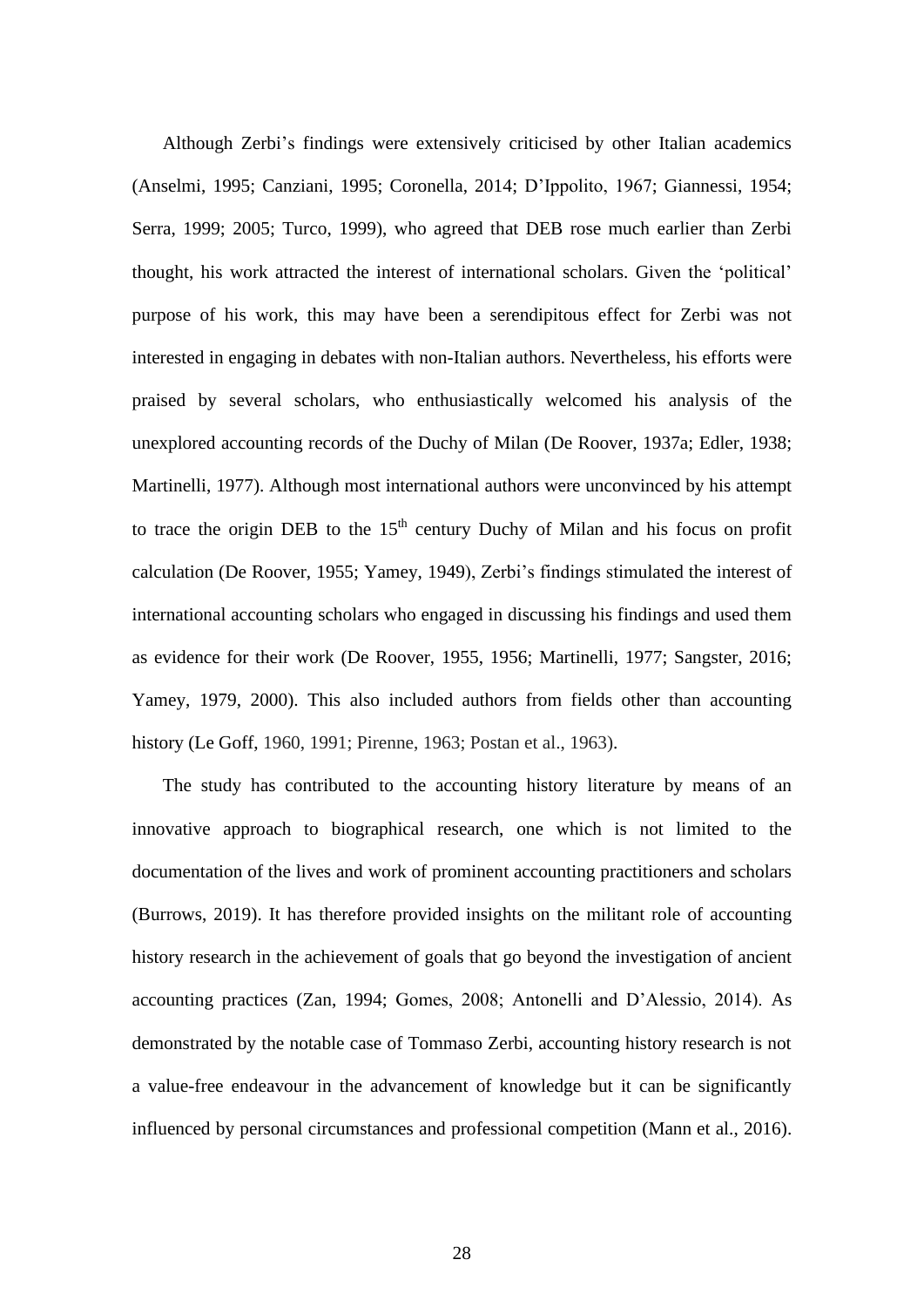Moreover, the study has shown how the theoretical contributions of a scholar who was interested in taking a role in a local, time-specific discussion (Carnegie and Williams, 2001) can have an impact on international debates on accounting theory and practice.

Future studies could further investigate the potential of accounting history research in furthering interested agendas by analysing the practical and theoretical contributions of accounting scholars in light of the context in which they carried out their work. Moreover, the tension between the local and global scope of research could be further explored (Lukka and Kasanen, 1996) by considering how local knowledge can spread beyond the borders of a country and the barriers, such as language (Andrew et al., 2019), which may hinder the diffusion of local knowledge internationally. International comparisons on the work of eminent accounting scholars could also be developed (Carnegie and Napier, 2002).

<sup>&</sup>lt;sup>i</sup> Italian partisan formations were inspired by different political views, with the most prominent being the Communist and the Catholic.

ii The Christian Democratic Party was a centrist, Catholic-inspired party founded in 1943. It was the successor of the Italian People's Party, established in 1919, which was the first Catholic party in Italy backed by the Roman Catholic Church. It represented the 'approved' way for Catholics to engage in politics. With Pius IX *Non éxpedit* Bull Catholics were prevented from taking part in the Reign of Italy's political life following the latter's threat to the integrity of the Papal States. Only in 1919 was this ban lifted by Pope Benedict XV.

iii Although this was the elementary functioning of Besta's system, it should be noted that there were transactions that did not have an impact on the net wealth of a business and involved two "real accounts", such as when a business purchased new properties.

iv Besta (1910) and his followers (Ceccherelli, 1910, 1913; Melis, 1950) spoke of "incomplete capitalcentred accounting systems" when just some of the assets accounts were linked to the business's net capital account by means of double entries. To Besta, the presence of an "incomplete capital-centred accounting system" was still consistent with the use of DEB.

v In the pages that follow, reference is made to different ways of presenting double entries (Antinori, 2004). In the tabular method in use in the Duchy of Milan the debit and credit sections of an account were kept separate, with the debit section on the left-hand side and the credit section on the right-hand side, but presented on the same page. The followers of the 'Venetian method' used juxtaposed separate sections whereby the debit section was presented on the left-hand page of a book whilst the credit section was presented on the right-hand page. The 'Florentine method' established the use of overlapping separate sections, with both sections of an account on the same page but with the debit side on top and the credit side underneath.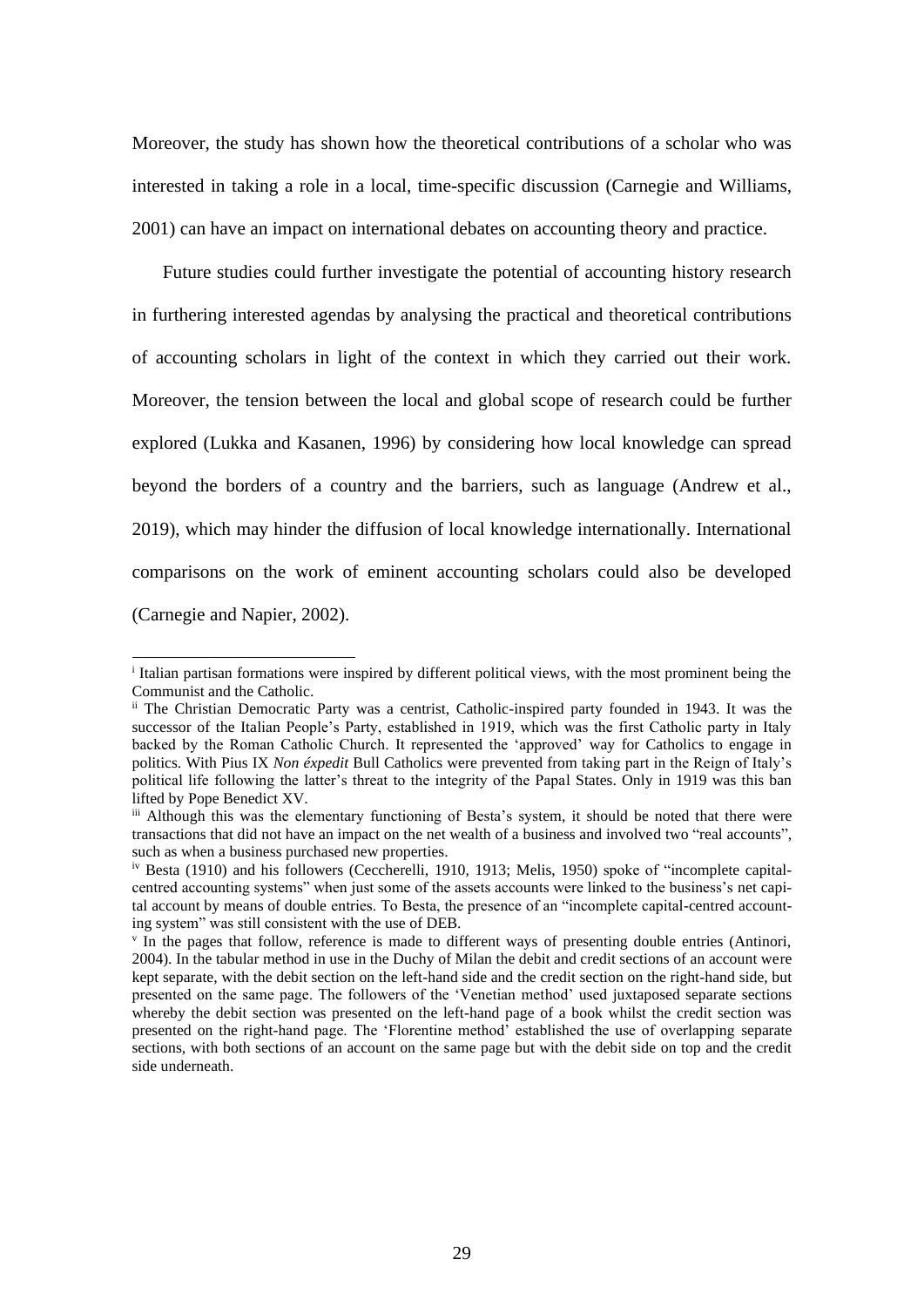#### **References**

- Amaduzzi A (2001) Tommaso Zerbi, storico aziendalista. *Contabilità e cultura aziendale* 1(2): 105-110.
- Amaduzzi A (2004) *Storia della ragioneria*. Milano: Giuffrè.
- Andrew J, Cooper C and Gendron Y (2019) Addressing the English language hegemony problem in academia: An ongoing experiment and preliminary policy. Critical Perspectives on Accounting. Available at https://doi.org/10.1016/j.cpa.2019.102127.
- Anselmi L (1995) La contabilità in partita doppia nel Comune di Genova durante il XIV secolo. In Anselmi L (ed) *Il processo di trasformazione della pubblica amministrazione.* Torino; Giappichelli, pp. 197-201.
- Antinori, C. (2004) La contabilità pratica prima di Luca Pacioli: origine della patita doppia. *De Computis: Spanish Journal of Accounitng History* 1(1): 4-23.
- Anderson RH (2002) Leslie Arthur Schumer: Australian cost accounting crusader and historian. *Accounting History* 7(1): 59-78.
- Andrei P, Baker CR and Sargiacomo M (2017) Public Sector Accounting in Italy at the Beginning of the 20th Century: The Contributions of Fabio Besta. *The Accounting Historians Journal* 44(1): 35-50.
- Antonelli V (2017) Tito Antoni and the Internationalization of Accounting History Scholarship. *The Accounting Historians Journal* 44(1): 109-111.
- Antonelli V and D'Alessio R. (2014) Accounting history as a local discipline: The case of the Italian-speaking literature (1869–2008). *The Accounting Historians Journal* 41(1): 79-111.
- Antonelli V and Sargiacomo M (2015) Alberto Ceccherelli (1885–1958): pioneer in the history of accounting practice and leader in international dissemination. *Accounting History Review* 25(2): 121-144.
- Baladouni V (1996) Yamey, Basil Selig (1919-). In Chatfield M and Vangermeesh R (eds). *The History of Accounting (RLE Accounting): An International Encylopedia*. New York – London: Garland, pp. 615-616.
- Bedford NM and Ziegler RE (1975) The contributions of AC Littleton to accounting thought and practice. *The Accounting Review* 50(3): 435-443.
- [Besta F \(1891\)](https://opac.bncf.firenze.sbn.it/opac/controller?action=search_byautoresearch&query_fieldname_1=vidtutti&query_querystring_1=CFIV036048) *Corso di ragioneria professato alla classe di magistero nella R. Scuola di Commercio in Venezia*. Venezia: Visentini.
- [Besta F \(1909\)](https://opac.bncf.firenze.sbn.it/opac/controller?action=search_byautoresearch&query_fieldname_1=vidtutti&query_querystring_1=CFIV036048) *La ragioneria. Seconda edizione riveduta ed ampliata col concorso dei professori V. Alfieri, C. Ghidiglia, P. Rigobon, Volume I*. Milano: Vallardi.
- [Besta F \(1910\)](https://opac.bncf.firenze.sbn.it/opac/controller?action=search_byautoresearch&query_fieldname_1=vidtutti&query_querystring_1=CFIV036048) *La ragioneria*. *Seconda edizione riveduta ed ampliata col concorso dei professori V. Alfieri, C. Ghidiglia, P. Rigobon, Volume II*. Milano: Vallardi.
- [Besta F \(1916\)](https://opac.bncf.firenze.sbn.it/opac/controller?action=search_byautoresearch&query_fieldname_1=vidtutti&query_querystring_1=CFIV036048) *La ragioneria*. *Seconda edizione riveduta ed ampliata col concorso dei professori V. Alfieri, C. Ghidiglia, P. Rigobon, Volume III*. Milano: Vallardi.
- Bisman JE (2012) Surveying the landscape: The first 15 years of Accounting History as an international journal. *Accounting History* 17(1): 5–34
- Blomquist TW (1975) De Roover on business, banking, and economic thought. *The Journal of Economic History* 35(4): 821-830.
- Burrows GH (2019) Biography in accounting history: Some personal reflections. *Accounting History* 24(1): 138-152.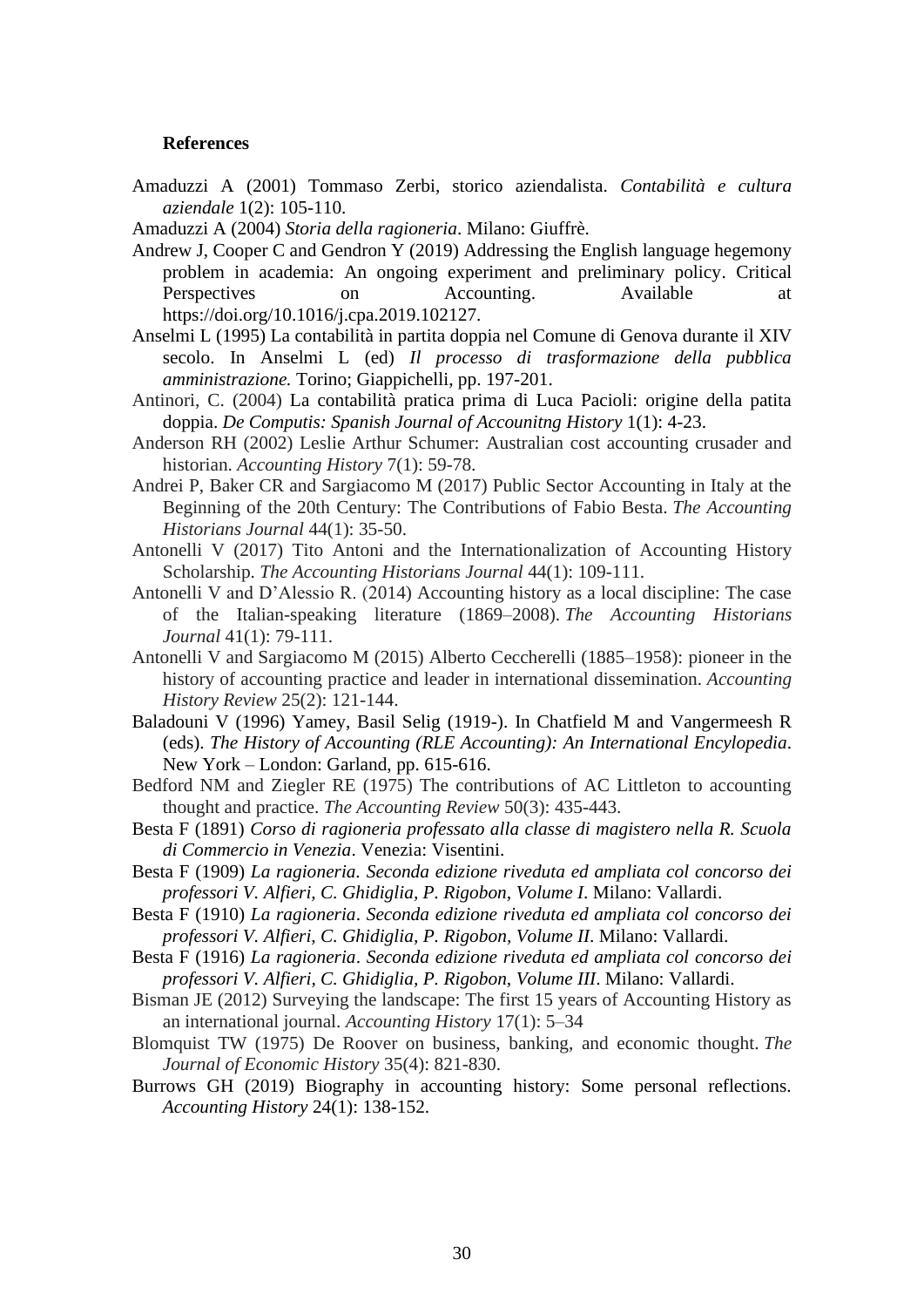- Buzzacchi C (2016) Risparmio, credito e moneta tra art. 47 cost. e funzioni della banca centrale europea: beni costituzionali che intersecano ordinamentodella repubblica e ordinamento dell'unione. *Costituzionalismo.it* 2: 1-55.
- Canziani A (1994) Gino Zappa: Accounting revolutionary. In Edwards JR (ed). *Twentieth Century Accounting Thinkers*. Abingdon: Routledge, pp. 162-185.
- Canziani A (1995) Antecedenti teoretici e pratici della Summa di Luca Pacioli: I Rationatores del '300 visconteo. In *Atti del Convegno internazionale straordinario per celebrare Frà Luca Pacioli, Venezia, 9-12 aprile 1994*. Milano: Ipsoa, pp.
- Capalbo F and Clarke F (2006) The Italian Economia Aziendale and Chambers' CoCoA. *Abacus* 42(1): 66–86.
- Carmona S (2002) Esteban Hernandez Esteve: an appreciation. *Accounting, Business & Financial History* 12(2): 187-202.
- Carmona S (2004) Accounting history research and its diffusion in an international context. *Accounting History* 9(3): 7-23.
- Carmona S (2006) Performance reviews, the impact of accounting research, and the role of publication forms. *Advances in Accounting* 22: 241-267.
- Carnegie GD and Napier CJ (2002) Exploring comparative international accounting history. *Accounting, Auditing & Accountability Journal* 15(5): 689-718.
- Carnegie GD and Parker RH (1996) The Transfer of Accounting Technology to the Southern Hemisphere: The case of William Butler Yaldwyn. *Accounting, Business and Financial History* 6(1): 23–49.
- Carnegie GD and Williams BG (2001) The first professors of accounting in Australia. *Accounting History* 6(1): 103-115.
- Castellani A (1952) *Nuovi testi fiorentini del Dugento.* Firenze: Sansoni.
- Catturi, G (1989) *Teorie contabili e scenari economico-aziendali*. Cedam, Padova, 1989.
- Ceccherelli A (1910) *Le scritture commerciali nelle antiche aziende fiorentine*. Firenze: Lastrucci.
- Ceccherelli A (1913) *I libri di mercatura della Banca Medici e l'applicazione della partita doppia a Firenze nel secolo decimoquarto*. Firenze: Bemporad.
- Chandler R and Edwards JR (2019 Malcolm Anderson 1970–2018: his academic career. *Accounting History Review* 29(2): 165-170.
- Clarke P (2005) The story of Bernard F. Shields: The first professor of accountancy in the UK. *Accounting History* 10(2): 103–123.
- Cobbin PE and Burrows GH (2020) A progressive traditionalist: Sir Edwin Van-Der-Vord Nixon CMG, Accountant, (1876–1955). *Accounting History* 25(1): 134-159.
- Colombo E, Mocarelli L and Matteo L (2003) *Il ruolo della Fiera di Milano nell'economia italiana*. Milano: Franco Angeli.
- Coronella S (2014) *Storia della ragioneria italiana*. Milano: Franco Angeli.
- Coronella S, Antonelli V and Lombrano A (2017) A pioneering era of accounting history: The contributions of nineteenth-century Italian literature and its enduring dissemination around the globe. *Accounting History* 22(2): 214-243.
- Corsani G (1922) *I fondaci e i banchi di un mercante pratese del Trecento*. Prato: La Tipografica.
- Courtis JK (1997) Accounting History: The Contribution of Osamu Kojima. *The Accounting Historians Journal* 24(1): 165-181.
- D'Ippolito T (1967) *Documenti per lo studio storico delle dottrine di ragioneria I serie dal secolo XL AC al secolo XV DC.* Palermo. Abbaco.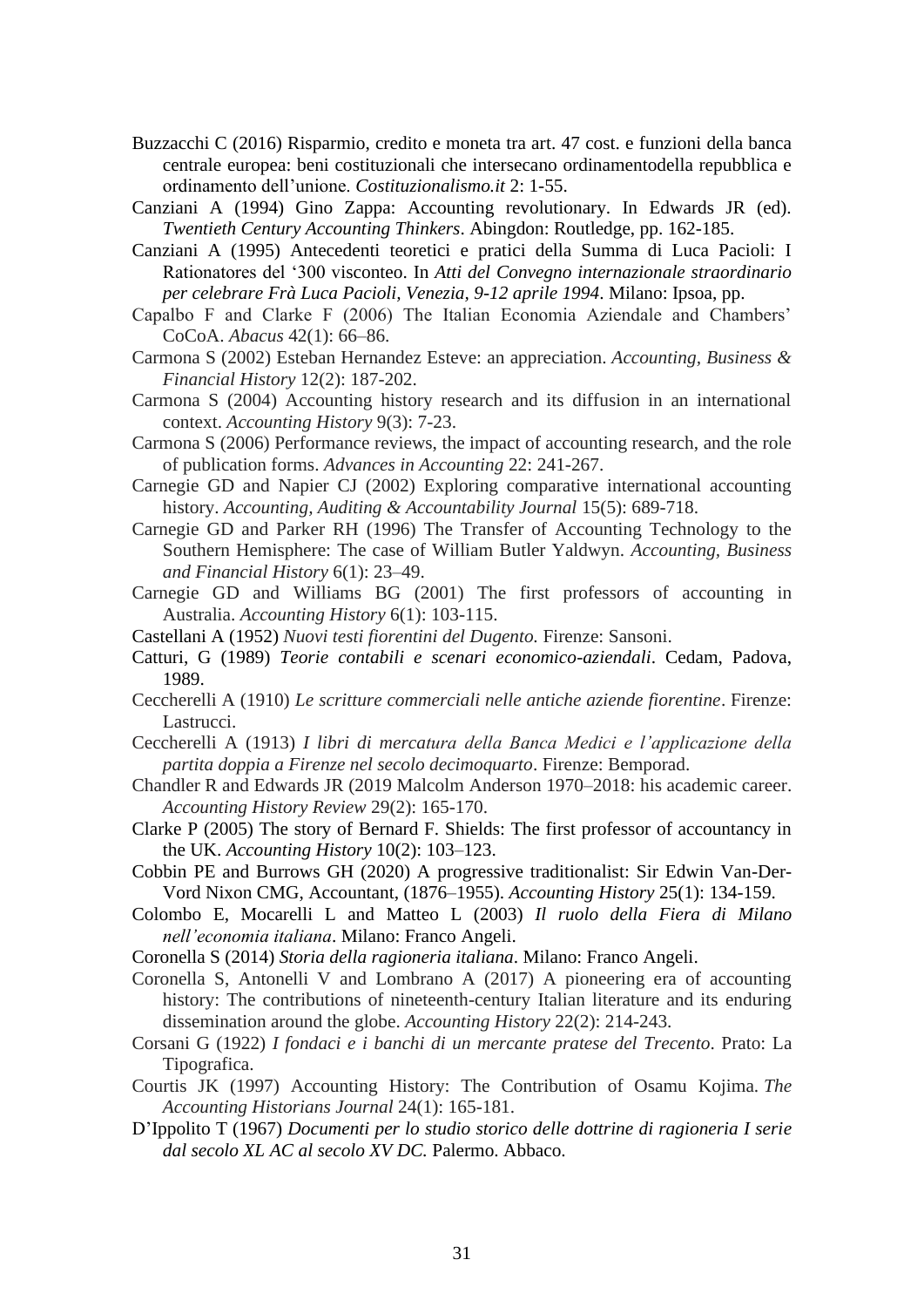- De Roover R (1937a) Reviewed Works: La banca nell'ordinamento finanziario visconteo dai mastri del Banco Giussano, gestore della tresoreria di Piacenza: 1356- 58 by Tommaso Zerbi; Il mastro a partita doppia di una azienda mercantile del Trecento by Tommaso Zerbi. *The Accounting Review* 12(4): 444-445.
- De Roover R (1937b) Aux origines d'une technique intellectuelle: La formation et l'expansion de la comptabilité à partie double. *Annales d'histoire économique et sociale* 9(44): 171-193.
- De Roover R (1938) Characteristics of Bookkeeping before Paciolo. *The Accounting Review* 13(2): 144-149.
- De Roover R (1941) A Florentine Firm of Cloth Manufacturers. *Speculum* 16(1): 3-33.
- De Roover R (1944) Early accounting problems of foreign exchange. *The Accounting Review* 19(4): 381-407.
- De Roover R (1948) *The Medici Bank*. New York: New York University Press.
- De Roover R (1955) New perspectives on the history of accounting. *The Accounting Review* 30(3): 405-420.
- De Roover R (1956) The Development of Accounting Prior to Luca Pacioli according to the Account-Books of Medieval Merchants. In Littleton AC and Yamey BS (eds). *Studies in the History of Accounting*. London: Sweet & Maxwell, pp. 114-174.
- De Roover R (1957) Reviewed Works: Settecento anni fa: il ritorno all'oro nell'occidente duecentesco by Roberto S. Lopez; Moneta effettiva e moneta di conto nelle fonti contabili di storia economica by Tommaso Zerbi; Studi e problemi di storia economica: I: Credito ed interesse in Lombardia nei secoli XIV e XV by Tommaso Zerbi. *Speculum* 32(1): 180-182.
- Di Capua G (2004) *Tommaso Zerbi e i federalismi*. Soveria Mannelli: Rubbettino.
- Edler F (1938) Reviewed Works: La banca nell'ordinamento finanziario visconteo, dai mastri del banco Giussano, gestore della tesoreria di Piacenza, 1356- 58 by Tommaso Zerbi; Il mastro a partita doppia di una azienda mercantile del Trecento by Tommaso Zerbi; Aspetti economico-tecnici del mercato di Milano nel Trecento by Tommaso Zerbi. *Speculum* 13(1): 126-128.
- Edwards JR (1994) *Twentieth-Century Accounting Thinkers*. London: Routledge.
- Ferraris Franceschi, R (1994) *Il percorso scientifico dell'economia aziendale. Saggi di analisi storica e dottrinale*. Torino: Giappichelli.
- Galassi G and Mattessich R (2004) Italian accounting research in the first half of the 20th century. *Review of Accounting and Finance* 3(2): 62-83.
- Garner SP (1976) The Melis testimonial. *The Accounting Historians Journal* 3(1): 13- 15.
- Giannessi E (1954) *Attuali tendenze delle dottrine economico-tecniche italiane*. Pisa: Cursi.
- Gomes D (2008) The interplay of conceptions of accounting and schools of thought in accounting history. *Accounting History* 13(4): 479-509.
- Herlihy D (1972) Raymond de Roover: Historian of Mercantile Capitalism. *Journal of European Economic History* 1(3): 755-760.
- Hopwood, AG (1983) On trying to study accounting in the contexts in which it operates. *Accounting, Organizations and Society* 8(2–3): 287–305.
- Kuter MI, Gurskaya MM, Kuznetsov AV and Kuter KM (2011) A new stage of studying of accounting history in Russia. *International accounting* 20: 49-63.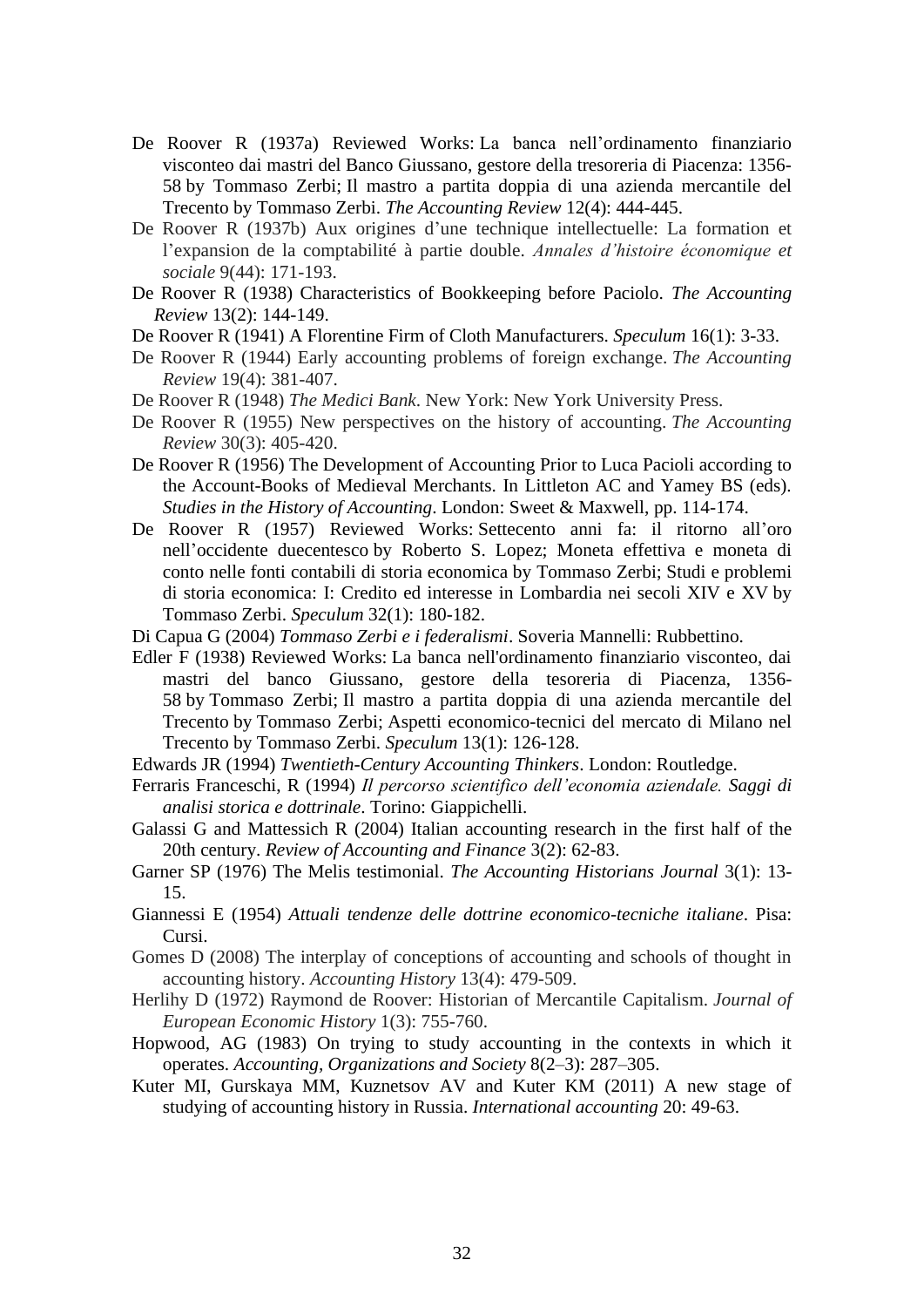- Lai A, Lionzo A and Stacchezzini R (2015) The interplay of knowledge innovation and academic power: Lessons from "isolation" in twentieth-century Italian accounting studies. *Accounting History* 20(3): 266-287.
- Lapeyre H (1975) L'oeuvre de Raymond de Roover. *Revue d'histoire économique et sociale* 53(2/3): 413-424.
- Le Goff J (1960) Au Moyen Age: Temps de l'Eglise et temps du marchand. *Annales. Histoire, Sciences Sociales* 15(3):
- Le Goff J (1991) *Pour un autre Moyen Âge: Temps, travail et culture en Occident: 18 essais*. Paris: Gallimard.
- Littleton AC (1933) *Accounting Evolution to 1900*. New York: American Institute.
- Lukka K and Kasanen E (1996) Is accounting a global or a local discipline? Evidence from major research journals. *Accounting, Organizations and Society* 21(7-8): 755- 773.
- Magri P (2003) *Dall'Istituto di economia aziendale al Dipartimento di scienze dell'economia e della gestione aziendale. 70 anni di esperienza*. Milano: DISEGA.
- Mann I., Funnell W. and Jupe R. (2016), The liberal contest for double-entry bookkeeping in British Government. *Accounting, Auditing & Accountability Journal* 29(5): 739-766.
- Maran L and Leoni G (2019) The contribution of the Italian literature to the international Accounting History literature. *Accounting History* 24(1): 5-39.
- Martinelli A (1976) A Bibliography of Melis' Works. *The Accounting Historians Journal* 3(1): 19-21.
- Martinelli A (1977) Notes on the origin of double entry bookkeeping. *Abacus* 13(1): 3- 27.
- Mazza G (2004) Ricordo di Tommaso Zerbi. *Rivista Italiana di Ragioneria e di Economia Aziendale* 104(5-6): 504-509.
- Melis F (1950) *Storia della ragioneria. Contributo alla conoscenza e interpretazione delle fonti più significative della storia economica.* Bologna: Zuffi.
- Monastra, F (1958) *La determinante dei valori di conto nella dottrina del Besta. Saggio critico*. Palermo: Industria Grafica Nazionale.
- Napier CJ (2006) Accounts of change: 30 years of historical accounting research. *Accounting, Organizations and Society* 31(4-5): 445-507.
- Ornaghi L (2010) Federalismo 'interno' e federalismo 'intercomunitario' nello sviluppo della teoria politica di Gianfranco Miglio. In *Il pensiero federalista di Gianfranco Miglio: una lezione da ricordare*. Venezia: Cierre Edizioni.
- Padroni G (1976) A profile of Melis. *The Accounting Historians Journal* 3(1): 16-18.
- Paolini, A (1990) *La rilevazione e il controllo economico: riflessioni sull'impostazione dottrinale di Fabio Besta*. Lucca: Pacini Fazzi.
- Parker RH (1996) Basil Yamey, accounting historian. *Accounting, Business & Financial History* 6(3): 235-246.
- Parker RH (2002) Henry Rand Hatfield (1866-1945): The triumphs and travails of an academic accounting pioneer. *Accounting History* 7(2): 125-135.
- Peragallo E (1938) *Origin and Evolution of Double Entry Bookkeeping*. New York: American Institute.
- Perrone, E (1986) *La dottrina di Fabio Besta nell'evoluzione della ragioneria*. Siena: Tip. Senese.
- Pirenne H (1963) *Histoire économique et sociale du moyen âge*. Paris: Presse Universitaire.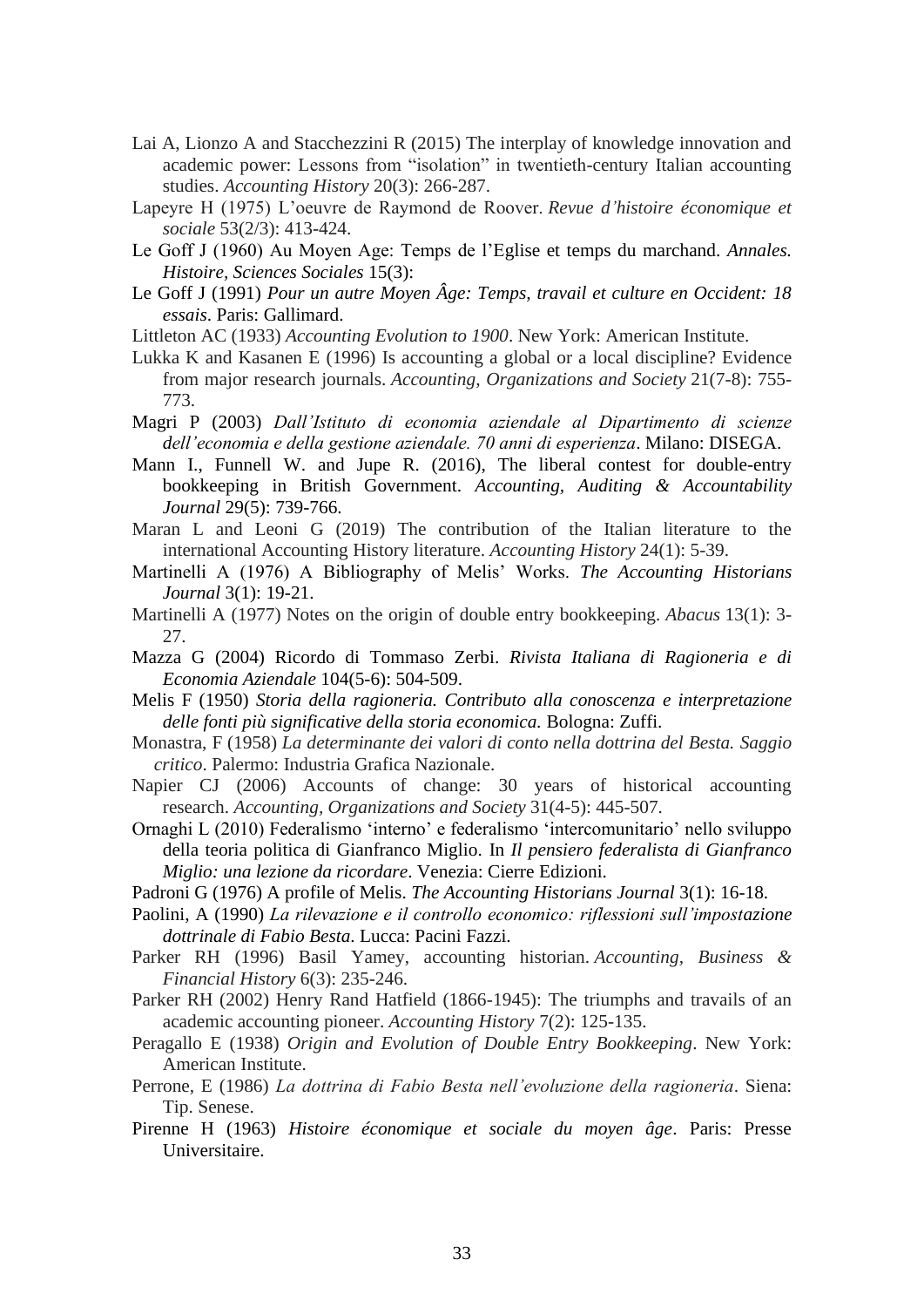- Postan MM, Rich EE and Miller E (1963) *The Cambridge economic history of Europe*. *Volume III: Economic organization and policies in the middle ages*. Cambridge and New York: Cambridge University Press.
- Richardson AJ (2008) Strategies in the development of accounting history as an academic discipline. *Accounting History* 13(3): 247-280.
- Riparbelli A (1952) *Il primato italiano nelle applicazioni della ragioneria e negli studi economico aziendali*, in *Studi di economia e statistica. Vol. II. Pubblicazioni della Facoltà di economia e commercio*. Catania: Università.
- Romani MA (2015) La Bocconi negli anni della 'repubblica sociale' e del primo dopoguerra, at the URL: http://www.istitutojavottebocconi.it/doc/upload/armandosaporiagirolamopalazzina2 0150625100642.pdf
- Sangster A (2016) The genesis of double entry bookkeeping. *The Accounting Review* 91(1): 299-315.
- Sapori A (1934) *I libri di commercio dei Peruzzi*. Milano: Treves.
- Sapori A (1952) *I libri degli Alberti del Giudice.* Milano: Garzanti.
- Sargiacomo M, Servalli S and Andrei P (2012) Fabio Besta: Accounting thinker and accounting history pioneer. *Accounting History Review* 22(3): 249-267.
- Serra L (1999) *Storia della ragioneria italiana*. Milano: Giuffrè.
- Serra L (2005) *Tommaso Zerbi e Gino Zappa, la nascita della partita doppia e la Storia della Ragioneria, i primi passi verso il sistema del reddito.* Cassino: Tip. Sambucci.
- Shelton W and Jacobs K (2015) Allan Douglas Barton: A scholar who spanned theory and practice. *Accounting History* 20(1): 20-42.
- Staffico T (2001) Tommaso Zerbi e la Storia della Ragioneria. *Contabilità e cultura aziendale* 1(2): 111-119.
- Talbot PA (2010) Colonel William Henry Sykes. *Accounting History* 15(2): 253–276.
- Turco M (1999) *I procedimenti di rilevazione contabile. Le origini storiche del conto e della partita doppia*. Roma: RIREA.
- Viganò E (1998) Accounting and business economics traditions in Italy. *European Accounting Review* 7(3): 381-403.
- Walker SP (2005) Accounting in history. *The Accounting Historians Journal* 32(2): 233-259.
- Walker SP (2009) Structures, territories and tribes. In Edwards JR and Walker SP (eds.). *The Routledge Companion to Accounting History*. London and New York: Routledge, p. 11-29.
- Woolf AH (1912) *A short history of accountants and accountancy.* London: Gee.
- Yamey BS (1947) Notes on the origin of double entry bookkeeping. *The Accounting Review* 22(3): 263-272.
- Yamey BS (1949) Scientific bookkeeping and the rise of capitalism. *The Economic History Review* 1(2‐3): 99-113.
- Yamey BS (1979) Compound journal entries in early treatises on bookkeeping. *The Accounting Review* 54(2): 323-329.
- Yamey BS (2000) The 'particular gain or loss upon each article we deal in': an aspect of mercantile accounting, 1300-1800. *Accounting, Business & Financial History* 10(1): 1-12.
- Zambon S and Zan L (2000) Accounting relativism: the unstable relationship between income measurement and theories of the firm. *Accounting, Organizations and Society* 25(8): 799-822.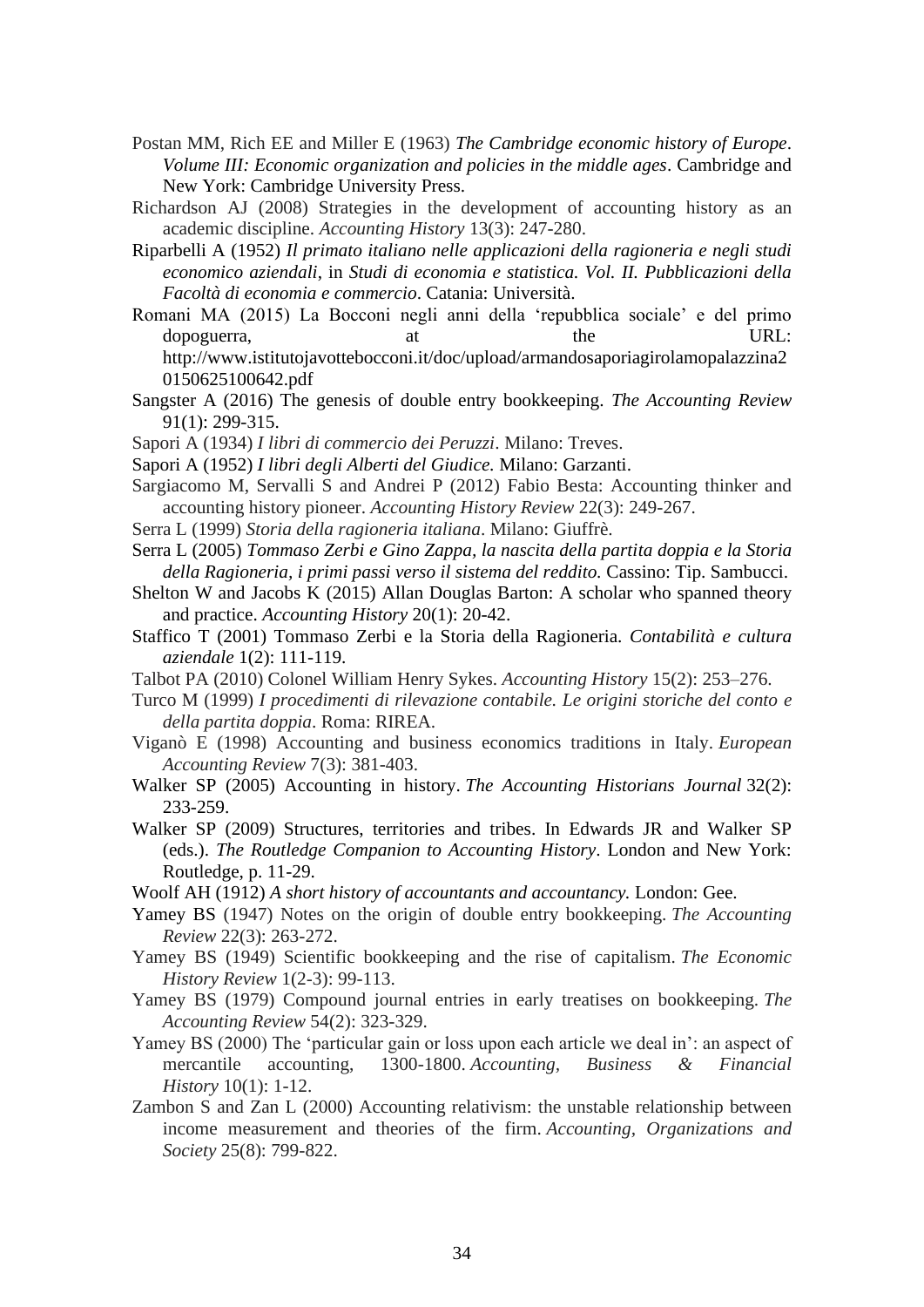- Zan L (1994) Toward a history of accounting histories: perspectives from the Italian tradition. *European Accounting Review* 3(2): 255-310.
- Zappa G (1937) *Il reddito d'impresa. Scritture doppie, conti e bilanci di aziende commerciali*. Milano: Giuffrè.
- Zerbi T (1935) *La banca nell'ordinamento finanziario visconteo. Dai mastri del Banco Giussano, gestore della tesoreria di Piacenza, 1356-58*. Como: Cavalleri.
- Zerbi T (1936a) *Aspetti economico tecnici del mercato di Milano nel Trecento*. Como: Cavalleri.
- Zerbi T (1936b) *Il mastro a partita doppia di un'azienda mercantile del Trecento* (a cura di Tommaso Zerbi; con prefazione di Armando Sapori). Como: Cavalleri.
- Zerbi T (1943) *Indirizzo allo studio del sistema del reddito secondo il programma per il primo corso di ragioneria generale ed applicata svolto all'università commerciale «L. Bocconi» nell'anno accademico 1942-43.* Milano: Marzorati.
- Zerbi T (1943) *La genesi della partita doppia*. Milano: Marzorati.
- Zerbi T (1952) *Le origini della partita doppia. Gestioni aziendali e situazioni di mercato nei secoli XIV e XV.* Milano: Marzorati.
- Zerbi T (1955a) *Credito e interesse in Lombardia nei secc. XIV e XV*. Milano: Marzorati.
- Zerbi T (1955b) *Moneta effettiva e moneta di conto nelle fonti contabili di storia economica*. Milano: Marzorati.
- Zerbi T (1969) L'ordinamento aziendale della 'fabbrica' del Duomo di Milano secondo i 'Capitoli del 1387'. In *Atti del Congresso Internazionale sul Duomo di Milano. Monografie di arte lombarda. I monumenti*. Milano: La Rete, pp. 53-60.
- Zerbi T (1993) Il liber tabulle rationum nella economia viscontea del '300 Prolusione. In *Atti del Primo Convegno Nazionale di Storia della Ragioneria, Siena, 20-21 dicembre 1991*. Firenze: Grafiche Stianti, pp. XVII-XX.
- Zimmermann VL (1996) Littleton A.C (1856-1974). In Chatfield M and Vangermeersh R (eds). *The History of Accounting (RLE Accounting): An International Encylopedia*. New York – London: Garland, p.389-390.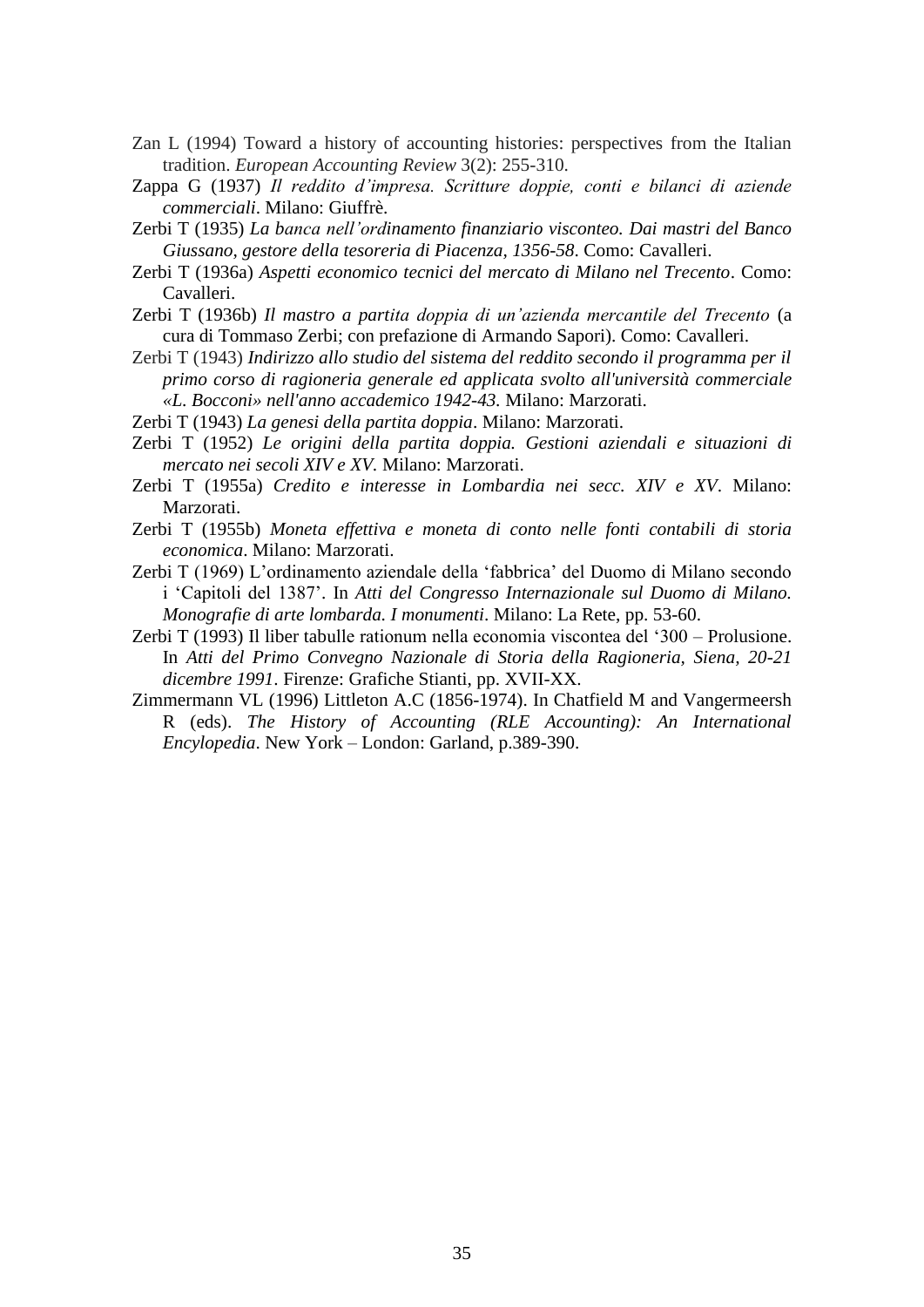|  | Table 1. Accounting history publications by Zerbi |  |  |  |
|--|---------------------------------------------------|--|--|--|
|--|---------------------------------------------------|--|--|--|

| Date  | Original title                                              | Translation                                                |
|-------|-------------------------------------------------------------|------------------------------------------------------------|
| 1935  | La banca nell'ordinamento finanziario visconteo             | A bank in the Visconti finance system                      |
| 1936a | Aspetti economico tecnici del mercato di Milano nel         | Economic aspects of the Milan market in the XIV century    |
|       | <b>Trecento</b>                                             |                                                            |
| 1936b | Il mastro a partita doppia di un'azienda mercantile del     | The ledger of a merchant in the XIV century                |
|       | <b>Trecento</b>                                             |                                                            |
| 1943  | La genesi della partita doppia                              | The genesis of double-entry bookkeeping                    |
| 1952  | Le origini della partita doppia                             | The origins of double-entry bookkeeping                    |
| 1955a | Credito e interesse in Lombardia nei secc. XIV e XV         | Credit and interest in Lombardy, XIV and XV centuries      |
| 1955b | Moneta effettiva e moneta di conto nelle fonti contabili di | Functional currency and presentation currency according in |
|       | storia economica                                            | the accounting records                                     |
| 1969  | L'ordinamento aziendale della 'fabbrica' del Duomo di       | Economic organisation of Milan Cathedral according to the  |
|       | Milano secondo i 'Capitoli del 1387'                        | 'Chapters of 1387'                                         |
| 1993  | Il liber tabulle rationum nella economia viscontea del '300 | The 'tabular' account book in the Visconti economy, XIV    |
|       |                                                             | century                                                    |

### **Table 2.** The main tenets of the capital-centred and profit-centred accounting systems

|                                          | Capital-centred accounting system                                                                     | Profit-centred accounting system                                                                                                                                                                                                 |
|------------------------------------------|-------------------------------------------------------------------------------------------------------|----------------------------------------------------------------------------------------------------------------------------------------------------------------------------------------------------------------------------------|
| School founder                           | Fabio Besta                                                                                           | Gino Zappa                                                                                                                                                                                                                       |
| Italian terms                            | Sistema patrimoniale                                                                                  | Sistema del reddito                                                                                                                                                                                                              |
| Aim                                      | Accumulation of capital                                                                               | Profit calculation                                                                                                                                                                                                               |
| Focus                                    | Transactions with third parties<br>Internal operations                                                | Transactions with third parties                                                                                                                                                                                                  |
| Accounts used for recording transactions | Real accounts (assets and liabilities)<br>Net accounts (changes in the net<br>wealth of the business) | Real accounts (cash, trade receivables<br>and trade payables)<br>Profit accounts (expenses, revenues,<br>finance debts and credits)<br>Capital accounts (capital, reserves,<br>profit/loss)                                      |
| Accounts for assets and liabilities      | Real accounts (assets and liabilities)<br>Capital accounts                                            | Assets:<br>- Real accounts (cash, trade<br>receivables)<br>- Prepaid costs<br>l inbilities:<br>- Real accounts (trade payables)<br>- Deferred costs, unearned revenues<br>- Capital accounts (capital, reserves,<br>profit/loss) |
| Year-end adjustments                     | Limited to changes in the value of<br>assets and liabilities                                          | Extensive, needed to match revenues<br>and expenses and calculate the profit<br>for the period                                                                                                                                   |
| <b>Financial statements</b>              | Balance sheet and income statement.<br>with a focus on the balance sheet.                             | Balance sheet and income statement.<br>with a focus on the income statement                                                                                                                                                      |

*Sources*: Besta, 1909, 1910, 1916; Zappa, 1937.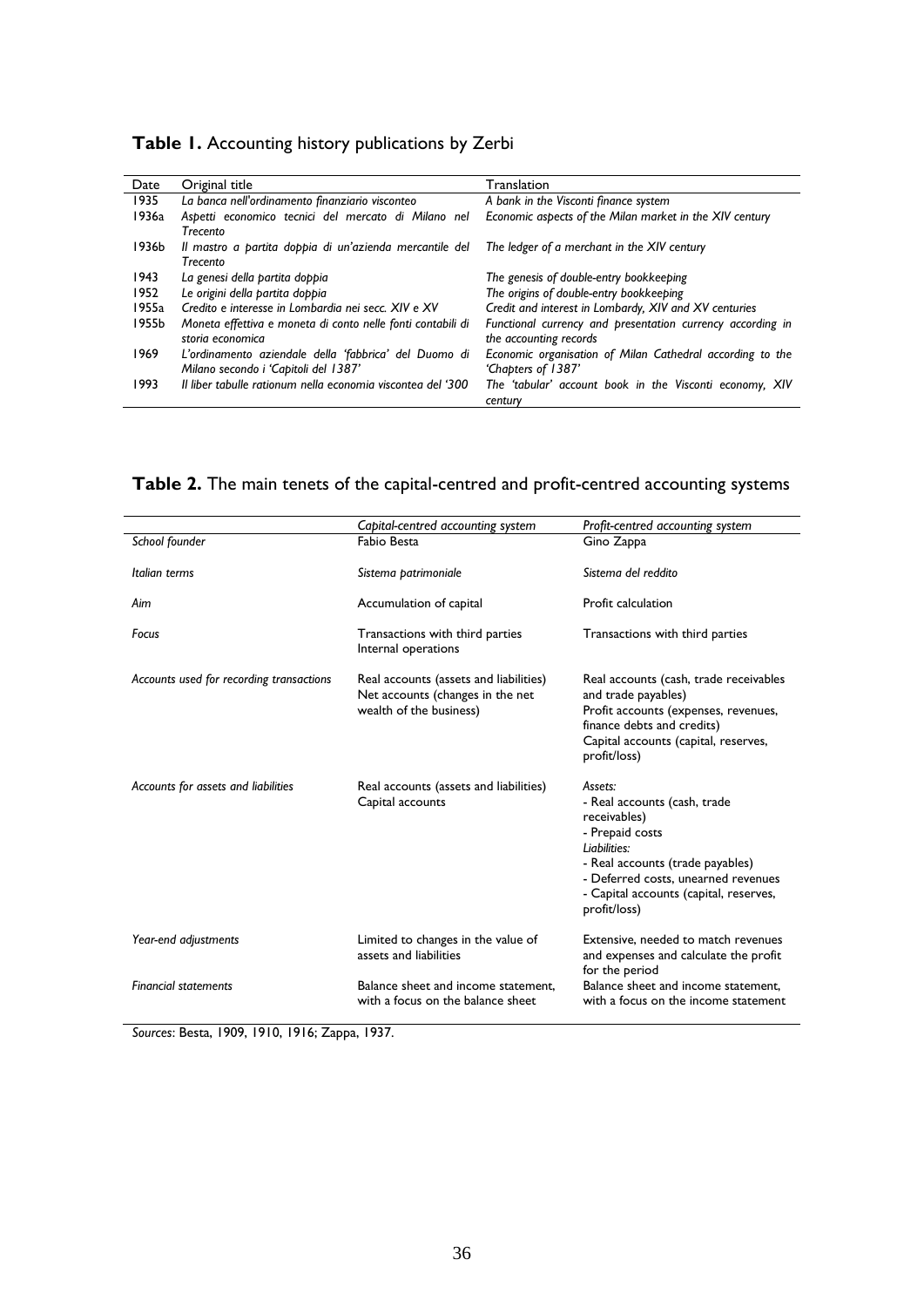| Table 3. Sources used by Zerbi |  |  |  |  |  |  |  |
|--------------------------------|--|--|--|--|--|--|--|
|--------------------------------|--|--|--|--|--|--|--|

| Archivio della Fabbrica del Duomo di Milano (Banco di Giacomo da Giussano) |                                           |                                                                 |  |  |  |  |
|----------------------------------------------------------------------------|-------------------------------------------|-----------------------------------------------------------------|--|--|--|--|
| Liber tabulle "A" (Reg. 1-bis)                                             | 1356-1357                                 | Zerbi, 1935: 29; 1936a: 21; 1943: 48, 98, 102-103, 125;         |  |  |  |  |
|                                                                            |                                           | 1952: 101, 118, 122; 1955a: 13; 1955b: 24, 33-35.               |  |  |  |  |
| Liber tabulle "B"                                                          | 1358-1359                                 | Zerbi, 1935: 29.                                                |  |  |  |  |
| Liber tabulle "C" (Reg. 1)                                                 | 1356-1359                                 | Zerbi, 1935: 29; 1955b: 107; 1955a: 13; 1936a: 21.              |  |  |  |  |
| Liber tabulle "D"                                                          | 1356-1359                                 | Zerbi, 1952: 42.                                                |  |  |  |  |
|                                                                            |                                           |                                                                 |  |  |  |  |
|                                                                            |                                           | Archivio della Fabbrica del Duomo di Milano (Banco Del Maino)   |  |  |  |  |
| Liber tabulle (Reg. 27)                                                    | 1394                                      | Zerbi, 1936a: 12; 1943: 92-97, 104-112, 126; 1952: 88,          |  |  |  |  |
|                                                                            |                                           | 92-99, 102-103, 107-118, 120-121, 123, 149; 1955a: 56;          |  |  |  |  |
|                                                                            |                                           | 1955b: 39, 41.                                                  |  |  |  |  |
| Liber tabulle (Reg. 42)                                                    | 1396                                      | Zerbi, 1952: 88; 1955a: 56; 1955b: 40.                          |  |  |  |  |
| Liber tabulle (Reg. 48)                                                    | 1399                                      | Zerbi, 1952: 88 1955a: 56 1955b: 40.                            |  |  |  |  |
| Liber tabulle (Reg. 53)                                                    | 1400                                      | Zerbi, 1952: 88, 289-292 1955a: 56 1955b: 40.                   |  |  |  |  |
|                                                                            |                                           | Archivio della Fabbrica del Duomo di Milano (Ditta Serrainerio) |  |  |  |  |
| della<br>di<br>Catalogna<br>Mastro<br>Società                              | 1396-1397                                 | Zerbi, 1936a: 35 1943: 82-83, 252-287 1952: 82-83, 237-         |  |  |  |  |
| Serrainerio & Dugnano (Reg. 39)                                            |                                           | 274, 281-287 1955a: 64 1955b: 30.                               |  |  |  |  |
| Mastro di Marco Serrainerio (Reg. 64)                                      | 1402-1403                                 | Zerbi, 1952: 292-300, 308-310 1955b: 36.                        |  |  |  |  |
|                                                                            |                                           | Archivio della Fabbrica del Duomo di Milano (Fabbrica)          |  |  |  |  |
| Liber dati et recepti facti per Thomaxium                                  | 1378                                      | Zerbi, 1955b: 108                                               |  |  |  |  |
| de Casale (Reg. 2/a)                                                       |                                           |                                                                 |  |  |  |  |
| Liber<br>dati<br>recepti<br>facti<br>et<br>per                             | 1387                                      | Zerbi, 1955b: 108.                                              |  |  |  |  |
| Beltramolum di Conago (Reg. 25)                                            |                                           |                                                                 |  |  |  |  |
| bulletarum<br>rationatoris<br>Liber                                        | 1388                                      |                                                                 |  |  |  |  |
| offiti                                                                     |                                           | Zerbi, 1955b: 108.                                              |  |  |  |  |
| Fabrice (Reg. 10)                                                          |                                           |                                                                 |  |  |  |  |
| Liber diversarum prestantiarum pro                                         | 1388-90                                   | Zerbi, 1955b: 52.                                               |  |  |  |  |
| Fabrica Cathedralis (Reg. 8/c)                                             |                                           |                                                                 |  |  |  |  |
| Liber Intratarum et Expensarum Fabrice                                     | 1389-1398                                 | Zerbi, 1943: 152 1955b: 26, 76, 107, 108.                       |  |  |  |  |
| (Reg. 6, 12, 25, 34, 46, 51)                                               |                                           |                                                                 |  |  |  |  |
| Liber oblationonum causa Jubilei (Reg.                                     | 1391                                      | Zerbi, 1943: 163 1952: 159 1955b: 69.                           |  |  |  |  |
| 15)                                                                        |                                           |                                                                 |  |  |  |  |
| Liber intrate danariorum ed diversarum                                     | 1391-1400                                 | Zerbi, 1955b: 56, 68, 72, 76, 78, 108                           |  |  |  |  |
| rerum pro Fabrice (Reg. 17, 20, 22, 26,                                    |                                           |                                                                 |  |  |  |  |
| 32, 49, 51)                                                                |                                           |                                                                 |  |  |  |  |
| Liber hereditatis per q.am M. Crivellum                                    |                                           | Zerbi, 1955b: 108.                                              |  |  |  |  |
| Mercatorem Mediolani                                                       |                                           |                                                                 |  |  |  |  |
| Liber ferramentorum et utensilium (Reg.                                    | 1391-1417                                 | Zerbi, 1943: 79-80 1952: 75-77 1955b: 108.                      |  |  |  |  |
| 14, 16, 33, 44, 54, 58, 65-bis, 85, 87, 94,                                |                                           |                                                                 |  |  |  |  |
| 110, 125, 129                                                              |                                           |                                                                 |  |  |  |  |
| Libri consigniationum (Reg. 449)                                           | 1407-1408                                 | Zerbi, 1952: 72.                                                |  |  |  |  |
| Libri consigniationum (Reg. 544, 563                                       | 1412, 1432                                | Zerbi, 1955b: 108.                                              |  |  |  |  |
|                                                                            | Archivio dell'Ospedale Maggiore di Milano |                                                                 |  |  |  |  |
| Liber debitorum et creditorum Hospitalis                                   | 1394-1410                                 | Zerbi, 1955a: 23 1952: 79-80.                                   |  |  |  |  |
| Novi Mediolani (Cod. 65)                                                   |                                           |                                                                 |  |  |  |  |
|                                                                            |                                           |                                                                 |  |  |  |  |
| Mastro                                                                     | 1394<br>1458                              | Zerbi, 1943: 79-80 1955b: 26.<br>Zerbi, 1952: 59.               |  |  |  |  |
| Mastro                                                                     |                                           |                                                                 |  |  |  |  |
| Mastro                                                                     | 1460                                      | Zerbi, 1952: 453-488.                                           |  |  |  |  |
| Mastro del lazzeretto                                                      | 1488                                      | Zerbi, 1952: 59.                                                |  |  |  |  |
| Archivio Borromeo di Milano                                                |                                           |                                                                 |  |  |  |  |
| Mastro tabulare di Vitaliano Borromeo                                      | 1421                                      | Zerbi, 1952: 305.                                               |  |  |  |  |
| Mastro di Giovanni Borromeo (Reg. 4)                                       | 1427                                      | Zerbi, 1952: 311-338, 340-343, 354-363 1955a: 45.               |  |  |  |  |
| Mastro di Giovanni Borromeo (Reg. 6)                                       | 1428                                      | Zerbi, 1952: 338, 344 1955a: 45.                                |  |  |  |  |
| Mastro della "Compagnia di Filippo                                         | 1436-1439                                 | Zerbi, 1952: 403-446.                                           |  |  |  |  |
| Borromei & Compagni di Londra"                                             |                                           |                                                                 |  |  |  |  |
| Mastro (Reg. 10)                                                           | 1440                                      | Zerbi, 1955b: 107.                                              |  |  |  |  |
|                                                                            | Archivio di Stato di Reggio Emilia        |                                                                 |  |  |  |  |
| Mastri della tesoreria comunale                                            | 1385-                                     | Zerbi, 1952: 208-213: Zerbi, 1955b: 51.                         |  |  |  |  |
| Registri di crediti e debiti, detti di San                                 | 1388-                                     | Zerbi, 1955b: 51.                                               |  |  |  |  |
| Prospero                                                                   |                                           |                                                                 |  |  |  |  |
| Liber tabulae                                                              | 1428                                      | Zerbi, 1955b: 51.                                               |  |  |  |  |
|                                                                            |                                           |                                                                 |  |  |  |  |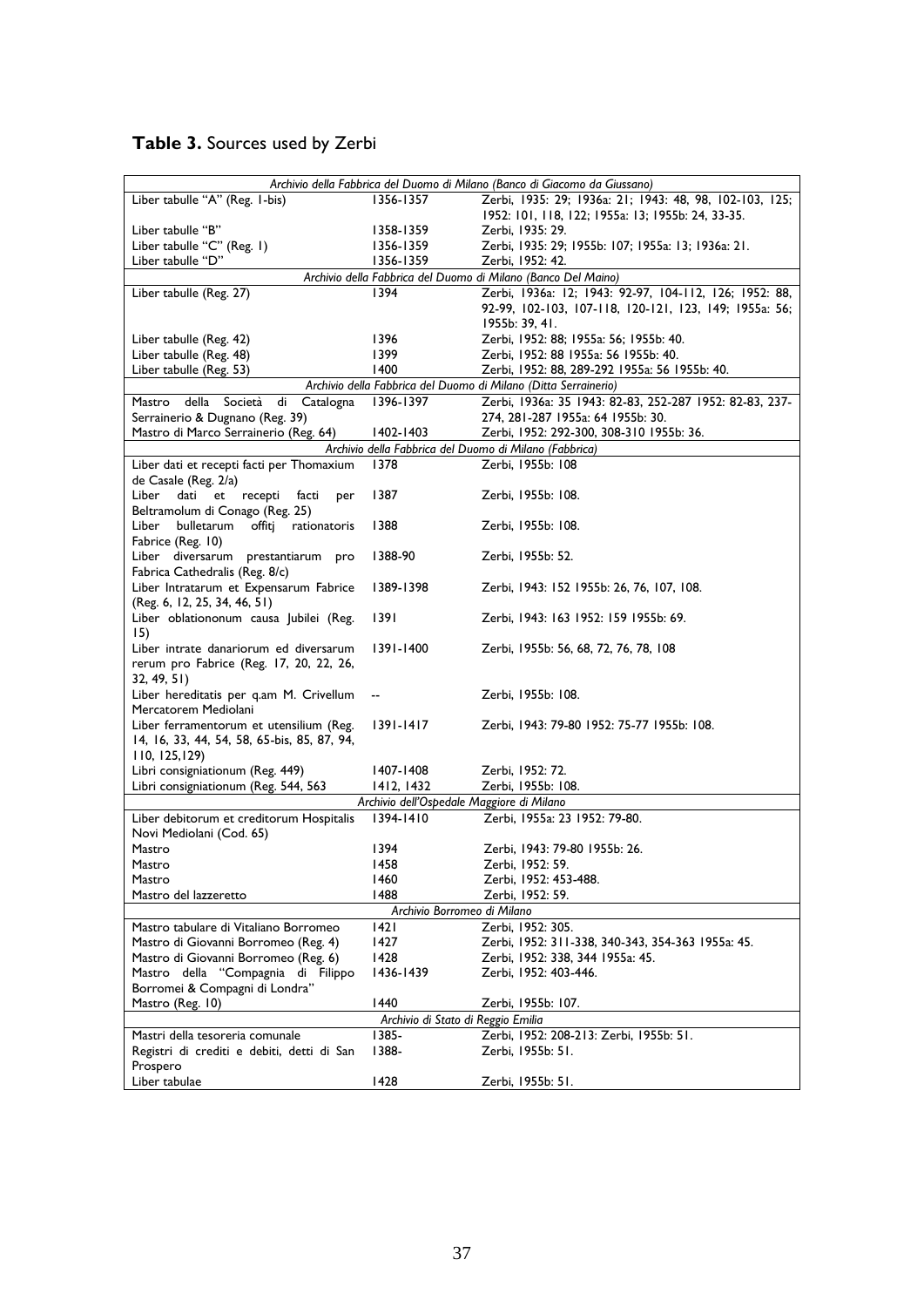| Organization                                      | Period    | Account<br>books | Accounting<br>system                                                                 | <b>DEB</b>                                                                                        |
|---------------------------------------------------|-----------|------------------|--------------------------------------------------------------------------------------|---------------------------------------------------------------------------------------------------|
| Giacomo from Giussano Bank                        | 1356-9    | Ledgers          | Tabular system                                                                       | No                                                                                                |
| Del Maino Bank                                    | 1394-1410 | Ledgers          | Tabular system<br>and nominal<br>accounts                                            | Partly<br>Capital and profit and loss<br>accounts are missing                                     |
| Catalonia Partnership<br>of Serrainerio & Dugnano | 1396-7    | Ledgers          | Real accounts and<br>nominal accounts<br>Year-end<br>adjustments<br>Three currencies | Yes but profit calculation is<br>missing                                                          |
| <b>Trade Company</b><br>of Marco Serrainerio      | 1402-7    | Ledgers          | Real accounts and<br>nominal accounts<br>Year-end<br>adjustments                     | Yes but system is affected by<br>multiplicity of currencies and<br>profit calculation is missing  |
| Giovanni Borromeo Bank                            | 1427      | Ledger           | Real accounts and<br>nominal accounts<br>Year-end<br>adjustments                     | Yes<br>Profit calculation is included<br>Balance sheet and income<br>statement are added by Zerbi |
| Filippo Borromei & Co.<br>Partnership of London   | 1436-9    | Ledger           | Real accounts and<br>nominal accounts<br>Year-end<br>adjustments                     | Yes<br>Profit calculation is included<br>Balance sheet and income<br>statement are added by Zerbi |

#### **Table 4.** Main evidence from the Lombard archives examined by Zerbi

Sources: Zerbi, 1935, 1936b, 1952, 1955a.